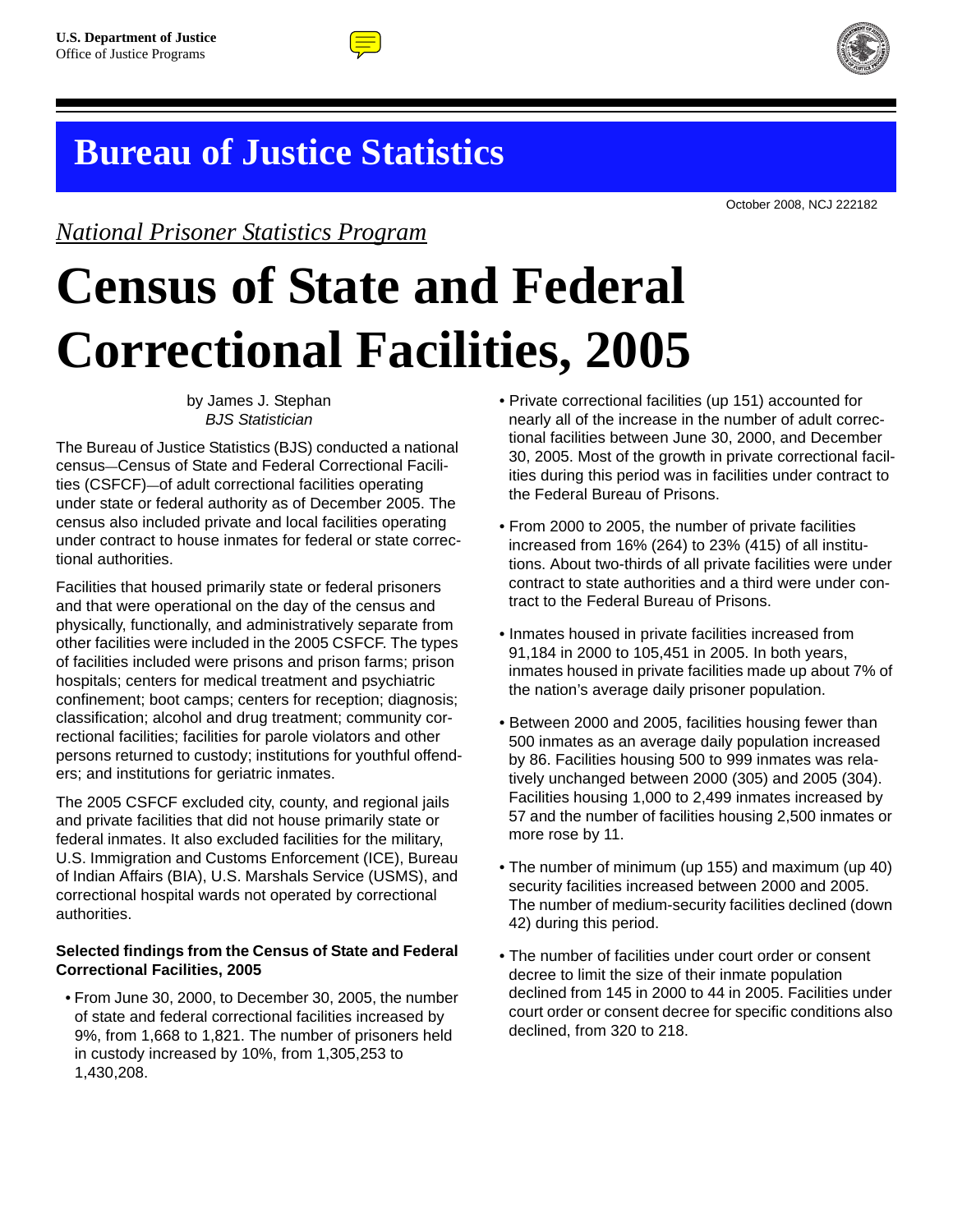- The overall inmate population in adult correctional facilities operating under state or federal authority increased by 10% between the 2000 and 2005 CSFCF. The number of correctional staff rose by 3% during this period.
- More than 4 in 5 adult correctional facilities offered inmate work programs and about half of all prisoners had work assignments in 2005.
- About 9 in 10 public correctional facilities and about 6 in 10 private correctional facilities offered academic and vocational training programs in 2005.
- In 2005, counseling programs—such as life skills and community adjustment, drug and alcohol dependence and awareness, and HIV/AIDS counseling—were offered in nearly all public facilities and in about 3 in 4 private facilities.

# **Facility characteristics**

The number of adult correctional facilities in the United States rose by 153 (or 9%) between June 30, 2000, and December 30, 2005. Private facilities increased by 151 (from 264 to 415) and accounted for nearly all the growth during this period. The number of public facilities was nearly unchanged between 2000 (1,404) and 2005 (1,406).

Growth in private facilities included the addition of six confinement facilities and 145 community-based correctional facilities between 2000 and 2005 (table 1). The number of confinement institutions in the public sector increased by 78 from 1,107 to 1,185 between 2000 and 2005. Community-based facilities declined by 76. (See *Methodology* for definitions of confinement and community-based facilities.)

Federally operated facilities increased by 21%, from 84 in 2000 to 102 in 2005. State operated facilities grew by 9%, from 1,584 to 1,719 during this period.

Thirty states operated a larger number of adult correctional facilities in 2005 than in 2000; 14 states and the District of Columbia operated fewer facilities. Seven states had the same number of public and private correctional facilities in 2000 and 2005.

# **Facility size and rated capacity**

The number of small facilities with an average daily population (ADP) of fewer than 500 inmates rose by 10% between 2000 and 2005. Large facilities with an ADP of 1,000 to 2,499 inmates grew by 13% during this period and facilities with an ADP of 2,500 or more inmates increased by 17%. In comparison, the number of medium-size facilities with an ADP of 500 to 999 inmates remained essentially unchanged, up 2 in the public sector and down 3 in the private sector between 2000 and 2005.

The number of prisoners housed in state and federal correctional facilities rose faster than facility capacity expanded. The overall occupancy rate of adult correctional facilities nationwide increased from 2% above capacity in 2000 to 11% above capacity in 2005. The occupancy rate is defined as the number of inmates divided by rated capacity multiplied by 100.

#### **Table 1. Total number of correctional facilities by characteristic, June 30, 2000, and December 30, 2005**

|                             | 2000  | 2005  | Percent change |
|-----------------------------|-------|-------|----------------|
| <b>Public<sup>a</sup></b>   |       |       |                |
| Confinement                 | 1,107 | 1,185 | 7%             |
| Community-based             | 297   | 221   | $-26$          |
| <b>Private<sup>a</sup></b>  |       |       |                |
| Confinement                 | 101   | 107   | 6%             |
| Community-based             | 163   | 308   | 89             |
| Jurisdiction <sup>a</sup>   |       |       |                |
| <b>State</b>                | 1,584 | 1,719 | 9%             |
| Federal                     | 84    | 102   | 21             |
| Sizeb                       |       |       |                |
| Fewer than 500 inmates      | 860   | 946   | 10%            |
| 500-999                     | 305   | 304   | 0              |
| 1,000-2,499                 | 438   | 495   | 13             |
| 2,500 inmates or more       | 65    | 76    | 17             |
| Security level <sup>c</sup> |       |       |                |
| Maximum                     | 332   | 372   | 12%            |
| Medium                      | 522   | 480   | -8             |
| Minimum                     | 814   | 969   | 19             |
| Under court order or        |       |       |                |
| consent decree <sup>d</sup> |       |       |                |
| For any reason              | 357   | 239   | $-33%$         |
| To limit population         | 145   | 44    | $-70$          |
| For specific conditions     | 320   | 218   | $-32$          |

aFor federal, state, and regional data, see appendix tables 1 and 2. bFor federal, state, and regional data, see appendix table 3. <sup>c</sup>For federal, state, and regional data, see appendix table 5. dFor federal, state, and regional data, see appendix tables 6 and 7.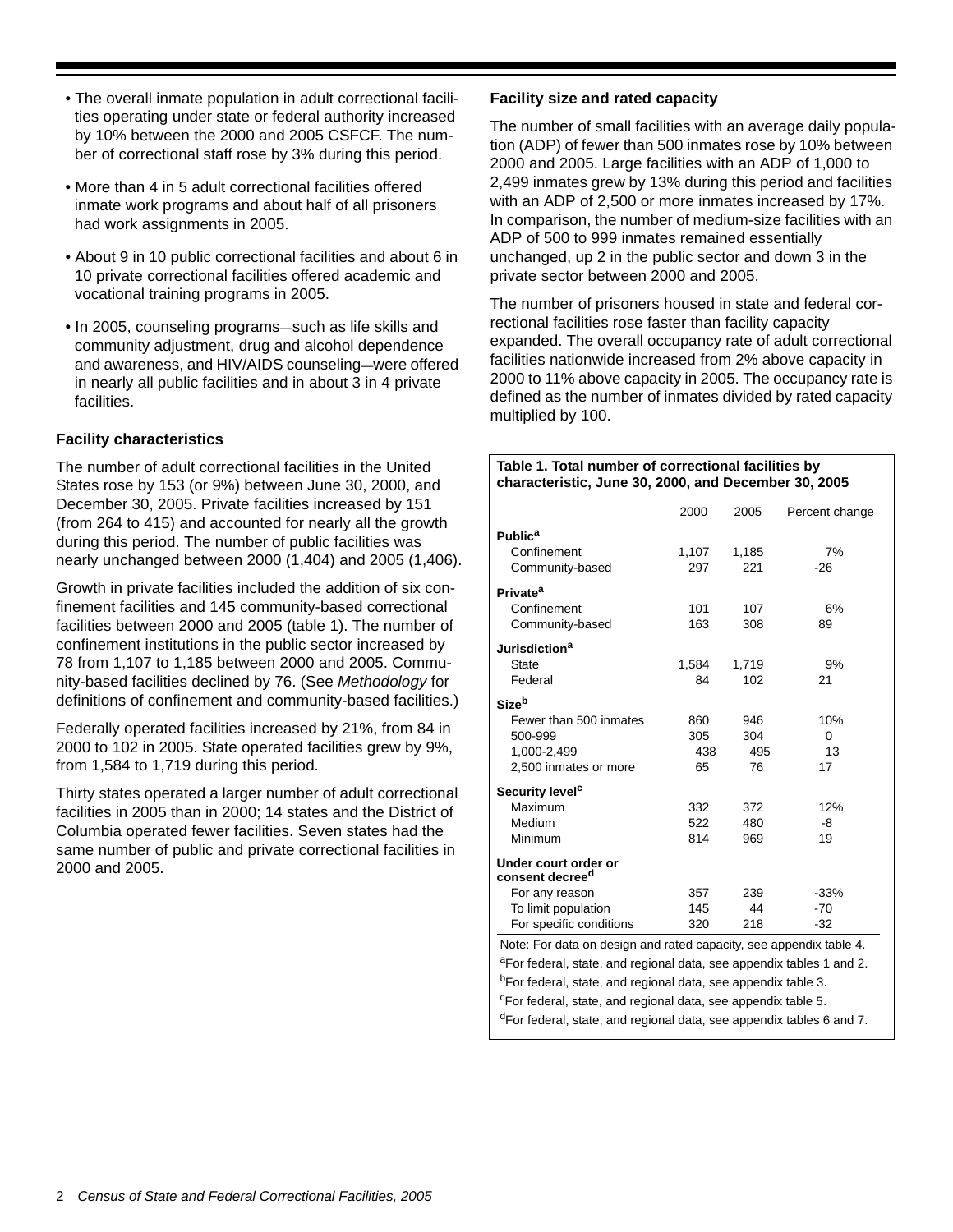State public facilities accounted for most of the overall increase in the occupancy rate from 2000 to 2005. In 2005, public facilities were operating at 12% above rated capacity, compared to 3% above rated capacity in 2000. Private facilities were operating at 5% under rated capacity in 2005, down from 11% under rated capacity in 2000.

Federal facilities were operating at 37% above their rated capacity in 2005, up from 34% above capacity in 2000. State facilities were operating at 8% above rated capacity, up from operating at 100% of rated capacity in 2000.

# **Facility security level**

More than half of the nation's correctional facilities in 2005 were rated as minimum security, more than a quarter as medium security, and more than a fifth were rated as maximum security. (See *Methodology* for definitions.)

Between 2000 and 2005, the number of maximum-security facilities increased by 12%. Nearly all of the increase in facilities rated as maximum security occurred in the public sector. The Federal Bureau of Prisons (up 6), Tennessee (up 5), and Virginia (up 5) accounted for most of the growth in the number of maximum-security facilities. The number of medium-security facilities declined by 8% during this period.

The number of minimum-security facilities increased by 19% between 2000 and 2005. Private facilities operating under contract to house state or federal inmates accounted for all of the growth in minimum-security facilities (up by 169 facilities or 87%) between the 2000 and 2005 censuses. More than half of the growth in the number of minimum-security facilities occurred in three states: Connecticut (up 32), Texas (up 28), and Ohio (up 27).

#### **Court orders and consent decrees**

Fewer facilities in both the public and private sectors were under court directives in 2005 than in 2000. About 1 in 8 adult correctional facilities were operating under a court order or consent decree in 2005, compared to 1 in 5 in 2000.

Approximately 1% of public facilities were under a court order to limit the size of their inmate population in 2005 due to crowding, compared to 8% in 2000. Six percent of private contract facilities were under court order to limit the size of their inmate population in 2005, compared to 10% in 2000. Twenty-seven of the 44 institutions that were under court order to limit the size of their inmate population in 2005 were restricted to housing fewer than 250 inmates. In 2005, no federal facilities were under a court order to limit the size of their inmate population.

Fourteen percent of all public facilities were under court order for specific conditions of confinement in 2005, compared to 22% in 2000. For privately-operated facilities, 7% were under court order in 2005 for specific conditions of confinement, up from 6% in 2000. One federal facility was under a court order for specific conditions in 2005.

The Midwest (94%) had the largest percentage of facilities that were not under court order for any reason; the South (82%) had the smallest percentage. Seventeen states and the District of Columbia, or about 35% of all jurisdictions, reported that all facilities in their jurisdictions were free of judicial sanctions at yearend 2005.

# **Private facilities**

The number of private facilities operating under contract to state or federal correctional authorities increased by 57%, from 264 in 2000 to 415 in 2005 (table 2). The number of private facilities under federal contract rose by 106, nearly two and a half times as fast as private facilities under state contract (up 45) during this period.

From midyear 2000 to yearend 2005, the number of inmates held in private facilities rose by 16%, from 91,184 to 105,451. The percentage of federal inmates held in private facilities increased by 54% to 22,801 inmates. State inmates held in private facilities rose by 8% to 82,650 inmates during this period.

Eighteen states and the District of Columbia had more private institutions in operation in 2005 than in 2000. Connecticut (up 30) and Ohio (up 25) had the largest increases in the number of private institutions during this period. Thirteen states had fewer private institutions in 2005 than in 2000. California (down 27) and Texas (down 16) reported the largest declines in the number of private institutions under contract to house inmates in their jurisdictions.

Approximately 2 in 3 inmates held in private facilities were held in six states—Texas (15,131), Oklahoma (7,802), Colorado (6,195), Florida (5,739), Mississippi (5,683) and Tennessee (5,087)—or in private facilities under contract with the Federal Bureau of Prisons (22,801).

Most private facilities were small. About 2 in 3 private facilities had an average daily population of less than 100 inmates. About 1 in 6 held between 100 and 499 inmates and about 1 in 6 held 500 or more inmates.

**Table 2. Number of private correctional facilities operating under contract to state or federal authorities and average daily population, 2000 and 2005**

|                                                                      | 2000 | 2005                  | Percent change |
|----------------------------------------------------------------------|------|-----------------------|----------------|
| Number of facilities*<br>Average daily population                    | 264  | 415<br>91.184 105.451 | 57%<br>16      |
| *For federal, state, and regional data, see appendix tables 8 and 9. |      |                       |                |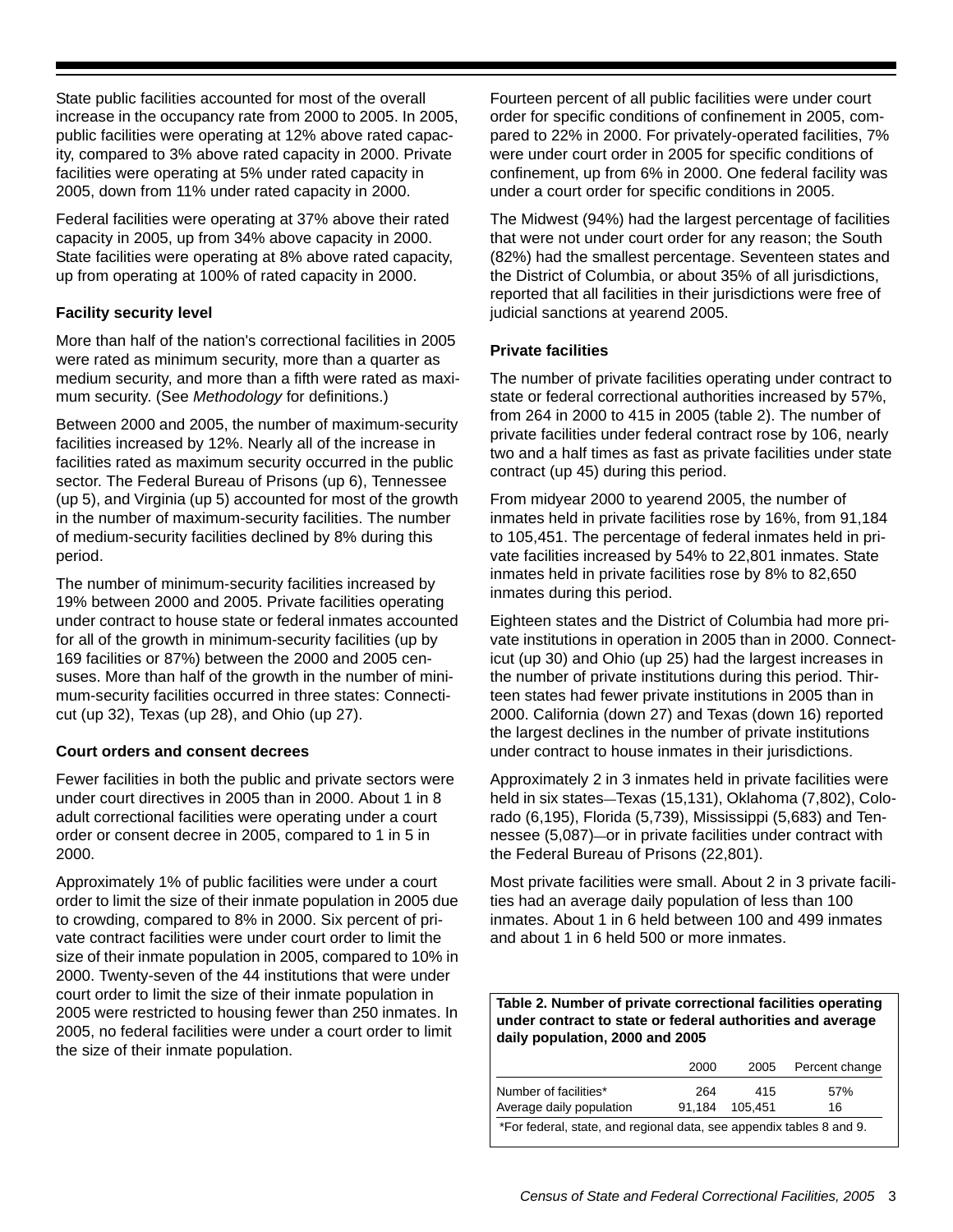Private facilities operating under contract to federal authorities were some of the smallest and largest private facilities. More than 4 in 5 private facilities operating under contract to federal authorities had an average daily population of less than 100 inmates. The two largest private facilities with an average daily population of 2,500 or more inmates were also federal contract institutions.

## **Inmates**

Ninety-two percent of inmates held in custody for state or federal authorities on December 30, 2005, were men and 7% were women. The gender of 1% of inmates in custody was not reported (table 3).

Male inmates outnumbered female inmates by more than 9 to 1 in every region and in most states. This pattern varied only among community-based facilities, which were defined as institutions that permitted half or more of all inmates to leave the facility, unaccompanied, on a regular basis. Women accounted for slightly more than 10% of the nation's prisoner population housed in community-based facilities. In New Hampshire, Hawaii, and Idaho, women accounted for more than a quarter of inmates housed in community-based facilities.

# **Facility security level**

Slightly more than a third of state and federal inmates were housed in maximum-security prisons, two-fifths in medium security, and a fifth in minimum-security facilities at yearend 2005.

Between 2000 and 2005, inmates held in minimum-security facilities increased by 22% and inmates held in maximumsecurity facilities increased by 16%. Inmates held in medium-security facilities declined by less than 1% during the period.

Nearly all inmates classified for a maximum-security facility were held in public institutions, with private contract facilities housing less than 2% of the total in both 2000 and 2005. Nearly 2 in 5 state inmates were held in maximumsecurity prisons, compared to 1 in 7 federal inmates.

Although 8% fewer medium-security facilities were in operation in 2005 than in 2000, in both years more than twofifths of all inmates were housed in medium-security facilities. The distribution of inmates in medium-security housing was relatively consistent—43% in public versus 37% in private facilities and 41% in federal versus 43% in state facilities—across sectors.

Less than a fifth of all inmates held by public authorities were housed in minimum- or low-security facilities, compared to more than half of all inmates housed in private facilities.

## **Staff**

An estimated 445,000 employees were working in state and federal correctional facilities at yearend 2005 (table 4). Male employees outnumbered female employees by a ratio of 2 to 1. Among correctional officers and custody staff working in direct contact with inmates, men outnumbered women by a ratio of 3 to 1.

The largest difference in staff by gender was among correctional officers in federal facilities. In federal facilities, 87% of correctional officers were men and 13% were women. The smallest difference—52% men and 48% women—was among the total workforce in private facilities. In state operated facilities, about 74% of correctional officers were men and 26% were women.

About 66% of all employees were correctional officers, line staff, or supervisors who worked in direct contact with inmates and were involved in their daily custody or monitoring. Correctional officers accounted for more than 80% of all employees in Massachusetts, Rhode Island, and Delaware—states which operated combined jail/prison systems. Correctional officers accounted for less than 50% of employees in direct contact with inmates in the District of Columbia and the Federal Bureau of Prisons.

**Table 3. Number of inmates in correctional facilities under state or federal authority, by gender and type of facility, and ratio of male to female inmates, 2005** 

|                                                                        | Total  | Male                       |       | Not    | Number of male<br>inmates per<br>Female reported female inmate |
|------------------------------------------------------------------------|--------|----------------------------|-------|--------|----------------------------------------------------------------|
| All facilities*                                                        |        | 1,430,208 1,317,492 97,205 |       | 15.511 | 14                                                             |
| Confinement<br>Community-                                              |        | 1.375.975 1.273.594 91.697 |       | 10.684 | 14                                                             |
| based                                                                  | 54.233 | 43.881                     | 5.525 | 4.827  | 8                                                              |
| *For federal, state, and regional data, see appendix tables 10 and 11. |        |                            |       |        |                                                                |

#### **Table 4. Number of employees in correctional facilities under state or federal authority, by gender and occupational category**

|                                    | Number  | Percent |  |
|------------------------------------|---------|---------|--|
| Gender <sup>a</sup>                |         |         |  |
| Male                               | 296.852 | 67%     |  |
| Female                             | 148,203 | 33      |  |
| Occupational category <sup>b</sup> |         |         |  |
| Administrators                     | 10.769  | 2%      |  |
| Correctional officers              | 295.261 | 66      |  |
| Clerical/maintenance               | 51,993  | 12      |  |
| Educational                        | 11,526  | 3       |  |
| Professional/technical             | 46.016  | 10      |  |
| Other/not available                | 29,489  | 7       |  |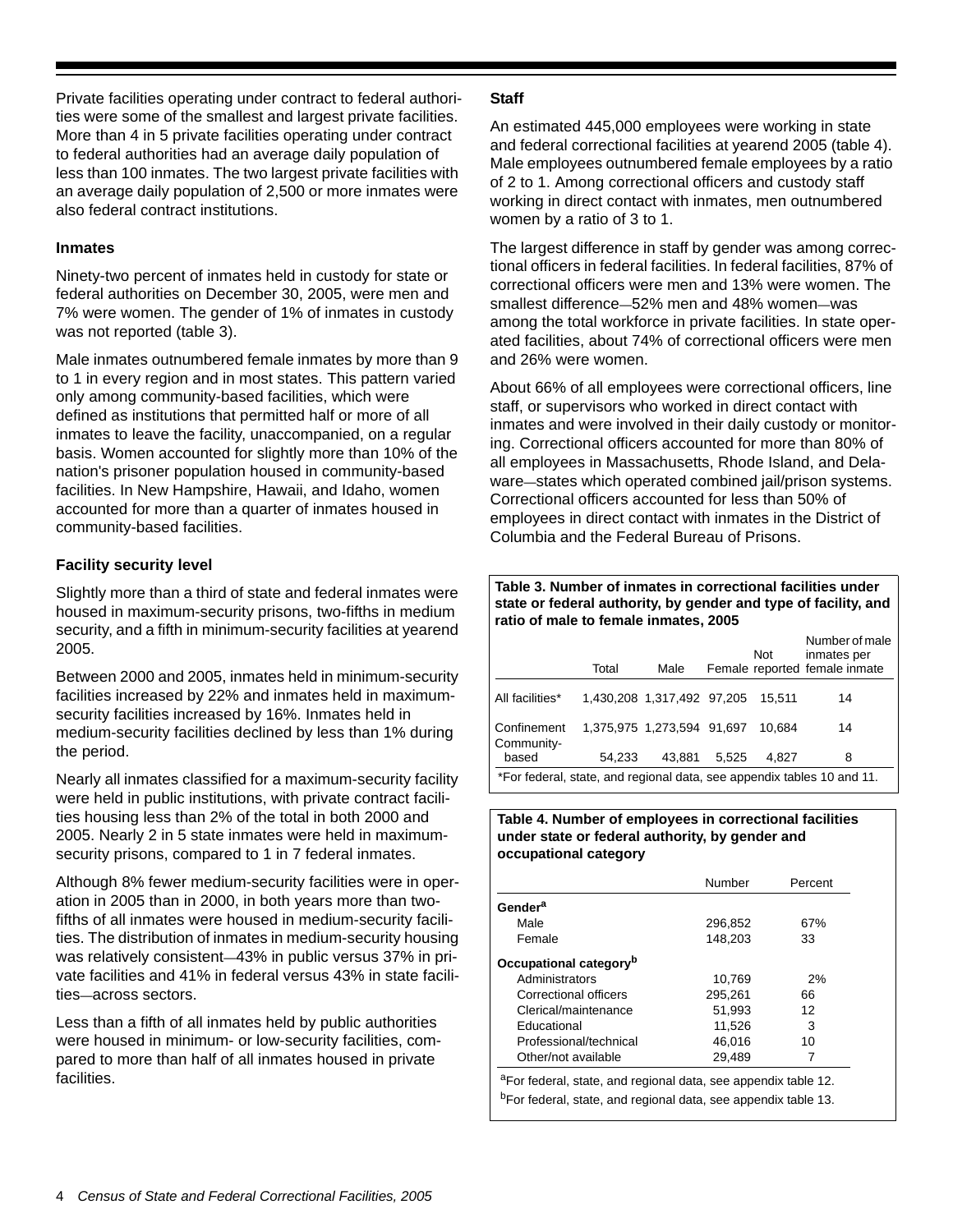About 2% of all staff were wardens, superintendents, or other chiefs or lead administrators. Administrators accounted for more than 6% of correctional staff in Montana, Wyoming, and the District of Columbia. Administrators made up about 1% of correctional staff in Pennsylvania, Rhode Island, Michigan, Florida, Maryland, Virginia, and Hawaii.

Clerical and maintenance employees, including typists, secretaries, record clerks, janitors, cooks, and groundskeepers accounted for about 12% of the correctional workforce. Federal prisons (21%) had the highest percentage of clerical and maintenance employees; facilities in Florida (3%) had the lowest percentage.

Academic and technical education employees made up about 3% of all staff. The percentage of academic and technical education employees ranged from 8% in West Virginia to less than 1% in Alabama, Arkansas, Washington state, and the District of Columbia.

Professional and technical staff, including doctors, dentists, nurses, counselors, chaplains, psychiatrists, psychologists, social workers, and classification officers, accounted for approximately 10% of employees. The percentage of professional and technical staff ranged from 24% in South Dakota to 3% in Arkansas.

The remaining 7% of employees were either classified in other occupational categories or their occupations were not reported.

# **Inmate-to-staff ratios**

Between 2000 and 2005, the number of inmates incarcerated in state and federal facilities rose 10%, nearly 3 times faster than the number of employees (up 3%) working in state and federal facilities. The largest increase in inmateto-staff ratios occurred among federal facilities, from 3.4 to 1 in 2000 to 4.9 in 2005 (table 5). The largest increases in inmate-to-staff ratios among facilities under state authority occurred in Oklahoma, Arizona, and South Carolina (appendix table 14). Among the few jurisdictions that reported a decrease in their inmate-to-staff ratio during this period, North Dakota reported the largest decrease, from 3.1 in 2000 to 2.3 in 2005.

#### **Table 5. Number of inmates per staff and per correctional officer, by jurisdiction and sector, June 30, 2000, and December 30, 2005**

|         |      | Number of inmates per staff | Number of inmates per<br>correctional officer |      |
|---------|------|-----------------------------|-----------------------------------------------|------|
|         | 2000 | 2005                        | 2000                                          | 2005 |
| Federal | 3.4  | 4.9                         | 9.0                                           | 10.3 |
| State   | 3.0  | 3.3                         | 4.6                                           | 4.9  |
| Public  | 3.0  | 3.4                         | 4.7                                           | 5.0  |
| Private | 3.8  | 4.2                         | 6.4                                           | 6.9  |

Note: For federal, state, and regional data, see appendix tables 14 and 15.

Nationwide, the ratio of inmates-to-correctional officers increased from 4.8 to 1 in 2000 to 5.1 in 2005. In both federal prisons (10.3) and in facilities in Alabama (9.3), the ratio of inmates-to-correctional officers was about twice the national average.

The ratio of inmates-to-staff in community-based facilities was 3.5 to 1 in 2005, down from 3.8 five years earlier. Facilities in Alabama (8.1) had the highest ratio of inmates-tostaff; South Dakota (1.6) had the lowest.

## **Facility programs**

Most correctional facilities had inmate work activities and offered inmates educational and counseling programs. Education, counseling, and work programs were available in a higher percentage of public institutions. Work release activities were more common in private facilities.

## *Institutional work programs and work release*

More than half (54%) of all inmates held in facilities (88%) that operated work programs had work assignments at yearend 2005 (table 6). Work assignments were available to inmates in 97% of public facilities and 56% of private facilities. They were also available in 98% of federal facilities and 87% of state institutions.

#### **Table 6. Number of correctional facilities under state or federal authority that provided work, educational, and counseling programs to inmates, December 30, 2005**

|                                      | Number of<br>facilities | Percent of<br>all facilities |
|--------------------------------------|-------------------------|------------------------------|
| Inmate work programs <sup>a</sup>    | 1,594                   | 88%                          |
| Facility support services            | 1,347                   | 74                           |
| Public works                         | 798                     | 44                           |
| Prison industries                    | 562                     | 31                           |
| Work release                         | 502                     | 28                           |
| Educational programs <sup>b</sup>    | 1,550                   | 85%                          |
| Secondary education or GED           | 1,399                   | 77                           |
| Literacy or 1st - 4th grade          | 1,229                   | 67                           |
| 5th - 8th grade                      | 1,203                   | 66                           |
| Vocational training                  | 956                     | 52                           |
| Special education                    | 667                     | 37                           |
| College courses                      | 642                     | 35                           |
| English as a second language         | 632                     | 35                           |
| Counseling programs <sup>c</sup>     | 1,676                   | 92%                          |
| Life skills and community adjustment | 1,421                   | 78                           |
| Drug/alcohol dependency              | 1.344                   | 74                           |
| Employment                           | 1,332                   | 73                           |
| Psychological or psychiatric         | 1,054                   | 58                           |
| <b>HIV/AIDS</b>                      | 996                     | 55                           |
| Parenting                            | 873                     | 48                           |
| Sex offender                         | 662                     | 36                           |

cFor federal, state, and regional data, see appendix table 19.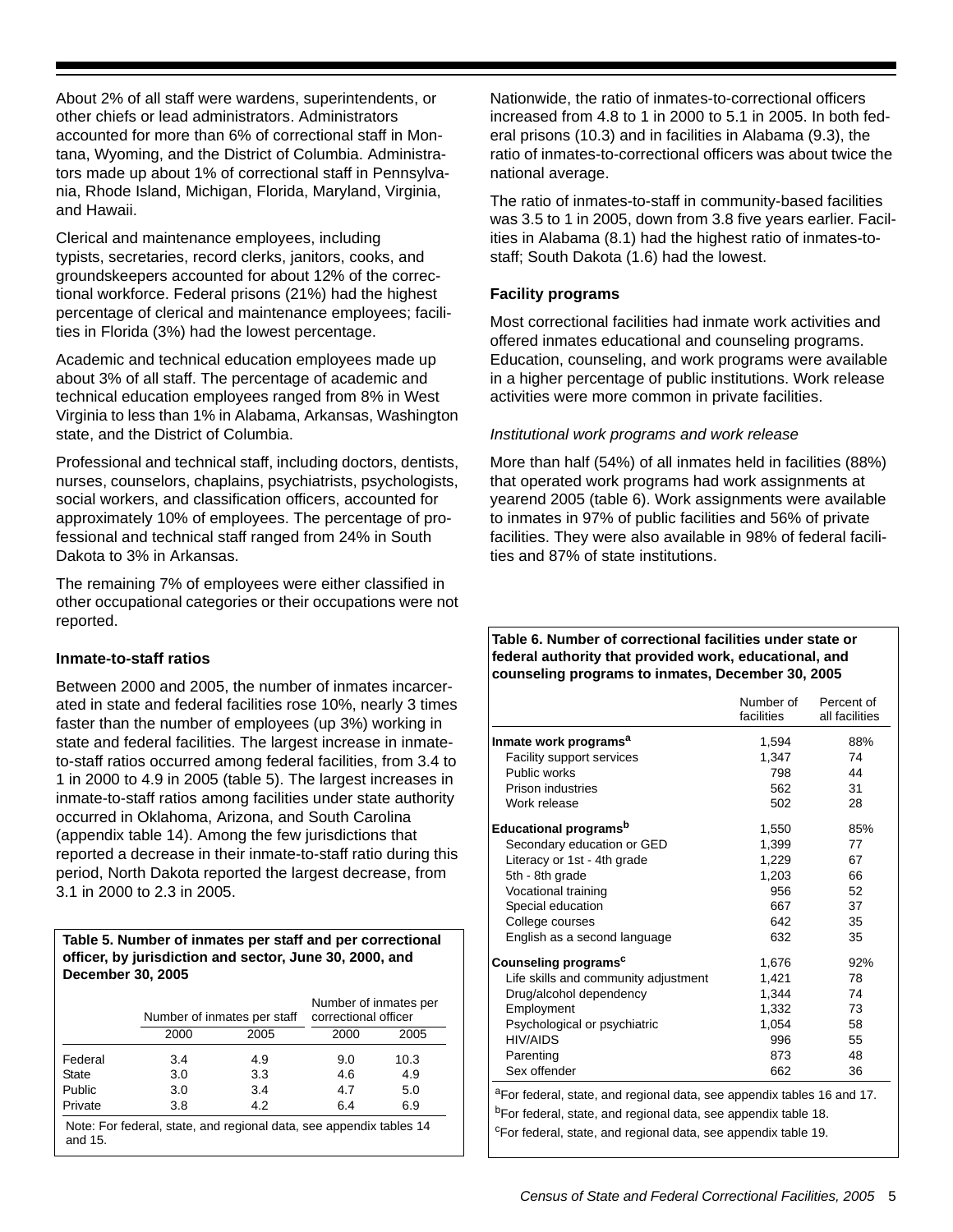Facility support—such as office administration, food service and building maintenance—was the most common work activity in 74% of facilities. Public works (44%) assignments, including road and park maintenance, was the second most common work activity, followed by prison industries (31%).

Among correctional facilities, 298 or 16% of facilities employed inmates in farming or related activities. Correctional facilities that employed inmates in farming or related activities included 51 institutions in Texas, 29 in Florida, and 29 in Virginia.

Work assignments were not offered to inmates in 2% of public facilities and in 21% of private facilities.

More than a quarter (28%) of correctional facilities had a work release program, which allowed inmates to work in the community unsupervised by facility staff during the day and to return to the facility in the evening. Approximately 25,000 inmates, or 2% of the total custody population, participated in the program.

## *Educational programs*

Formal educational programs were available to inmates in more than 9 in 10 public institutions and about 6 in 10 private facilities.

The most common educational program offered among all facilities was a secondary education or GED program (77%), followed by literacy training and lower basic adult education (67%), upper basic adult education (66%), and vocational training (52%). More than a third (37%) of all facilities offered special education programs for inmates with learning disabilities.

More than a third (35%) of all facilities offered college courses, including 98% of all institutions operated by the Federal Bureau of Prisons, 86% of facilities in Rhode Island, and 80% in Hawaii. No college courses were reported to be offered at facilities in Pennsylvania or South Carolina.

English as a second language was taught in about 35% of all facilities, including 93% of institutions in Virginia and 90% in Hawaii.

Study-release, a program that allows inmates to study in the community, was one of the least common educational programs. It was offered in 135 institutions or by 7% of all institutions nationwide, including 13 facilities in New Jersey and 11 in North Carolina.

Nine percent of all facilities overall reported offering no formal educational programs to inmates, including 29% of institutions in Pennsylvania and 25% of institutions in Delaware.

# *Counseling programs*

Counseling and special programs were available to inmates in nearly all (97%) public institutions and in about three-quarters (74%) of private facilities.

Life skills and community adjustment counseling—including personal finance and conflict resolution—were the most common counseling programs offered in more than three quarters (78%) of all facilities, followed by drug and alcohol dependence and awareness counseling (74%) and job seeking, interviewing, and related employment counseling (73%).

Psychological or psychiatric counseling was available in 58% of facilities, HIV and AIDS programs in 55%, parenting and child rearing training in 48%, and sex offender counseling in 36%.

Drug and alcohol dependence and awareness counseling was offered in all facilities in Hawaii and Wyoming, compared to 8% of institutions in Florida and 13% in Washington state.

No counseling or special programs were available in 29 public and 11 private facilities.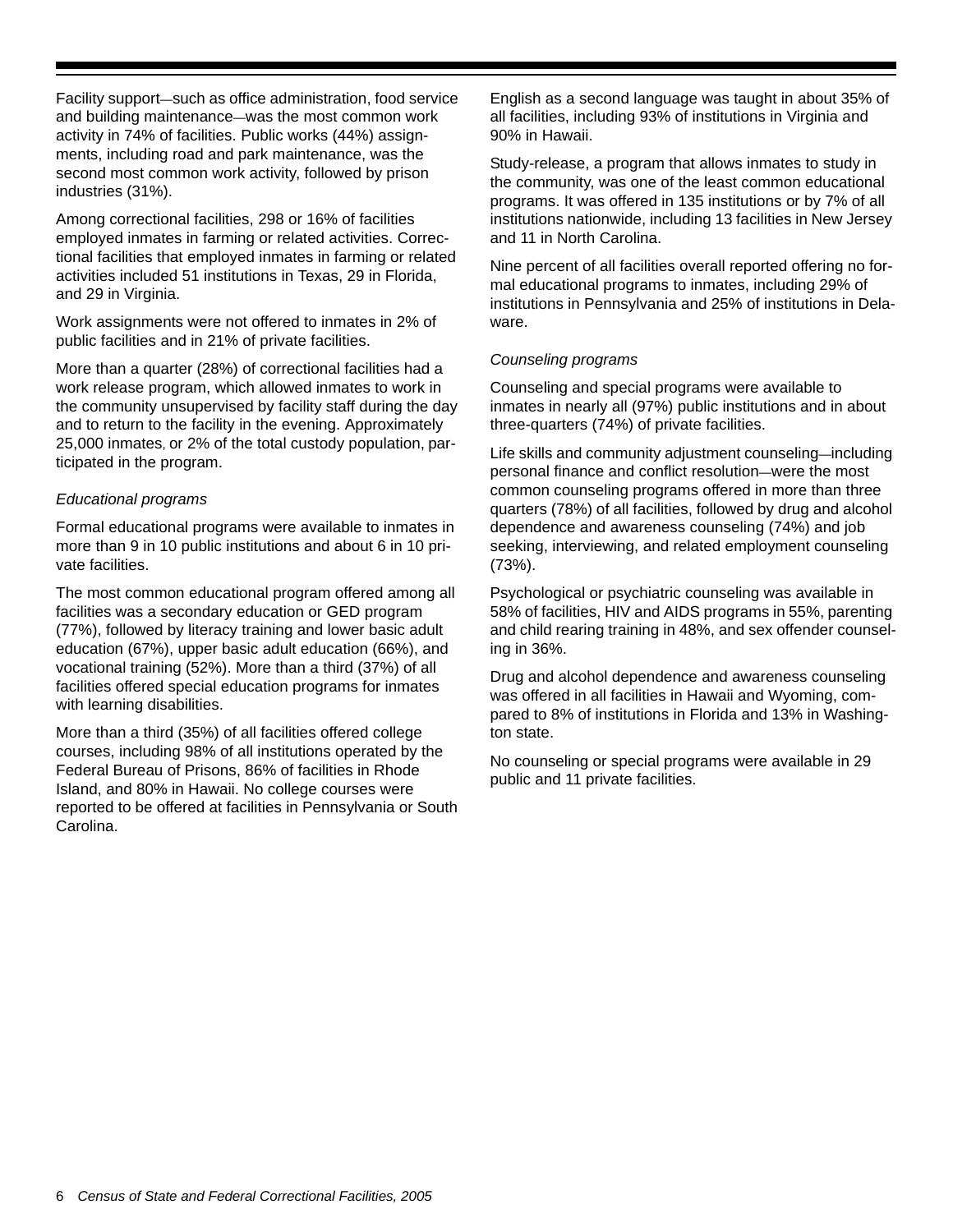#### **Methodology**

The 2005 Census of State and Federal Correctional Facilities (CSFCF) was the seventh enumeration of state institutions and the fourth enumeration of federal institutions sponsored by the Bureau of Justice Statistics and its predecessors. Earlier censuses were conducted in 1974, 1979, 1984, 1990, 1995, and 2000.

The facility universe was developed from the census conducted in 2000. Each state's department of corrections was contacted to identify new facilities and facilities that had closed since June 2000.

Telephone follow-ups were carried out during 2006. All but one respondent—Illinois Department of Corrections—participated in the 2005 CSFCF.

## *Scope*

Facilities were included in the enumeration if they were staffed with federal, state, local, or private employees; held inmates primarily for state or federal authorities; were physically, functionally, and administratively separate from other facilities; and were operational on December 30, 2005.

The census included the following types of adult correctional facilities: prisons and prison farms; reception, diagnostic, and classification centers; facilities primarily for parole violators and other persons returned to custody; road camps; forestry and conservation camps; facilities for youthful offenders except in California; vocational training facilities; drug and alcohol treatment facilities; and stateoperated local detention facilities in Alaska, Connecticut, Delaware, Hawaii, Rhode Island, and Vermont.

Jails and other local and regional detention facilities, including those housing state prisoners, were specifically excluded from the census, as were private facilities not predominantly for state or federal inmates. Also excluded were facilities for the military, Immigration and Customs Enforcement, Bureau of Indian Affairs, U.S. Marshals Service, and correctional hospital wards not operated by correctional authorities.

#### *Data reporting and estimation*

Because the census was a complete enumeration, the results were not subject to sampling error. The census counted prisoners held in the facilities, a custody count. Some inmates in custody in one jurisdiction may be held for a different jurisdiction. The custody count is distinct from a count of inmates under a correctional authority's jurisdiction, which includes all inmates over whom a correctional authority exercises control, regardless of where the inmate is housed. A jurisdictional count is more inclusive than a prison custody count and includes state and federal prisoners housed in local jails.

The number of correctional employees in 2005 was not available for 104 facilities or 5.7% of all institutions. To estimate the total number of employees, the total number of facilities nationwide was divided by the number of facilities that reported employees and multiplied by the number of employees reported. A similar formula was used to calculate the total number of correctional officers.

Detailed information for each Illinois facility as of June 30, 2000, was reported during the 2000 census. For the 2005 census, data for Illinois were based on the number of facilities and inmates reported on the Illinois Department of Corrections Website as of June 30, 2005.

The 48 institutions and 44,150 inmates recorded in the 2000 census for Illinois were used as a base to calculate the 2005 data. Between 2000 and 2005, seven Illinois facilities closed, two new facilities opened, and two facilities merged for a total count of 44 institutions holding 41,777 inmates in 2005. For the 2005 census, 2,892 inmates were added to the count to bring the number of inmates housed in Illinois (44,669 prisoners) into agreement with the number of inmates reported on the Illinois Department of Corrections Website as of June 30, 2005. Because information was not available to make this final adjustment by individual facility, the 2,892 prisoners are not reflected in the data file.

Facility-level data on correctional employees in California was not available in 2005. State-wide data on employees by gender and by occupational category other than correctional officers were estimated based on the percentages reported by the California Department of Corrections and Rehabilitation in the 2000 census.

Additional data, which was requested in the census but not discussed in this report, will be available from the University of Michigan's Criminal Justice Archive in the public use data set—Census of State and Federal Correctional Facilities, 2005. The additional data includes year of original facility construction; plans to add to, close, or renovate the facility; facilities by gender of inmates authorized to house; inmates by gender under and over age 18; inmates by race and ethnicity; inmates by custody level; inmates by sentence status; non-U.S. citizen inmates; geriatric unit inmates; U.S. military veteran inmates; inmates in protective custody, disciplinary action, administrative segregation, death row, and other restricted population units; inmates held for federal, state, local, and tribal authorities; per diem fees charged to house inmates for other correctional authorities; employees by race and ethnicity; disciplinary/ misconduct reports; major and other disturbances during 2005; assaults on staff and resulting staff deaths; assaults on other inmates; escapes from secure custody; and walkaways from community facilities.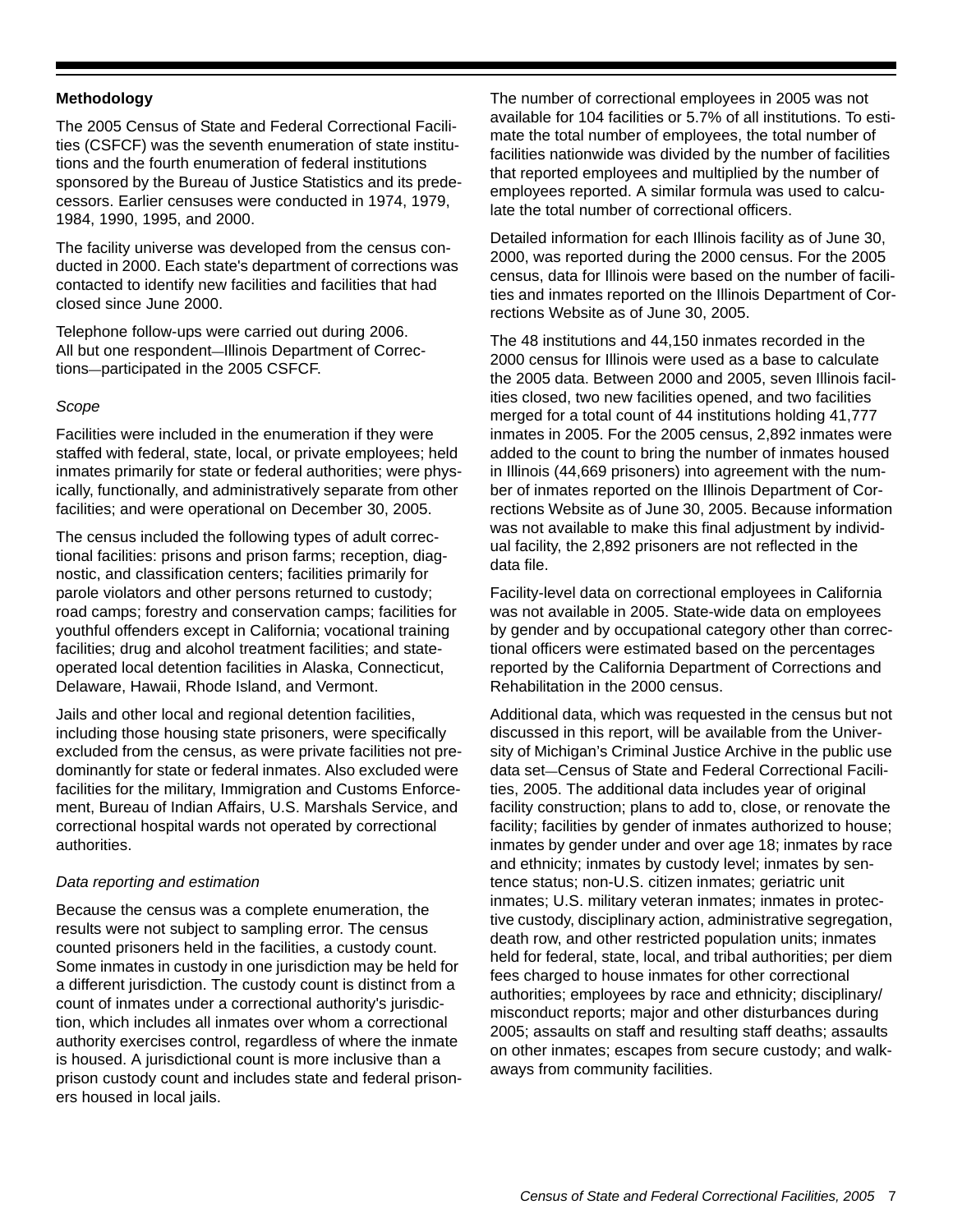#### **Definitions**

*Community-based facilities*—Correctional facilities were classified as community-based if 50% or more of the residents were regularly permitted to leave, unaccompanied by facility staff, to work or study in the community. Communitybased facilities included entities such as halfway houses, residential treatment centers, restitution centers, and prerelease centers.

*Confinement facilities*—Correctional facilities in which less than 50% of the inmates left the facility unaccompanied on a regular basis. Confinement facilities included prisons, prison farms, penitentiaries, correctional centers, work camps, and reformatories.

*Design capacity*—Design capacity is the number of inmates that the facility planners or architects intended for the facility.

*High-security facilities*—High-security facilities were described as supermax, maximum, close, or high-security facilities and were characterized by a wall or double-fenced perimeter and armed correctional officers stationed in a tower or on patrol. Cell housing was isolated from the perimeter in one of two ways: within a cell block so that a prisoner who had escaped from a cell was confined within the building or by double security using bars, steel doors, or other hardware to isolate the prisoner from the perimeter. All entry to or exit from the cell block was via trap gate or sallyport.

*Medium-security facilities*—Medium-security facilities were characterized by a single- or double-fenced perimeter with armed correctional officers stationed in a tower or on patrol. Housing units included cells, rooms, or dormitories. Dormitories were living units designed or modified to accommodate 12 or more persons. All entry to or exit from the cell housing unit was via trap gate or sallyport.

*Minimum- or low-security facilities*—Medium- or lowsecurity facilities were characterized by a fenced or posted perimeter. Cell housing units were rooms or dormitories. Normal entry to and exit from the cell housing units were conducted under visual surveillance.

*Rated capacity*—Rated capacity is the maximum number of beds or inmates allocated by a rating official to institutions within the jurisdiction.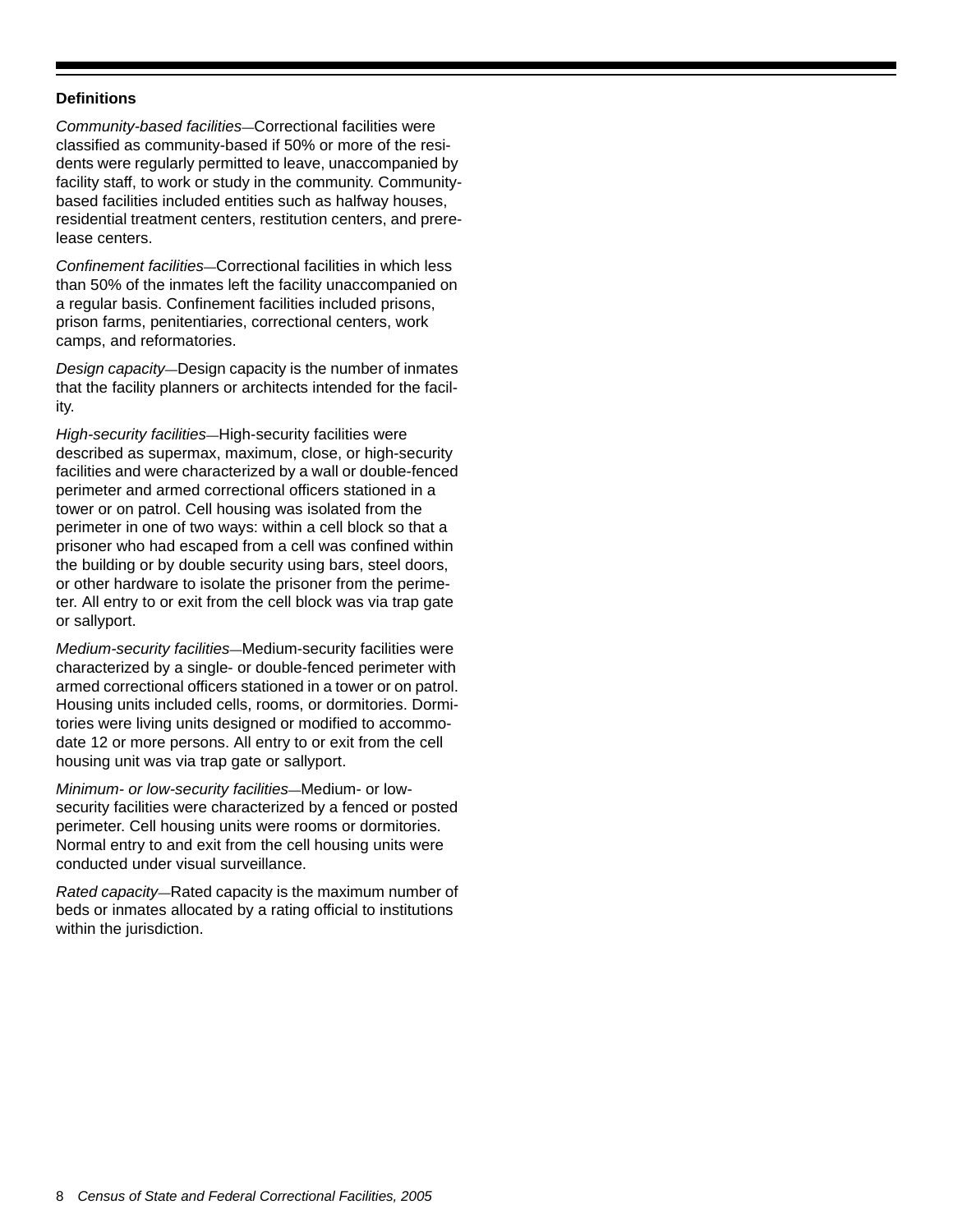**Appendix table 1. Number of correctional facilities and inmates under state or federal authority, population change, and number of inmates per 100,000 U.S. residents, June 30, 2000, and December 30, 2005**

|                            | Number of facilities |                | Number of inmates held |                   | Population change, | Inmates per 100,000<br>U.S. residents |            |  |
|----------------------------|----------------------|----------------|------------------------|-------------------|--------------------|---------------------------------------|------------|--|
| Region and authority       | 2000                 | 2005           | 2000                   | 2005              | 2000-2005          | 2000                                  | 2005       |  |
|                            |                      |                |                        |                   |                    |                                       |            |  |
| U.S. total                 | 1,668                | 1,821          | 1,305,253              | 1,430,208         | 9.6 %              | 464                                   | 480        |  |
|                            |                      |                |                        |                   |                    |                                       |            |  |
| Public/a                   | 1,404                | 1,406          | 1,212,176              | 1,321,685         | 9                  | 431                                   | 444        |  |
| Private                    | 264                  | 415            | 93,077                 | 108,523           | 16.6               | 33                                    | 36         |  |
| Federal                    | 84                   | 102            | 110,974                | 145,780           | 31.4               | 39                                    | 49         |  |
| State/b                    | 1,584                | 1,719          | 1,194,279              | 1,284,428         | 7.5                | 424                                   | 431        |  |
|                            |                      |                |                        |                   |                    |                                       |            |  |
| Region (excluding federal) |                      |                |                        |                   |                    |                                       |            |  |
| <b>Northeast</b>           | 236                  | 268            | 171,999                | 171,465           | $-0.3%$            | 321                                   | 314        |  |
| Connecticut                | 20                   | 49             | 16,984                 | 19,019            | 12                 | 499                                   | 541        |  |
| Maine                      | 8                    | $\overline{7}$ | 1,629                  | 1,968             | 20.8               | 128                                   | 149        |  |
| Massachusetts              | 25                   | 17             | 10,500                 | 10,262            | $-2.3$             | 165                                   | 161        |  |
| New Hampshire              | 8                    | 8              | 2,277                  | 2,373             | 4.2                | 184                                   | 180        |  |
| New Jersey                 | 43                   | 42             | 27,118                 | 25,724            | $-5.1$             | 322                                   | 294        |  |
| New York                   | 72                   | 77             | 71,938                 | 63,855            | $-11.2$            | 379                                   | 332        |  |
| Pennsylvania               | 44<br>$\overline{7}$ | 52<br>7        | 36,895                 | 43,254            | 17.2               | 300<br>319                            | 348<br>318 |  |
| Rhode Island<br>Vermont    | 9                    | 9              | 3,347                  | 3,414             | 2<br>21.7          | 215                                   | 256        |  |
| Midwest                    | 301                  | 342            | 1,311<br>233,993       | 1,596<br>255,134  | 9 %                | 363                                   | 386        |  |
| Illinois/c                 | 48                   | 44             | 44,150                 | 44,669            | 1.2                | 355                                   | 349        |  |
| Indiana                    | 25                   | 23             | 18,195                 | 23,205            | 27.5               | 299                                   | 369        |  |
| lowa                       | 30                   | 31             | 9,086                  | 10,145            | 11.7               | 310                                   | 341        |  |
| Kansas                     | 11                   | 13             | 8,992                  | 9,474             | 5.4                | 334                                   | 344        |  |
| Michigan                   | 70                   | 62             | 47,639                 | 50,082            | 5.1                | 479                                   | 495        |  |
| Minnesota                  | 9                    | 18             | 7,451                  | 9,680             | 29.9               | 151                                   | 188        |  |
| Missouri                   | 28                   | 28             | 27,963                 | 31,748            | 13.5               | 500                                   | 545        |  |
| Nebraska                   | 9                    | 9              | 3,508                  | 4,371             | 24.6               | 205                                   | 248        |  |
| North Dakota               | 3                    | 8              | 992                    | 1,411             | 42.2               | 154                                   | 221        |  |
| Ohio                       | 34                   | 59             | 47,915                 | 44,717            | $-6.7$             | 422                                   | 390        |  |
| South Dakota               | 4                    | 6              | 2,591                  | 3,451             | 33.2               | 343                                   | 443        |  |
| Wisconsin                  | 30<br>743            | 41<br>779      | 15,511                 | 22,181            | 43<br>8.3 %        | 289<br>518                            | 400        |  |
| South<br>Alabama           | 36                   | 33             | 518,912<br>22,422      | 561,927<br>23,174 | 3.4                | 504                                   | 519<br>507 |  |
| Arkansas                   | 15                   | 26             | 10,465                 | 13,921            | 33                 | 391                                   | 499        |  |
| Delaware                   | 9                    | 12             | 6,023                  | 6,781             | 12.6               | 769                                   | 798        |  |
| District of Columbia/d     | 8                    | 5              | 3,767                  | 300               | $-92$              | 658                                   | 55         |  |
| Florida                    | 106                  | 109            | 71,616                 | 86,705            | 21.1               | 448                                   | 482        |  |
| Georgia                    | 84                   | 87             | 44,299                 | 51,822            | 17                 | 541                                   | 567        |  |
| Kentucky                   | 25                   | 25             | 12,378                 | 14,932            | 20.6               | 306                                   | 357        |  |
| Louisiana                  | 17                   | 23             | 19,167                 | 20,344            | 6.1                | 429                                   | 449        |  |
| Maryland                   | 26                   | 29             | 22,821                 | 22,613            | $-0.9$             | 431                                   | 402        |  |
| Mississippi                | 28                   | 31             | 14,823                 | 16,967            | 14.5               | 521                                   | 579        |  |
| North Carolina             | 80                   | 88             | 30,708                 | 38,233            | 24.5               | 381                                   | 437        |  |
| Oklahoma<br>South Carolina | 52<br>34             | 53<br>33       | 23,858<br>21,277       | 25,149<br>22,537  | 5.4<br>5.9         | 691<br>530                            | 705<br>526 |  |
| Tennessee                  | 15                   | 19             | 18,368                 | 19,484            | 6.1                | 323                                   | 325        |  |
| Texas                      | 136                  | 132            | 162,440                | 163,556           | 0.7                | 779                                   | 709        |  |
| Virginia                   | 61                   | 59             | 31,412                 | 31,478            | 0.2                | 444                                   | 413        |  |
| West Virginia              | 11                   | 15             | 3,068                  | 3,931             | 28.1               | 170                                   | 216        |  |
| West                       | 304                  | 330            | 269,375                | 295,902           | 9.8 %              | 426                                   | 430        |  |
| Alaska                     | 24                   | 21             | 3,248                  | 4,146             | 27.6               | 518                                   | 618        |  |
| Arizona                    | 18                   | 21             | 30,832                 | 32,855            | 6.6                | 601                                   | 545        |  |
| California                 | 92                   | 100            | 163,383                | 169,988           | 4                  | 482                                   | 468        |  |
| Colorado                   | 48                   | 58             | 15,695                 | 20,842            | 32.8               | 365                                   | 444        |  |
| Hawaii                     | 10                   | 10             | 3,761                  | 3,951             | 5.1                | 310                                   | 304        |  |
| Idaho                      | 13                   | 15             | 3,961                  | 5,975             | 50.8               | 306                                   | 413        |  |
| Montana<br>Nevada          | 8<br>20              | 11<br>22       | 2,368<br>9,296         | 3,160<br>11,726   | 33.4<br>26.1       | 262<br>465                            | 336<br>477 |  |
| New Mexico                 | 10                   | 11             | 5,158                  | 7183              | 39.3               | 284                                   | 369        |  |
| Oregon                     | 13                   | 15             | 9,933                  | 13049             | 31.4               | 290                                   | 356        |  |
| Utah                       | 9                    | $\overline{7}$ | 4,872                  | 5461              | 12.1               | 218                                   | 219        |  |
| Washington                 | 30                   | 32             | 14,682                 | 16146             | 10                 | 249                                   | 255        |  |
| Wyoming                    | 9                    | $\overline{7}$ | 2,186                  | 1420              | $-35$              | 443                                   | 278        |  |

Note: Unless stated otherwise, numbers for 2000 are as of June 30, and numbers for 2005 are as of December 30.

a/Includes facilities operated by both federal and state authorities.

b/Includes private facilities.

c/2005 data are as of June 30.

d/As of December 30, 2001, sentenced felons from the District of Columbia were the reponsibility of the Federal Bureau of Prisons.

Some inmates were housed in private facilities under contract to the District of Columbia on December 30, 2005.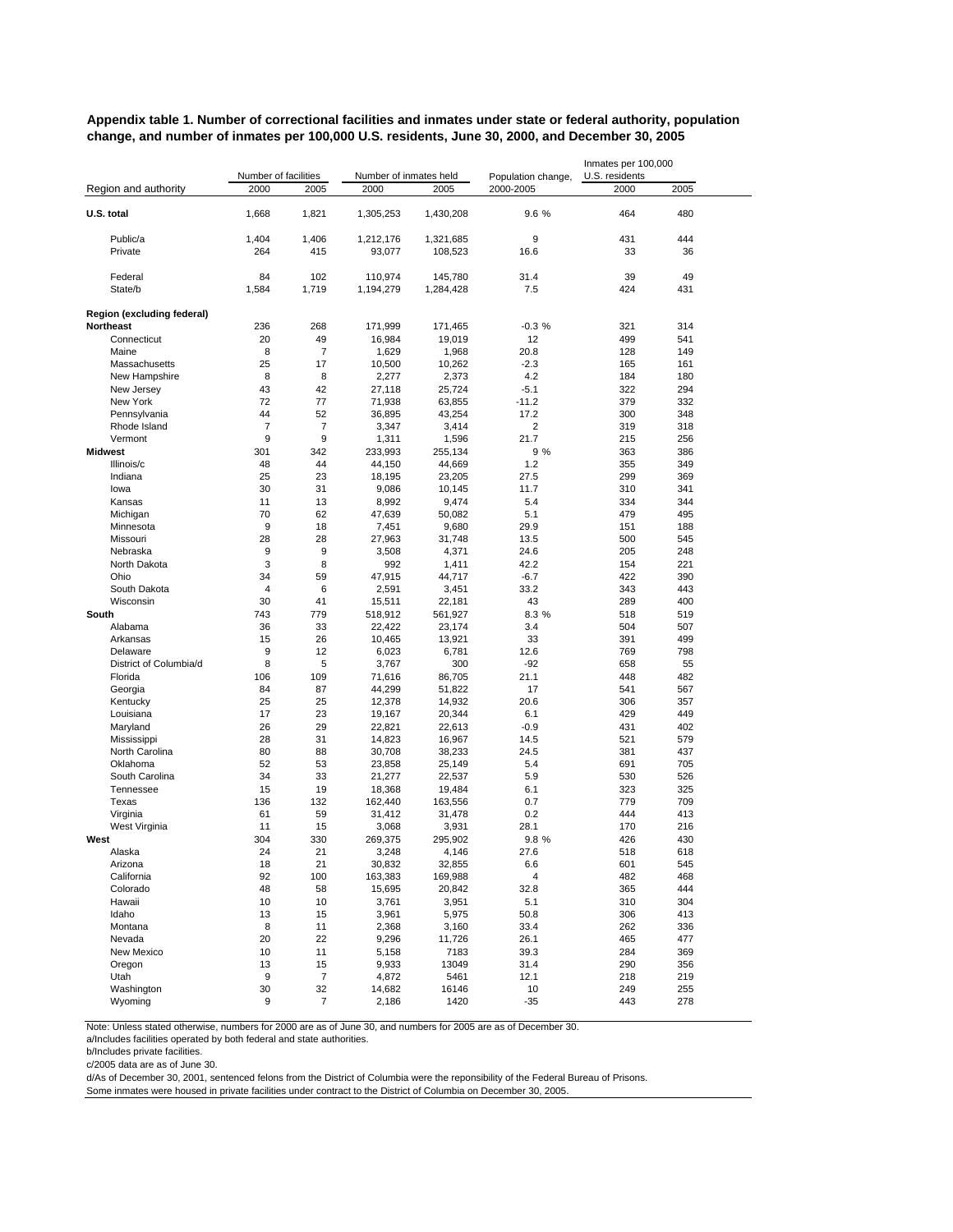**Appendix table 2. Number of correctional facilities under state or federal authority, by type, June 30, 2000, and December 30, 2005**

|                                 | All facilities |                |                                |                         | Community- based<br>facilities |                |
|---------------------------------|----------------|----------------|--------------------------------|-------------------------|--------------------------------|----------------|
| Region and authority            | 2000           | 2005           | Confinement facilities<br>2000 | 2005                    | 2000                           | 2005           |
|                                 |                |                |                                |                         |                                |                |
| U.S. total                      | 1,668          | 1,821          | 1,208                          | 1,292                   | 460                            | 529            |
|                                 |                |                |                                |                         |                                | 221            |
| Public/a<br>Private             | 1,404<br>264   | 1,406<br>415   | 1,107<br>101                   | 1,185<br>107            | 297<br>163                     | 308            |
|                                 |                |                |                                |                         |                                |                |
| Federal                         | 84             | 102            | 84                             | 102                     | 0                              | 0              |
| State/b                         | 1,584          | 1,719          | 1,124                          | 1,190                   | 460                            | 529            |
|                                 |                |                |                                |                         |                                |                |
| Region (excluding federal)      |                |                |                                |                         |                                |                |
| <b>Northeast</b><br>Connecticut | 236<br>20      | 268<br>49      | 175<br>20                      | 173<br>21               | 61<br>0                        | 95<br>28       |
| Maine                           | 8              | $\overline{7}$ | 6                              | 5                       | $\overline{2}$                 | 2              |
| Massachusetts/c                 | 25             | 17             | 18                             | 13                      | $\overline{7}$                 | 4              |
| New Hampshire                   | 8              | 8              | 5                              | 5                       | 3                              | 3              |
| New Jersey                      | 43             | 42             | 25                             | 23                      | 18                             | 19             |
| New York                        | 72             | 77             | 63                             | 63                      | 9                              | 14             |
| Pennsylvania                    | 44             | 52             | 25                             | 28                      | 19                             | 24             |
| Rhode Island                    | $\overline{7}$ | 7              | 6                              | 7                       | 1                              | 0              |
| Vermont                         | 9              | 9              | $\overline{7}$                 | 8                       | $\overline{2}$                 | 1              |
| <b>Midwest</b>                  | 301            | 342            | 238                            | 234                     | 63                             | 108            |
| Illinois/d                      | 48             | 44             | 36                             | 34                      | 12                             | 10             |
| Indiana<br>lowa                 | 25<br>30       | 23<br>31       | 21<br>8                        | 18<br>9                 | $\overline{4}$<br>22           | 5<br>22        |
| Kansas                          | 11             | 13             | 10                             | 10                      | 1                              | 3              |
| Michigan                        | 70             | 62             | 61                             | 52                      | 9                              | 10             |
| Minnesota                       | 9              | 18             | 9                              | 13                      | 0                              | 5              |
| Missouri                        | 28             | 28             | 25                             | 22                      | 3                              | 6              |
| Nebraska                        | 9              | 9              | 7                              | $\overline{7}$          | $\overline{2}$                 | $\overline{2}$ |
| North Dakota                    | 3              | 8              | 3                              | 4                       | 0                              | 4              |
| Ohio                            | 34             | 59             | 34                             | 34                      | 0                              | 25             |
| South Dakota                    | 4              | 6              | 3                              | 3                       | 1                              | 3              |
| Wisconsin                       | 30             | 41             | 21                             | 28                      | 9                              | 13             |
| South                           | 743            | 779            | 528                            | 560                     | 215                            | 219            |
| Alabama                         | 36             | 33             | 19                             | 18                      | 17                             | 15             |
| Arkansas<br>Delaware            | 15<br>9        | 26<br>12       | 8<br>5                         | 21<br>8                 | 7<br>4                         | 5<br>4         |
| District of Columbia/e          | 8              | 5              | 3                              | 0                       | 5                              | 5              |
| Florida                         | 106            | 109            | 69                             | 69                      | 37                             | 40             |
| Georgia                         | 84             | 87             | 57                             | 60                      | 27                             | 27             |
| Kentucky                        | 25             | 25             | 15                             | 15                      | 10                             | 10             |
| Louisiana                       | 17             | 23             | 10                             | 14                      | $\overline{7}$                 | 9              |
| Maryland                        | 26             | 29             | 18                             | 22                      | 8                              | $\overline{7}$ |
| Mississippi                     | 28             | 31             | 9                              | 29                      | 19                             | $\overline{2}$ |
| North Carolina                  | 80             | 88             | 68                             | 73                      | 12                             | 15             |
| Oklahoma                        | 52             | 53             | 28                             | 26                      | 24                             | 27             |
| South Carolina                  | 34             | 33             | 24                             | 22                      | 10<br>0                        | 11             |
| Tennessee<br>Texas              | 15<br>136      | 19<br>132      | 15<br>121                      | 15<br>111               | 15                             | 4<br>21        |
| Virginia                        | 61             | 59             | 50                             | 47                      | 11                             | 12             |
| West Virginia                   | 11             | 15             | 9                              | 10                      | $\overline{2}$                 | 5              |
| West                            | 304            | 330            | 183                            | 223                     | 121                            | 107            |
| Alaska                          | 24             | 21             | 14                             | 15                      | 10                             | 6              |
| Arizona                         | 18             | 21             | 15                             | 15                      | 3                              | 6              |
| California                      | 92             | 100            | 50                             | 87                      | 42                             | 13             |
| Colorado                        | 48             | 58             | 27                             | 31                      | 21                             | 27             |
| Hawaii                          | 10             | 10             | 8                              | 8                       | 2                              | 2              |
| Idaho                           | 13             | 15             | 8                              | 9                       | 5                              | 6              |
| Montana                         | 8              | 11             | 4                              | 6                       | 4                              | 5              |
| Nevada<br>New Mexico            | 20             | 22             | 12                             | 16                      | 8                              | 6              |
| Oregon                          | 10<br>13       | 11<br>15       | 10<br>13                       | 8<br>9                  | 0<br>0                         | 3<br>6         |
| Utah                            | 9              | $\overline{7}$ | 4                              | $\overline{\mathbf{c}}$ | 5                              | 5              |
| Washington                      | 30             | 32             | 13                             | 14                      | 17                             | 18             |
| Wyoming                         | 9              | $\overline{7}$ | 5                              | 3                       | 4                              | 4              |

a/Includes facilities operated by both federal and state authorities.

b/Includes private facilities. c/The total number of facilities in 2005 are as of June 30.

d/The total number of facilities in 2005 were reported by the Illinois Department of Corrections as of June 30. Confinement and community-based facilities are estimated based on the total number of facilities reported by

the Department of Corrections and their proportionate distributions on June 30, 2000.<br>e/As of December 30, 2001, sentenced felons from the District of Columbia were the reponsibility of the<br>Federal Bureau of Prisons. Some

Columbia on December 30, 2005.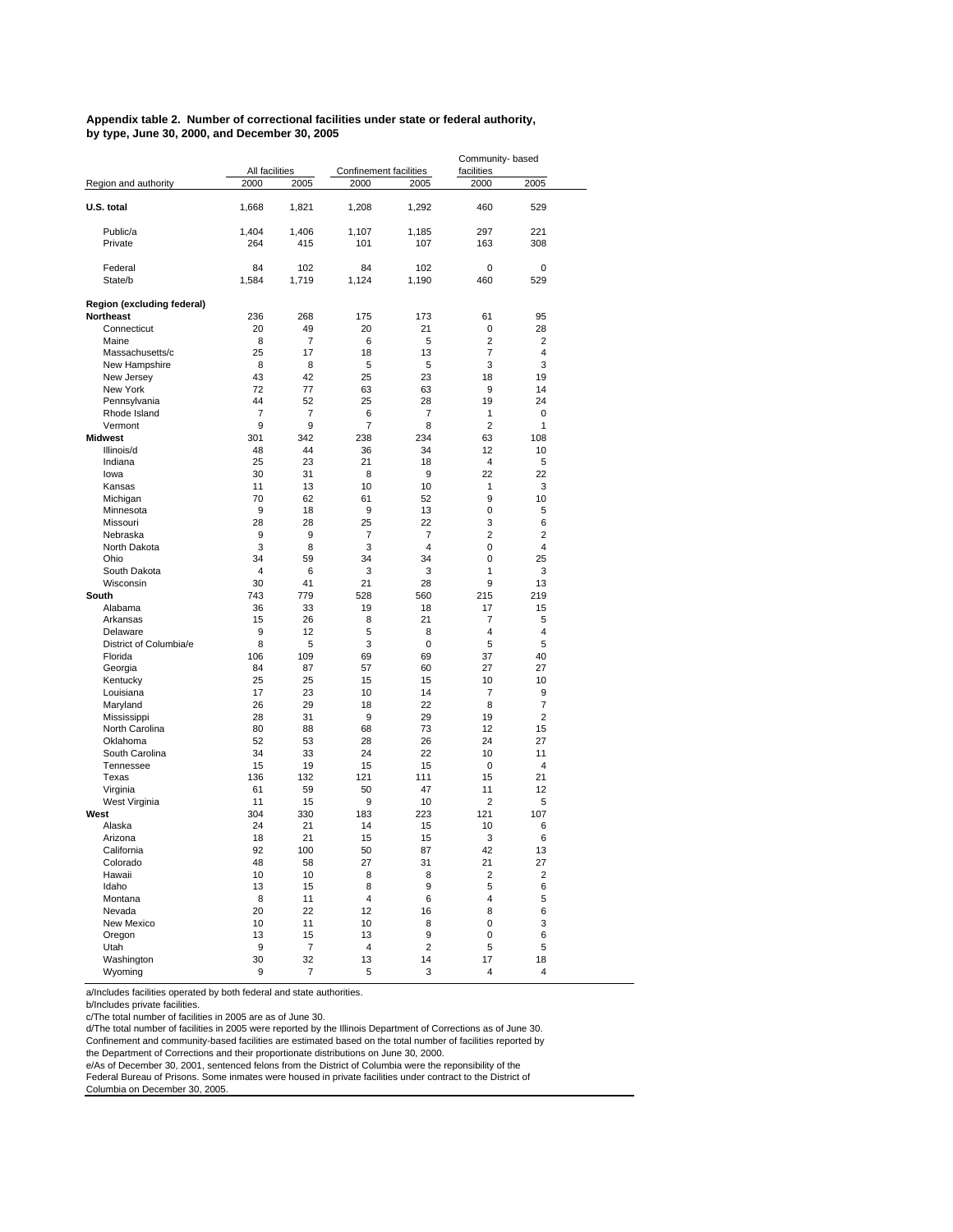#### **Appendix table 3. Number of correctional facilities under state or federal authority, by facility size, June 30, 2000, and December 30, 2005**

|                               | Facility size based on average daily population |          |                         |                |                     |                                  |                  |        |  |  |
|-------------------------------|-------------------------------------------------|----------|-------------------------|----------------|---------------------|----------------------------------|------------------|--------|--|--|
|                               | Fewer than 500                                  |          | 500-999                 |                | 1,000-2,499         |                                  | 2,500 or more    |        |  |  |
| Region and authority          | 2000                                            | 2005     | 2000                    | 2005           | 2000                | 2005                             | 2000             | 2005   |  |  |
| <b>US total</b>               | 860                                             | 946      | 305                     | 304            | 438                 | 495                              | 65               | 76     |  |  |
|                               |                                                 |          |                         |                |                     |                                  |                  |        |  |  |
| Public/a                      | 665                                             | 600      | 266                     | 268            | 408                 | 464                              | 65               | 74     |  |  |
| Private                       | 195                                             | 346      | 39                      | 36             | 30                  | 31                               | 0                | 2      |  |  |
| Federal                       | 4                                               | 6        | 19                      | 18             | 60                  | 75                               | 1                | 3      |  |  |
| State/b                       | 856                                             | 940      | 286                     | 286            | 378                 | 420                              | 64               | 73     |  |  |
|                               |                                                 |          |                         |                |                     |                                  |                  |        |  |  |
| Region (excluding federal)    |                                                 |          |                         |                |                     |                                  |                  |        |  |  |
| <b>Northeast</b>              | 115                                             | 145      | 53                      | 50             | 63                  | 69                               | 5                | 4      |  |  |
| Connecticut                   | 3                                               | 34       | 12                      | 8              | 5                   | 7                                | 0                | 0      |  |  |
| Maine                         | $\overline{7}$                                  | 5        | 1                       | 2              | 0                   | 0                                | 0                | 0      |  |  |
| Massachusetts/c               | 16                                              | 8        | 6                       | 5              | 3                   | 4                                | 0                | 0      |  |  |
| New Hampshire<br>New Jersey   | $\overline{7}$<br>27                            | 6<br>25  | $\mathbf 0$<br>5        | 1<br>6         | 1<br>9              | 1<br>10                          | 0<br>2           | 0<br>1 |  |  |
| New York                      | 20                                              | 27       | 21                      | 20             | 30                  | 29                               | 1                | 1      |  |  |
| Pennsylvania                  | 22                                              | 27       | 5                       | 5              | 15                  | 18                               | $\overline{2}$   | 2      |  |  |
| Rhode Island                  | $\overline{4}$                                  | 4        | 3                       | 3              | 0                   | 0                                | 0                | 0      |  |  |
| Vermont                       | 9                                               | 9        | 0                       |                | 0                   | 0                                | 0                | 0      |  |  |
| <b>Midwest</b>                | 145                                             | 178      | 56                      | 47             | 97                  | 111                              | 3                | 6      |  |  |
| Illinois/d                    | 23                                              | 18       | 4                       | 4              | 19                  | 20                               | 2                | 2      |  |  |
| Indiana                       | 14                                              | 12       | $\overline{4}$          | 1              | 6                   | 8                                | 1                | 2      |  |  |
| lowa                          | 23                                              | 23       | 5                       | 4              | 2                   | 4                                | 0                | 0      |  |  |
| Kansas                        | $\overline{4}$                                  | 6        | $\overline{4}$          | 4              | 3                   | 3                                | 0                | 0      |  |  |
| Michigan                      | 31                                              | 21       | 20                      | 17             | 19                  | 24                               | 0                | 0      |  |  |
| Minnesota                     | 3                                               | 11       | 3                       | 2              | 3                   | 5                                | 0                | 0      |  |  |
| Missouri                      | 11                                              | 8        | $\overline{4}$          | 4              | 13                  | 14                               | 0                | 2      |  |  |
| Nebraska                      | 6                                               | 6        | $\overline{2}$          | $\overline{2}$ | 1                   | 1                                | 0                | 0      |  |  |
| North Dakota                  | $\overline{2}$<br>$\overline{7}$                | 8<br>35  | 1<br>$\overline{2}$     | 0<br>4         | 0<br>25             | 0                                | 0<br>$\mathbf 0$ | 0      |  |  |
| Ohio<br>South Dakota          | $\overline{2}$                                  | 4        | 1                       | 0              | 1                   | 20<br>2                          | 0                | 0<br>0 |  |  |
| Wisconsin                     | 19                                              | 26       | 6                       | 5              | 5                   | 10                               | 0                | 0      |  |  |
| South                         | 389                                             | 395      | 145                     | 155            | 190                 | 205                              | 19               | 24     |  |  |
| Alabama                       | 22                                              | 19       | 3                       | 2              | 11                  | 12                               | 0                | 0      |  |  |
| Arkansas                      | 6                                               | 15       | 5                       | $\overline{7}$ | 4                   | 4                                | 0                | 0      |  |  |
| Delaware                      | 6                                               | 9        | $\mathbf 0$             | 0              | 3                   | 3                                | 0                | 0      |  |  |
| District of Columbia/e        | 5                                               | 5        | $\overline{2}$          | 0              | 1                   | 0                                | 0                | 0      |  |  |
| Florida                       | 56                                              | 54       | 14                      | 11             | 36                  | 41                               | 0                | 3      |  |  |
| Georgia                       | 51                                              | 50       | 13                      | 9              | 20                  | 28                               | 0                | 0      |  |  |
| Kentucky                      | 13                                              | 12       | 9                       | 9              | 3                   | 4                                | 0                | 0      |  |  |
| Louisiana                     | 7                                               | 12       | $\overline{2}$          | $\overline{2}$ | $\overline{7}$      | 8                                | 1                | 1      |  |  |
| Maryland                      | 12                                              | 13       | 5                       | 8              | 7                   | 6                                | $\overline{2}$   | 2      |  |  |
| Mississippi<br>North Carolina | 22<br>54                                        | 22<br>54 | 3<br>24                 | 5<br>32        | $\overline{2}$<br>2 | $\overline{2}$<br>$\overline{2}$ | 1<br>0           | 2<br>0 |  |  |
| Oklahoma                      | 32                                              | 33       | 13                      | 13             | $\overline{7}$      | 7                                | 0                | 0      |  |  |
| South Carolina                | 18                                              | 15       | 6                       | 7              | 10                  | 11                               | 0                | 0      |  |  |
| Tennessee                     | 3                                               | 6        | 3                       | $\overline{4}$ | 9                   | 9                                | 0                | 0      |  |  |
| Texas                         | 36                                              | 28       | 28                      | 32             | 58                  | 57                               | 14               | 15     |  |  |
| Virginia                      | 37                                              | 36       | 13                      | 11             | 10                  | 11                               | 1                | 1      |  |  |
| West Virginia                 | 9                                               | 12       | $\overline{2}$          | 3              | 0                   | 0                                | 0                | 0      |  |  |
| West                          | 207                                             | 222      | 32                      | 34             | 28                  | 35                               | 37               | 39     |  |  |
| Alaska                        | 24                                              | 19       | 0                       | 2              | 0                   | 0                                | 0                | 0      |  |  |
| Arizona                       | 4                                               | 8        | $\overline{c}$          | 3              | 9                   | 5                                | 3                | 5      |  |  |
| California                    | 53                                              | 62       | $\mathbf 5$             | 4              | 3                   | $\overline{\mathbf{c}}$          | 31               | 32     |  |  |
| Colorado                      | 37                                              | 45       | 9                       | 9              | 2                   | 4                                | 0                | 0      |  |  |
| Hawaii<br>Idaho               | 8                                               | 8        | 1                       | 0              | 1                   | $\overline{2}$                   | 0                | 0      |  |  |
| Montana                       | 10<br>7                                         | 10<br>9  | $\overline{2}$<br>0     | 3<br>1         | 1<br>1              | $\overline{\mathbf{c}}$<br>1     | 0<br>0           | 0<br>0 |  |  |
| Nevada                        | 13                                              | 15       | 3                       | $\overline{2}$ | 4                   | 5                                | 0                | 0      |  |  |
| New Mexico                    | 5                                               | 4        | 4                       | 4              | 1                   | 3                                | 0                | 0      |  |  |
| Oregon                        | 9                                               | 8        | $\mathbf{1}$            | $\overline{2}$ | 2                   | 4                                | 1                | 1      |  |  |
| Utah                          | $\overline{7}$                                  | 5        | 1                       | 0              | 0                   | 1                                | 1                | 1      |  |  |
| Washington                    | 23                                              | 23       | $\overline{\mathbf{c}}$ | 3              | 4                   | 6                                | 1                | 0      |  |  |
| Wyoming                       | 7                                               | 6        | $\overline{2}$          | 1              | 0                   | 0                                | 0                | 0      |  |  |

a/Includes facilities operated by both federal and state authorities.

b/Includes private facilities.

c/The total number of facilities in 2005 are as of June 30.

d/ The total number of facilities in 2005 were reported by the Illinois Department of Corrections as of June 30. Confinement and community-based facilities are estimated based on the total number of facilities reported by

the Department of Corrections and their proportionate distributions on June 30, 2000.

e/ As of December 30, 2001, sentenced felons from the District of Columbia were the reponsibility of the Federal Bureau of Prisons. Some inmates were housed in private facilities under contract to the District of

Columbia on December 30, 2005.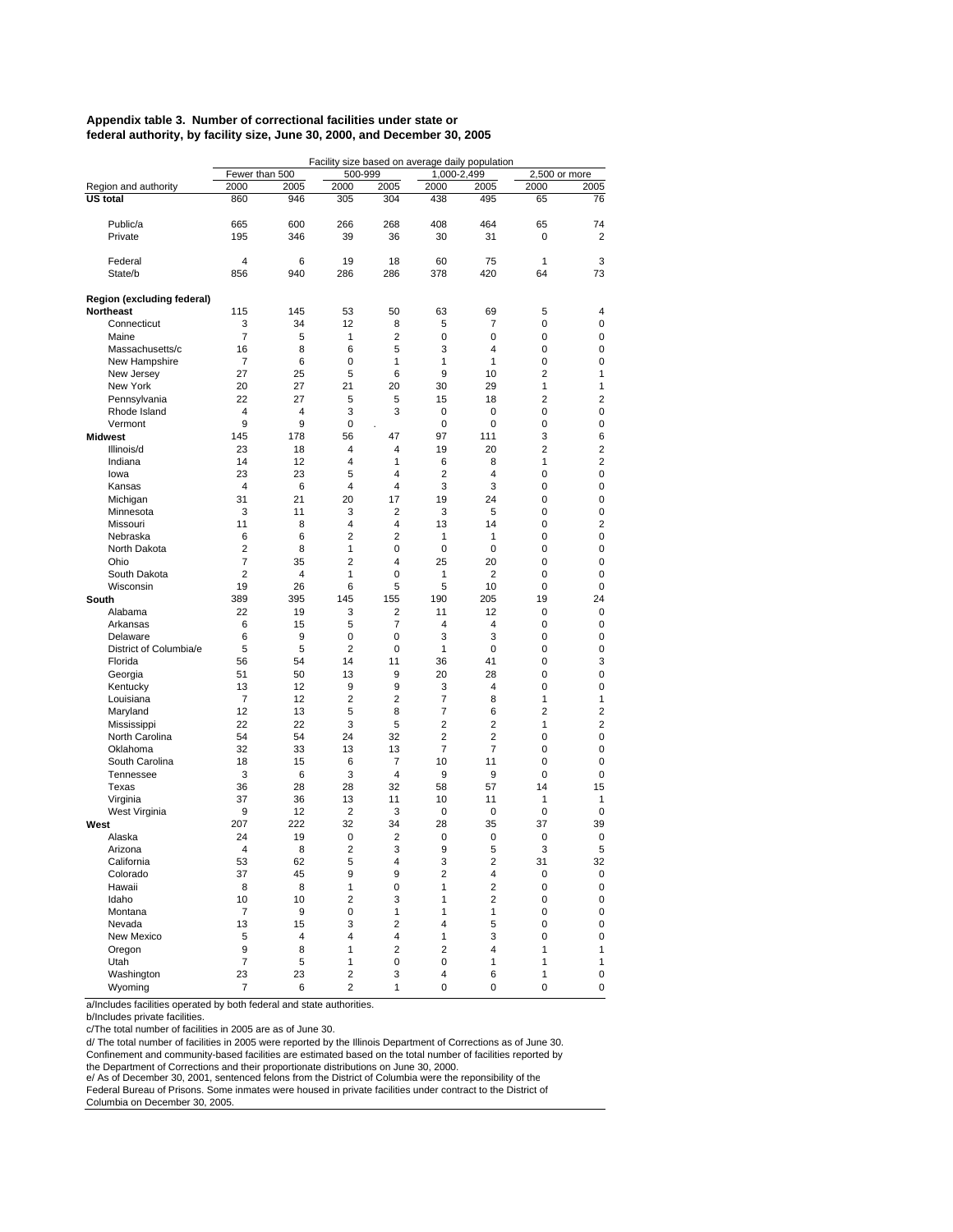#### **Appendix table 4. Design and rated capacities of correctional facilities under state or federal authority, June 30, 2000, and December 30, 2005**

|                            |                   |                    | Percent of design |                      |                   |                  | Percent of rated<br>capacity occupied |                   |  |
|----------------------------|-------------------|--------------------|-------------------|----------------------|-------------------|------------------|---------------------------------------|-------------------|--|
|                            | Design capacity   |                    | capacity occupied |                      | Rated capacity    |                  |                                       |                   |  |
| Region and authority       | 2000/a            | 2005/a             | 2000              | 2005                 | 2000              | 2005             | 2000                                  | 2005              |  |
| U.S. total                 | $\ddotsc$         | $\ddotsc$          | : %               | : %                  | 1,278,471         | 1,289,681        | 102 %                                 | 111 %             |  |
| Public/b                   | 904,767           |                    | 122               |                      | 1,173,338         | 1,174,810        | 103                                   | 112               |  |
| Private                    | 104,790           | $\ddotsc$          | 89                | $\ddot{\phantom{a}}$ | 105,133           | 114,706          | 89                                    | 95                |  |
| Federal                    |                   |                    | ÷                 | ÷                    | 83,113            | 106,732          | 134                                   | 137               |  |
| State/c                    | 1,009,557         | 963,404            | 118               | 114                  | 1,195,358         | 1,182,784        | 100                                   | 108               |  |
| Region (excluding federal) |                   |                    |                   |                      |                   |                  |                                       |                   |  |
| <b>Northeast</b>           | 137,753           | 132.838            | 125 %             | 115 %                | 160,700           | 168,788          | 107 %                                 | 102 %             |  |
| Connecticut<br>Maine       | 16,869<br>1,462   | $\ddotsc$<br>1,801 | 101<br>111        | 0<br>109             | 17,600<br>1,545   | 18,688<br>1,837  | 97<br>105                             | 102<br>107        |  |
| Massachusetts/d            | 9,611             | 8,610              | 109               | 119                  | 12,096            | 10,980           | 87                                    | 93                |  |
| New Hampshire              | 2,203             | 2,402              | 103               | 99                   | 2,000             | 2,177            | 114                                   | 109               |  |
| New Jersey                 | 20.861            | 18.131             | 130               | 142                  | 26.979            | 26.024           | 101                                   | 99                |  |
| New York                   | 55,299            | 57,705             | 130               | 111                  | 69,014            | 63,458           | 104                                   | 101               |  |
| Pennsylvania               | 26,357            | 38,518             | 140               | 112                  | 26,402            | 40,098           | 140                                   | 108               |  |
| Rhode Island               | 3,857             | 4,054              | 87                | 84                   | 3,719             | 3,861            | 90                                    | 88                |  |
| Vermont                    | 1,234             | 1,617              | 106               | 99                   | 1,345             | 1,665            | 97                                    | 96                |  |
| <b>Midwest</b>             | 186,371           | 105,887            | 126 %             | 109<br>%             | 214,817           | 229,382          | 109 %                                 | 110 %             |  |
| Illinois/e<br>Indiana      | 28,978            | 18,708             | 152<br>183        | $\mathbf 0$<br>124   | 33,761            | 30,797           | 131<br>120                            | 136<br>92         |  |
| lowa                       | 9,932<br>8,234    | 8,520              | 110               | 119                  | 15,215<br>8,484   | 25,108<br>8,719  | 107                                   | 116               |  |
| Kansas                     | 8,996             | 9,823              | 100               | 96                   | 9,094             | 9,655            | 99                                    | 98                |  |
| Michigan                   | 49,341            |                    | 97                | 0                    | 48,190            | 50,674           | 99                                    | 99                |  |
| Minnesota                  | 8,175             | 9,184              | 91                | 105                  | 8,175             | 9,979            | 91                                    | 97                |  |
| Missouri                   | 25,370            | 26,153             | 110               | 121                  | 29,815            | 32,401           | 94                                    | 98                |  |
| Nebraska                   | 2.303             | 3.115              | 152               | 140                  | 3.419             |                  | 103                                   | 0                 |  |
| North Dakota               | 390               | 1,455              | 254               | 97                   | 907               | 1,455            | 109                                   | 97                |  |
| Ohio                       | 30,506            | $\ddotsc$          | 157               | 0                    | 40,707            | 36,561           | 118                                   | 122               |  |
| South Dakota               | 2,372             | 2.605              | 109               | 132                  | 2.633             | 3,653            | 98                                    | 94                |  |
| Wisconsin                  | 11,774            | 16,324             | 132               | 136                  | 14,417            | 20,380           | 108                                   | 109               |  |
| South<br>Alabama           | 482,762<br>17,693 | 514,461<br>12,918  | 107 %<br>127      | 103 %<br>179         | 545,080<br>22,158 | 537,896          | 95 %<br>101                           | 104 %<br>$\Omega$ |  |
| Arkansas                   | 10,026            | 13,913             | 104               | 100                  | 10,026            | 14,673           | 104                                   | 95                |  |
| Delaware                   | 4,567             | 5.419              | 132               | 125                  | 5,716             | 6.845            | 105                                   | 99                |  |
| District of Columbia/f     | 4,104             | 503                | 92                | 60                   | 4,138             | 503              | 91                                    | 60                |  |
| Florida                    | 56,402            | 87,861             | 127               | 99                   | 75,619            | 67,915           | 95                                    | 128               |  |
| Georgia                    | 44,289            | 51,380             | 100               | 101                  | 45,552            | 53,162           | 97                                    | 97                |  |
| Kentucky                   | 11,349            | 14,255             | 109               | 105                  | 13,010            | 15,451           | 95                                    | 97                |  |
| Louisiana                  | 18,792            | 19,395             | 102               | 105                  | 19,704            | 19,415           | 97                                    | 105               |  |
| Maryland                   | 17,517            | 16,063             | 130               | 141                  | 24,466            | 24,265           | 93                                    | 93                |  |
| Mississippi                | 17,690            | 18,222             | 84                | 93                   | 17,238            | 18,229           | 86                                    | 93                |  |
| North Carolina<br>Oklahoma | 31,810<br>22,656  | 36.832<br>23,399   | 97<br>105         | 104<br>107           | 33,759<br>25,062  | 40.084<br>26,163 | 91<br>95                              | 95<br>96          |  |
| South Carolina             | 19,385            | 23,163             | 110               | 97                   | 23,327            | 23,310           | 91                                    | 97                |  |
| Tennessee                  | 18,724            | 17,930             | 98                | 109                  | 19,120            | 20,168           | 96                                    | 97                |  |
| Texas                      | 169,773           | 170,232            | 96                | 96                   | 170,328           | 171,362          | 95                                    | 95                |  |
| Virginia                   | 14,792            |                    | 212               | $\mathbf 0$          | 32,759            | 32,469           | 96                                    | 97                |  |
| West Virginia              | 3,193             | 2,976              | 96                | 132                  | 3,098             | 4,047            | 99                                    | 97                |  |
| West                       | 202,671           | 210,218            | 133 %             | 141<br>%             | 274,761           | 246,553          | 98<br>%                               | 120 %             |  |
| Alaska                     | 3,490             | 3,101              | 93                | 134                  | 3,622             | 4,129            | 90                                    | 100               |  |
| Arizona                    | 30,426            | 30,591             | 101               | 107                  | 29,482            | 34,013           | 105                                   | 97                |  |
| California                 | 97,740            | 95,562             | 167               | 178                  | 167,367           | 120,625          | 98                                    | 141               |  |
| Colorado                   | 16,543            | 19,388             | 95<br>148         | 107<br>151           | 17,882            | 22,451           | 88<br>109                             | 93<br>110         |  |
| Hawaii<br>Idaho            | 2,535<br>4.431    | 2,625<br>5,351     | 89                | 112                  | 3,460<br>5,233    | 3,581<br>5.948   | 76                                    | 100               |  |
| Montana                    | 1,930             | 2,332              | 123               | 136                  | 2,436             | 3,118            | 97                                    | 101               |  |
| Nevada                     | 9,055             | 11,082             | 103               | 106                  | 9,683             | 12,191           | 96                                    | 96                |  |
| New Mexico                 | 5,905             | 6,035              | 87                | 119                  | 6,071             | 7,357            | 85                                    | 98                |  |
| Oregon                     | 10,193            | 12,302             | 97                | 106                  | 11,381            | 13,562           | 87                                    | 96                |  |
| Utah                       | 4,463             | 5,382              | 109               | 101                  | 5,283             | 5,513            | 92                                    | 99                |  |
| Washington                 | 13,165            | 14,731             | 112               | 110                  | 9,947             | 12,293           | 148                                   | 131               |  |
| Wyoming                    | 2,795             | 1,736              | 78                | 82                   | 2,914             | 1,772            | 75                                    | 80                |  |

Note: See Methodology for definition of design and rated capacities.

: Not calculated.

a/Design capacity data was not available for federal facilities in 2000 and 2005, or for public facilities in Connecticut, Illinois, Michigan, Ohio<br>and Virginia in 2005. Summary statistics on design capacity were not avail

b/Includes facilities operated by both federal and state authorities.

c/Includes private facilities.

d/The total number of facilities in 2005 are as of June 30.

e/2005 population reported by the Illinois Department of Corrections as of June 30. Rated capacity is estimated based on data reported by facilities in 2000 that were in operation in 2005.

f/As of December 30, 2001, sentenced felons from the District of Columbia were the reponsibility of the Federal Bureau of Prisons. Some inmates were housed in private facilities under contract to the District of Columbia on December 30, 2005.

<sup>…</sup> Not available.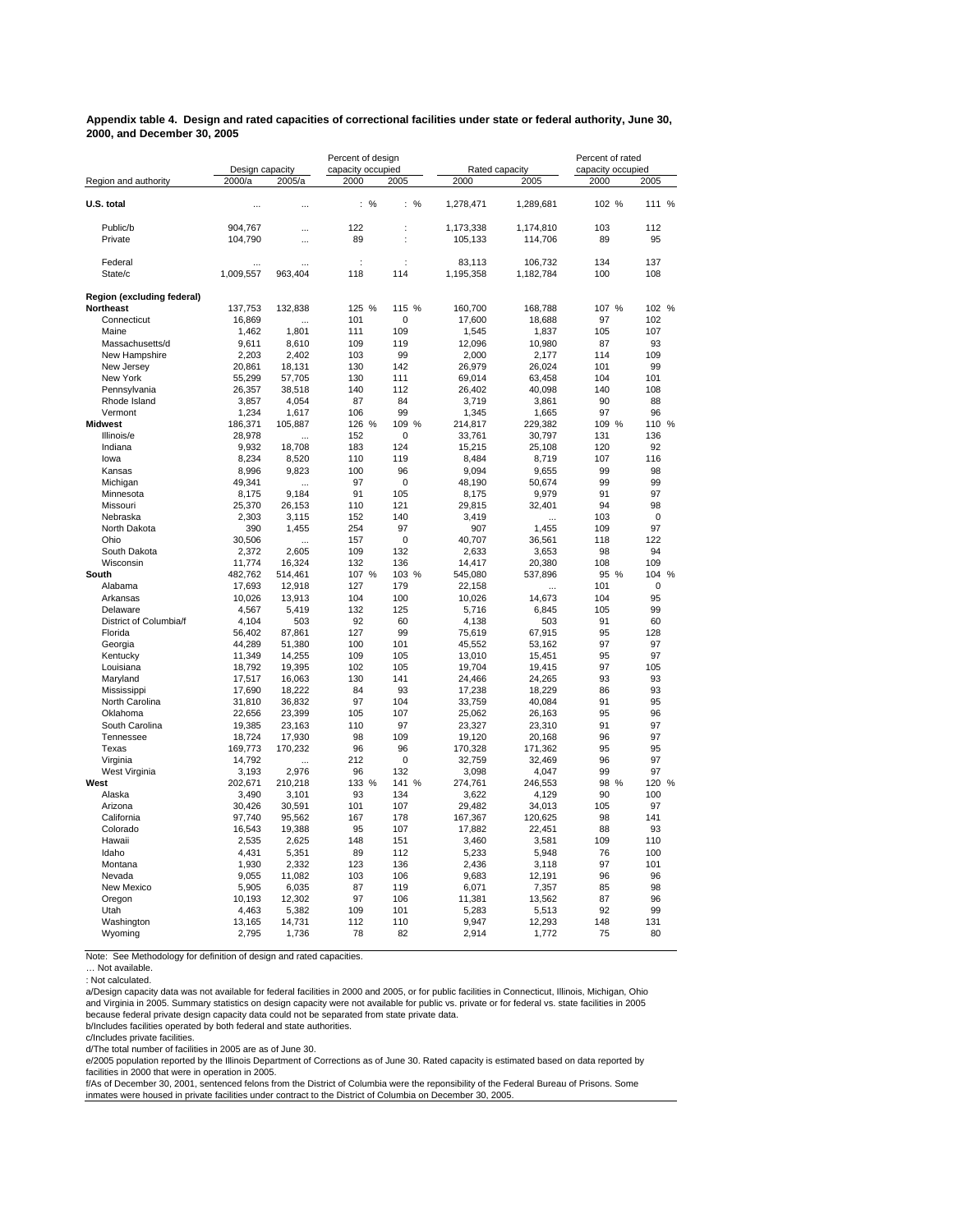#### **Appendix table 5. Number of correctional facilities under state or federal authority, by facility security level, June 30, 2000, and December 30, 2005**

|                            |                |                      |                      | Facility security level       |                     |                         |                              |                      |  |
|----------------------------|----------------|----------------------|----------------------|-------------------------------|---------------------|-------------------------|------------------------------|----------------------|--|
|                            | Total          |                      | Maximum/a            |                               | Medium              |                         | Minimum/b                    |                      |  |
| Region and authority       | 2000           | 2005                 | 2000                 | 2005                          | 2000                | 2005                    | 2000                         | 2005                 |  |
| U.S. total                 | 1,668          | 1,821                | 332                  | 372                           | 522                 | 480                     | 814                          | 969                  |  |
| Public/c                   | 1.404          | 1.406                | 328                  | 364                           | 457                 | 437                     | 619                          | 605                  |  |
| Private                    | 264            | 415                  | 4                    | 8                             | 65                  | 43                      | 195                          | 364                  |  |
| Federal                    | 84             | 102                  | 11                   | 17                            | 29                  | 42                      | 44                           | 43                   |  |
| State/d                    | 1,584          | 1,719                | 321                  | 355                           | 493                 | 438                     | 770                          | 926                  |  |
| Region (excluding federal) |                |                      |                      |                               |                     |                         |                              |                      |  |
| Northeast                  | 236            | 268                  | 50                   | 52                            | 88                  | 85                      | 98                           | 131                  |  |
| Connecticut<br>Maine       | 20<br>8        | 49<br>$\overline{7}$ | 11<br>$\overline{2}$ | 10<br>$\mathbf{1}$            | 5<br>$\overline{2}$ | 3<br>$\overline{2}$     | 4<br>$\overline{\mathbf{4}}$ | 36<br>4              |  |
| Massachusetts/e            | 25             | 17                   | 3                    | 3                             | 10                  | 8                       | 12                           | 6                    |  |
| New Hampshire              | 8              | 8                    | $\overline{2}$       | $\overline{2}$                | 3                   | $\overline{2}$          | 3                            | $\overline{4}$       |  |
| New Jersey                 | 43             | 42                   | 5                    | 5                             | 11                  | 11                      | 27                           | 26                   |  |
| New York                   | 72             | 77                   | 16                   | 17                            | 36                  | 39                      | 20                           | 21                   |  |
| Pennsylvania               | 44             | 52                   | 8                    | 10                            | 11                  | 12                      | 25                           | 30                   |  |
| Rhode Island               | $\overline{7}$ | 7                    | 3                    | $\sqrt{4}$                    | 3                   | $\overline{2}$          | 1                            | 1                    |  |
| Vermont                    | 9              | $\overline{9}$       | $\sqrt{\phantom{a}}$ | $\prime$                      | $\overline{7}$      | 6                       | $\overline{2}$               | 3                    |  |
| <b>Midwest</b>             | 301            | 342                  | 72                   | 81                            | 83                  | 83                      | 146                          | 178                  |  |
| Illinois/f                 | 48             | 44                   | $\overline{7}$       | 5                             | 11                  | 15                      | 30                           | 24                   |  |
| Indiana                    | 25             | 23                   | $\overline{2}$       | $\sqrt{4}$                    | 11                  | 9                       | 12                           | 10                   |  |
| lowa                       | 30             | 31                   | $\overline{2}$       | $\overline{2}$                | 6                   | 6                       | 22                           | 23                   |  |
| Kansas                     | 11             | 13                   | 6                    | 6                             | 1                   | 1                       | $\overline{\mathbf{4}}$      | 6                    |  |
| Michigan                   | 70             | 62                   | 19                   | 21                            | 12                  | 12                      | 39                           | 29                   |  |
| Minnesota                  | 9              | 18                   | 5                    | $\overline{4}$                | 4                   | 5                       | $\prime$                     | 9                    |  |
| Missouri                   | 28             | 28<br>9              | 9<br>4               | 12<br>6                       | 8<br>$\mathbf{1}$   | 5<br>$\mathbf{1}$       | 11<br>$\overline{4}$         | 11                   |  |
| Nebraska                   | 9<br>3         | 8                    | 1                    | $\mathbf{1}$                  | 1                   | 1                       | 1                            | $\overline{2}$<br>6  |  |
| North Dakota<br>Ohio       | 34             | 59                   | 11                   | 11                            | 17                  | 15                      | 6                            | 33                   |  |
| South Dakota               | 4              | 6                    | 1                    | $\overline{2}$                | 3                   | 1                       | 1                            | 3                    |  |
| Wisconsin                  | 30             | 41                   | 6                    | 7                             | 8                   | 12                      | 16                           | 22                   |  |
| South                      | 743            | 779                  | 155                  | 169                           | 245                 | 203                     | 343                          | 407                  |  |
| Alabama                    | 36             | 33                   | 5                    | 5                             | 10                  | 9                       | 21                           | 19                   |  |
| Arkansas                   | 15             | 26                   | $\overline{2}$       | $\overline{2}$                | 8                   | 14                      | 5                            | 10                   |  |
| Delaware                   | 9              | 12                   | $\overline{c}$       | 3                             | $\overline{c}$      | $\overline{\mathbf{c}}$ | 5                            | $\overline{7}$       |  |
| District of Columbia/g     | 8              | 5                    | 1                    | 0                             | 2                   | 0                       | 5                            | 5                    |  |
| Florida                    | 106            | 109                  | 50                   | 53                            | 12                  | 10                      | 44                           | 46                   |  |
| Georgia                    | 84             | 87                   | 18                   | 19                            | 29                  | 25                      | 37                           | 43                   |  |
| Kentucky                   | 25             | 25                   | $\overline{2}$       | $\overline{4}$                | 9                   | 8                       | 14                           | 13                   |  |
| Louisiana                  | 17             | 23                   | 4                    | $\sqrt{4}$                    | 6                   | 8                       | $\overline{7}$               | 11                   |  |
| Maryland<br>Mississippi    | 26<br>28       | 29<br>31             | 6<br>1               | 5<br>$\overline{2}$           | 5<br>8              | 6<br>$\overline{7}$     | 15<br>19                     | 18<br>22             |  |
| North Carolina             | 80             | 88                   | 12                   | 13                            | 24                  | 25                      | 44                           | 50                   |  |
| Oklahoma                   | 52             | 53                   | 4                    | $\boldsymbol{2}$              | 13                  | 11                      | 35                           | 40                   |  |
| South Carolina             | 34             | 33                   | $\overline{7}$       | 8                             | 9                   | 9                       | 18                           | 16                   |  |
| Tennessee                  | 15             | 19                   | $\overline{2}$       | $\overline{7}$                | 12                  | $\overline{7}$          | 1                            | 5                    |  |
| Texas                      | 136            | 132                  | 26                   | 25                            | 76                  | 45                      | 34                           | 62                   |  |
| Virginia                   | 61             | 59                   | 9                    | 14                            | 18                  | 16                      | 34                           | 29                   |  |
| West Virginia              | 11             | 15                   | $\sqrt{4}$           | 3                             | $\overline{2}$      | 1                       | 5                            | 11                   |  |
| West                       | 304            | 330                  | 44                   | 53                            | 77                  | 67                      | 183                          | 210                  |  |
| Alaska                     | 24             | 21                   | 5                    | 7                             | 6                   | 5                       | 13                           | 9                    |  |
| Arizona                    | 18             | 21                   | 5                    | 8                             | 5                   | $\overline{2}$          | 8                            | 11                   |  |
| California                 | 92             | 100                  | 12                   | $\overline{7}$                | 24                  | 21                      | 56                           | 72                   |  |
| Colorado<br>Hawaii         | 48<br>10       | 58<br>10             | 8<br>$\prime$        | 11<br>$\overline{\mathbf{c}}$ | 10<br>5             | 11<br>4                 | 30<br>5                      | 36<br>$\overline{4}$ |  |
| Idaho                      | 13             | 15                   | $\overline{2}$       | $\mathbf 2$                   | $\overline{c}$      | 3                       | 9                            | 10                   |  |
| Montana                    | 8              | 11                   | $\overline{2}$       | $\overline{2}$                | 1                   | $\overline{2}$          | 5                            | 7                    |  |
| Nevada                     | 20             | 22                   | 1                    | $\mathbf{1}$                  | 7                   | 6                       | 12                           | 15                   |  |
| New Mexico                 | 10             | 11                   | 1                    | 3                             | 5                   | 4                       | 4                            | 4                    |  |
| Oregon                     | 13             | 15                   | 1                    | $\overline{2}$                | 6                   | $\overline{4}$          | 6                            | 9                    |  |
| Utah                       | 9              | $\overline{7}$       | $\prime$             | $\mathbf{1}$                  | 3                   | 1                       | 6                            | 5                    |  |
| Washington                 | 30             | 32                   | 5                    | 5                             | $\overline{2}$      | 4                       | 23                           | 23                   |  |
| Wyoming                    | 9              | $\overline{7}$       | $\overline{c}$       | $\overline{c}$                | 1                   | $\prime$                | 6                            | 5                    |  |

Note: Security level refers to the overall security rating of the facility, rather than to the custody classification of the inmates housed in them. See Methodology for facility security level definitions.

/No one facility under state authority was reported to operate predominately at one (maximum, medium, or minimum) security level.

a/Includes facilities classified as super maximum, close, or high.

b/Includes facilities classified as low, or with no security level designated.

c/Includes facilities operated by both federal and state authorities.

d/Includes private facilities.

e/Facilitiy security levels are estimated based on information reported as of June 30, 2000.

f/The total number of facilities in 2005 were reported by the Illinois Department of Corrections as of June 30.

g/As of December 30, 2001, sentenced felons from the District of Columbia were the reponsibility of the Federal Bureau of Prisons. Some inmates were housed in private facilities under contract to the District of Columbia on December 30, 2005.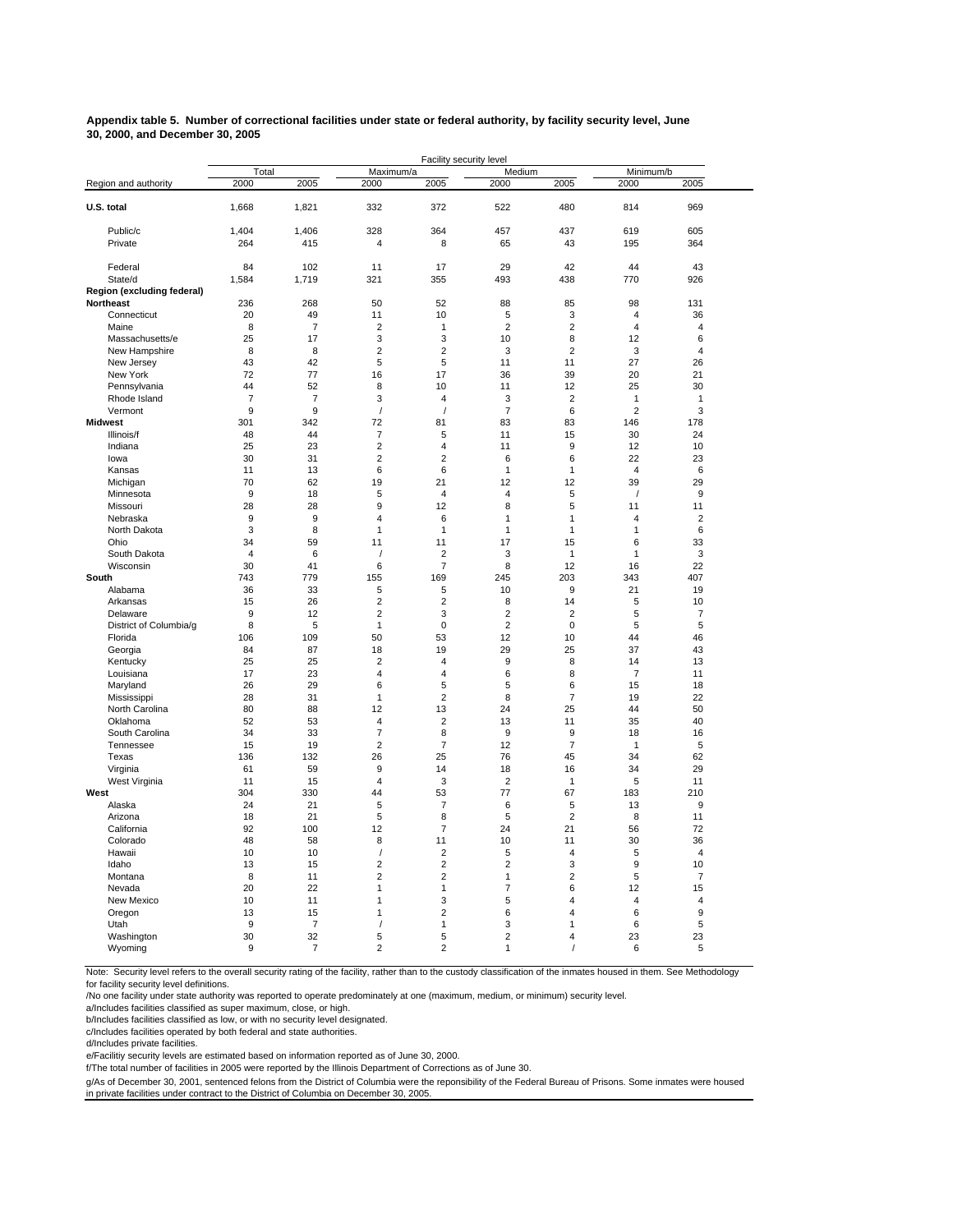**Appendix table 6. Number of correctional facilities under state or federal authority, under court order or consent decree, June 30, 2000, and December 30, 2005**

|                            | For any reason     |                | To limit population |                   |                    | For specific conditions |
|----------------------------|--------------------|----------------|---------------------|-------------------|--------------------|-------------------------|
| Region and authority       | 2000               | 2005           | 2000                | 2005              | 2000               | 2005                    |
| U.S. total                 | 357                | 239            | 145                 | 44                | 320                | 218                     |
|                            |                    |                |                     |                   |                    |                         |
| Public/a                   | 324                | 199            | 119                 | 21                | 303                | 190                     |
| Private                    | 33                 | 40             | 26                  | 23                | 17                 | 28                      |
|                            |                    |                |                     |                   |                    |                         |
| Federal<br>State/b         | $\mathbf 0$<br>357 | 1<br>238       | $\mathbf 0$<br>145  | $\mathbf 0$<br>44 | 0<br>320           | 1<br>217                |
|                            |                    |                |                     |                   |                    |                         |
| Region (excluding federal) |                    |                |                     |                   |                    |                         |
| <b>Northeast</b>           | 109                | 39             | 12                  | 4                 | 104                | 37                      |
| Connecticut                | 20                 | 20             | 0                   | 3                 | 20                 | 18                      |
| Maine                      | 0                  | 0              | 0                   | 0                 | 0                  | 0                       |
| Massachusetts/c            | $\overline{2}$     | 1              | 0                   | 0                 | 2                  | 1                       |
| New Hampshire              | $\mathbf 0$        | $\mathbf 0$    | 0                   | 0                 | $\mathbf 0$        | 0                       |
| New Jersey                 | 10                 | 14             | 5                   | 0                 | 6                  | 14                      |
| New York                   | 69                 | 3              | 0                   | 0                 | 69                 | 3                       |
| Pennsylvania               | 0                  | 0              | 0                   | 0                 | 0                  | 0                       |
| Rhode Island               | 7                  | 0              | 6                   | 0                 | 7                  | 0                       |
| Vermont                    | $\mathbf{1}$       | $\mathbf{1}$   | 1                   | 1                 | $\mathbf 0$        | 1                       |
| <b>Midwest</b>             | 54                 | 19             | 11                  | 8                 | 50                 | 16                      |
| Illinois/d                 | 1                  | 1              | $\mathbf 0$         | 0                 | $\mathbf{1}$       | 1                       |
| Indiana                    | 6                  | 1              | 3                   | 1                 | 6                  | 1                       |
| lowa                       | 3                  | 0              | 1                   | 0                 | 2                  | 0                       |
| Kansas                     | 1<br>7             | $\mathbf{1}$   | 1<br>$\overline{4}$ | 1<br>2            | $\mathbf 0$        | 1                       |
| Michigan                   | 0                  | 6<br>3         | 0                   | 1                 | 5<br>0             | 5<br>$\overline{2}$     |
| Minnesota<br>Missouri      | 4                  | $\mathbf{1}$   | $\overline{2}$      | 1                 | 4                  | 1                       |
| Nebraska                   | 0                  | 0              | 0                   | 0                 | 0                  | 0                       |
| North Dakota               | $\mathbf 0$        | 0              | 0                   | 0                 | $\mathbf 0$        | 0                       |
| Ohio                       | 32                 | 4              | 0                   | $\overline{2}$    | 32                 | 3                       |
| South Dakota               | 0                  | 0              | 0                   | 0                 | 0                  | 0                       |
| Wisconsin                  | 0                  | $\overline{2}$ | 0                   | 0                 | 0                  | 2                       |
| South                      | 129                | 139            | 92                  | 21                | 112                | 127                     |
| Alabama                    | 1                  | 5              | 0                   | 3                 | 1                  | 2                       |
| Arkansas                   | 0                  | 0              | 0                   | 0                 | 0                  | 0                       |
| Delaware                   | 1                  | $\mathbf{1}$   | 0                   | 0                 | $\mathbf{1}$       | 1                       |
| District of Columbia/e     | 4                  | 0              | $\overline{2}$      | 0                 | 4                  | 0                       |
| Florida                    | 0                  | 4              | 0                   | 0                 | 0                  | 4                       |
| Georgia                    | 9                  | $\overline{2}$ | 5                   | $\overline{2}$    | 6                  | 0                       |
| Kentucky                   | 0                  | $\mathbf{1}$   | 0                   | 0                 | 0                  | 1                       |
| Louisiana                  | 0                  | 0              | 0                   | 0                 | 0                  | 0                       |
| Maryland                   | 1                  | 0              | 0                   | 0                 | $\mathbf{1}$       | 0                       |
| Mississippi                | 6                  | 3              | 5                   | 3                 | 3                  | 3                       |
| North Carolina             | 11                 | 8              | 10                  | $\overline{7}$    | 9                  | 5                       |
| Oklahoma                   | 15                 | $\overline{2}$ | 5                   | 2                 | 12                 | 0                       |
| South Carolina             | 3<br>14            | 0<br>1         | $\overline{2}$<br>0 | 0<br>$\mathbf{1}$ | $\mathbf{1}$<br>14 | 0<br>0                  |
| Tennessee<br>Texas         | 64                 | 111            | 63                  | 2                 | 60                 | 111                     |
| Virginia                   | 0                  | 0              | 0                   | 0                 | 0                  | 0                       |
| West Virginia              | 0                  | 1              | 0                   | 1                 | 0                  | 0                       |
| West                       | 65                 | 41             | 30                  | 11                | 54                 | 37                      |
| Alaska                     | 12                 | 3              | 12                  | 2                 | 11                 | 2                       |
| Arizona                    | 10                 | 1              | 0                   | 1                 | 10                 | 1                       |
| California                 | 33                 | 1              | 12                  | $\mathbf{1}$      | 27                 | 0                       |
| Colorado                   | 4                  | 29             | 4                   | 4                 | $\mathbf{1}$       | 28                      |
| Hawaii                     | 0                  | $\pmb{0}$      | 0                   | $\pmb{0}$         | $\pmb{0}$          | 0                       |
| Idaho                      | 1                  | 1              | 1                   | 1                 | $\pmb{0}$          | 1                       |
| Montana                    | 1                  | 1              | 0                   | 0                 | $\mathbf{1}$       | 1                       |
| Nevada                     | 1                  | 2              | $\mathbf{1}$        | $\mathbf{1}$      | $\mathbf{1}$       | 1                       |
| New Mexico                 | 2                  | $\pmb{0}$      | 0                   | 0                 | 2                  | 0                       |
| Oregon                     | 0                  | 0              | 0                   | $\pmb{0}$         | 0                  | 0                       |
| Utah                       | 0                  | 0              | 0                   | $\pmb{0}$         | $\pmb{0}$          | 0                       |
| Washington                 | $\mathbf{1}$       | 2              | 0                   | $\mathbf{1}$      | 1                  | 2                       |
| Wyoming                    | 0                  | $\mathbf{1}$   | 0                   | 0                 | 0                  | $\mathbf{1}$            |

a/Includes facilities operated by both federal and state authorities.

b/Includes private facilities.

c/The total number of facilities in 2005 are as of June 30.

d/The total number of facilities in 2005 were reported by the Illinois Department of Corrections as of June 30.

e/As of December 30, 2001, sentenced felons from the District of Columbia were the reponsibility of the Federal Bureau of Prisons. Some inmates were housed in private facilities under contract to the District of Columbia on December 30, 2005.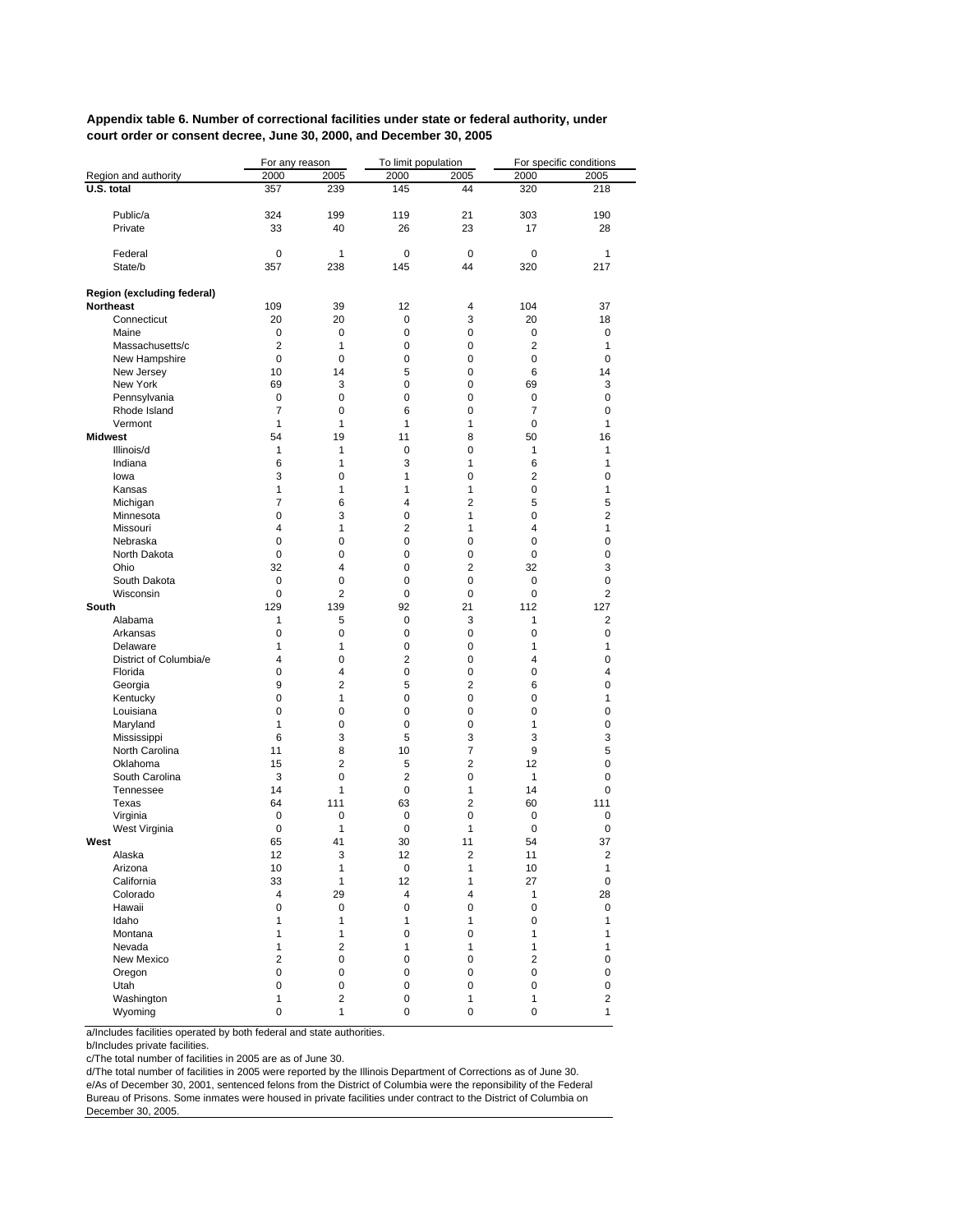|                               | Facility size based on average daily population |                |             |                |           |                |             |  |  |  |
|-------------------------------|-------------------------------------------------|----------------|-------------|----------------|-----------|----------------|-------------|--|--|--|
|                               | Fewer than                                      | $100 -$        | $250 -$     | $500 -$        | $1.000 -$ | 1,500 or       | Not         |  |  |  |
| Region and authority          | 100                                             | 249            | 499         | 999            | 1,499     | more           | available   |  |  |  |
| U.S. total                    | 19                                              | 8              | 6           | $\overline{2}$ | 1         | $\overline{7}$ | 1           |  |  |  |
| Public                        | 1                                               | 4              | 6           | $\overline{2}$ | 1         | 6              | 1           |  |  |  |
| Private                       | 18                                              | 4              | 0           | 0              | 0         | 1              | 0           |  |  |  |
| State*                        | 19                                              | 8              | 6           | $\overline{2}$ | 1         | $\overline{7}$ | 1           |  |  |  |
| Region (excluding federal)    |                                                 |                |             |                |           |                |             |  |  |  |
| <b>Northeast</b>              | 3                                               | 1              | $\mathbf 0$ | 0              | 0         | 0              | 0           |  |  |  |
| Connecticut                   | 3                                               | 0              | $\mathbf 0$ | 0              | 0         | 0              | $\mathbf 0$ |  |  |  |
| Vermont                       | 0                                               | 1              | 0           | 0              | 0         | 0              | 0           |  |  |  |
| <b>Midwest</b>                | 3                                               | $\overline{2}$ | 0           | $\mathbf 0$    | 0         | 3              | 0           |  |  |  |
| Indiana                       | $\mathbf 0$                                     | 0              | 0           | $\mathbf 0$    | 0         | 1              | 0           |  |  |  |
| Kansas                        | $\mathbf 0$                                     | 0              | 0           | $\mathbf 0$    | 0         | 1              | 0           |  |  |  |
| Michigan                      | $\overline{2}$                                  |                | 0           | 0              | 0         | 0              | 0           |  |  |  |
| Minnesota                     | 1                                               | 0              | 0           | $\mathbf 0$    | 0         | 0              | 0           |  |  |  |
| Missouri                      | $\Omega$                                        | 0              | 0           | $\Omega$       | 0         | 1              | 0           |  |  |  |
| Ohio                          | $\mathbf 0$                                     | 2              | 0           | $\mathbf 0$    | 0         | 0              | 0           |  |  |  |
| South                         | 5                                               | 4              | 6           | $\overline{2}$ | 0         | 4              | 0           |  |  |  |
| Alabama                       | $\mathbf 0$                                     | 0              | 3           | $\mathbf 0$    | 0         | 0              | 0           |  |  |  |
| Georgia                       | 1                                               | 0              | 0           | $\mathbf 0$    | 0         | 1              | 0           |  |  |  |
| Mississippi                   | $\mathbf 0$                                     | 0              | 0           | $\mathbf 0$    | 0         | 3              | 0           |  |  |  |
| North Carolina                | $\Omega$                                        | 2              | 3           | $\overline{2}$ | 0         | 0              | 0           |  |  |  |
| Oklahoma                      | $\mathbf 0$                                     | 2              | 0           | 0              | 0         | 0              | 0           |  |  |  |
| Tennessee                     | 1                                               | 0              | 0           | 0              | 0         | 0              | 0           |  |  |  |
| Texas                         | $\overline{2}$                                  | 0              | $\Omega$    | $\Omega$       | $\Omega$  | 0              | 0           |  |  |  |
| West Virginia                 | 1                                               | 0              | 0           | $\mathbf 0$    | 0         | 0              | 0           |  |  |  |
| West                          | 8                                               | 1              | 0           | 0              | 1         | 0              | 1           |  |  |  |
| Alaska                        | $\overline{2}$                                  | 0              | 0           | 0              | 0         | 0              | 0           |  |  |  |
| Arizona                       | $\mathbf{1}$                                    | 0              | 0           | $\mathbf 0$    | 0         | 0              | 0           |  |  |  |
| California                    | $\mathbf 0$                                     | 0              | 0           | $\mathbf 0$    | 0         | 0              | 1           |  |  |  |
| Colorado                      | 4                                               | 0              | 0           | $\mathbf 0$    | 0         | 0              | 0           |  |  |  |
| Idaho                         | $\mathbf 0$                                     | 0              | 0           | $\mathbf 0$    | 1         | 0              | 0           |  |  |  |
| Nevada                        | $\mathbf 0$                                     | 1              | 0           | $\mathbf 0$    | 0         | 0              | 0           |  |  |  |
| Washington                    | 1                                               | 0              | 0           | 0              | 0         | 0              | $\Omega$    |  |  |  |
| *Includes private facilities. |                                                 |                |             |                |           |                |             |  |  |  |

**Appendix table 7. Number of correctional facilities under state or federal authority under court order or consent decree to limit population, by facility size, December 30, 2005**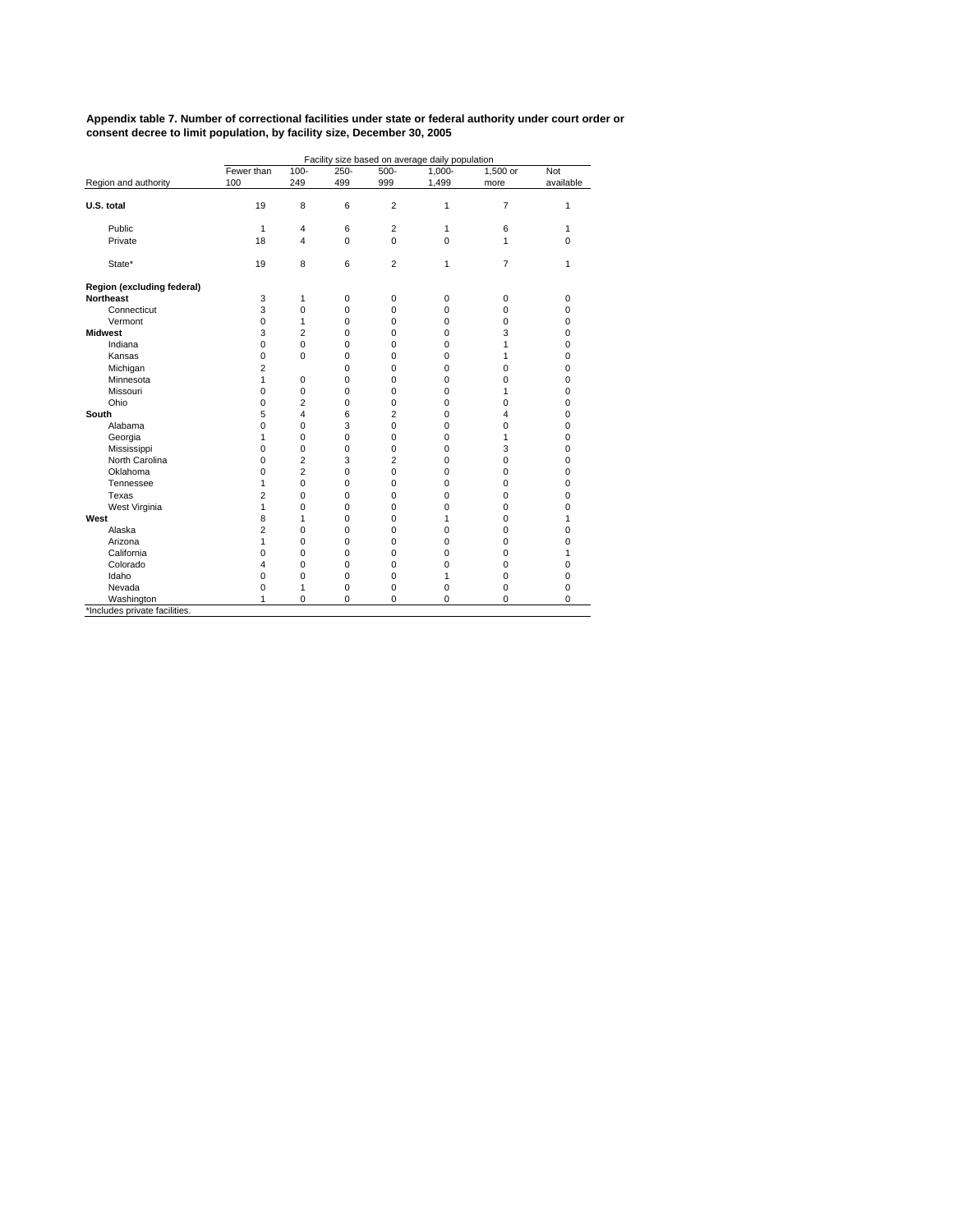| Appendix table 8. Number of private correctional facilities under contract to state or federal |
|------------------------------------------------------------------------------------------------|
| authorities and average daily population, June 30, 2000, and December 30, 2005                 |

|                              | Number of facilities |                     | Average daily population |                   |  |
|------------------------------|----------------------|---------------------|--------------------------|-------------------|--|
| Region and authority         | 2000                 | 2005                | 2000                     | 2005              |  |
|                              |                      |                     |                          |                   |  |
| U.S. total<br>Federal        | 264<br>26            | 415<br>132          | 91,184<br>14,841         | 105,451<br>22,801 |  |
| State                        | 238                  | 283                 | 76,343                   | 82,650            |  |
|                              |                      |                     |                          |                   |  |
| Region (excluding federal)   |                      |                     |                          |                   |  |
| Northeast                    | 28                   | 61                  | 3,130                    | 4,619             |  |
| Connecticut                  | 0                    | 30                  | 0                        | 1,029             |  |
| Maine                        | $\Omega$             | $\Omega$            | $\Omega$                 | 0                 |  |
| Massachusetts                | $\overline{2}$       | 0                   | 21                       | $\mathbf 0$       |  |
| New Hampshire                | 0                    | 0                   | 0                        | $\mathbf 0$       |  |
| New Jersey                   | 21                   | 21                  | 2,608                    | 2,577             |  |
| New York                     | 0                    | 0                   | 0                        | 0                 |  |
| Pennsylvania<br>Rhode Island | 5<br>$\mathbf 0$     | 10<br>0             | 501<br>0                 | 1,013<br>0        |  |
| Vermont                      | $\mathbf 0$          | 0                   | 0                        | 0                 |  |
| <b>Midwest</b>               | 10                   | 48                  | 4,240                    | 6,468             |  |
| Illinois                     | 1                    | 3                   | 293                      | 197               |  |
| Indiana                      | 1                    | 1                   | 108                      | 19                |  |
| lowa                         | 1                    | 0                   | 48                       | 0                 |  |
| Kansas                       | $\overline{2}$       | $\overline{2}$      | 171                      | 192               |  |
| Michigan                     | 0                    | 3                   | 0                        | 99                |  |
| Minnesota                    | 1                    | 6                   | 1,078                    | 1,070             |  |
| Missouri                     | 0                    | 0                   | 0                        | 0                 |  |
| Nebraska                     | 0                    | $\overline{0}$      | $\mathbf 0$              | $\mathbf 0$       |  |
| North Dakota                 | $\Omega$             | 3                   | $\mathbf 0$              | 155               |  |
| Ohio<br>South Dakota         | 3<br>1               | 28                  | 2,470                    | 4,709             |  |
| Wisconsin                    | 0                    | 0<br>$\overline{2}$ | 72<br>$\mathbf 0$        | 0<br>27           |  |
| South                        | 98                   | 92                  | 51,176                   | 53,000            |  |
| Alabama                      | 1                    | 0                   | 60                       | 0                 |  |
| Arkansas                     | 1                    | 0                   | 1,246                    | $\mathbf 0$       |  |
| Delaware                     | 0                    | 0                   | 0                        | 0                 |  |
| District of Columbia*        | 4                    | 5                   | 405                      | 300               |  |
| Florida                      | 8                    | 15                  | 3,819                    | 5,739             |  |
| Georgia                      | 5                    | 3                   | 3,059                    | 4,644             |  |
| Kentucky                     | 12                   | 12                  | 2,301                    | 2,785             |  |
| Louisiana                    | $\overline{7}$       | 8                   | 3,487                    | 3,580             |  |
| Maryland                     | 3                    | 4                   | 120                      | 167               |  |
| Mississippi                  | 5<br>1               | 6<br>3              | 3.625                    | 5,683             |  |
| North Carolina<br>Oklahoma   | 14                   | 14                  | 20<br>8,502              | 207<br>7,802      |  |
| South Carolina               | 0                    | 0                   | 0                        | 0                 |  |
| Tennessee                    | 3                    | 3                   | 4,974                    | 5,087             |  |
| Texas                        | 33                   | 17                  | 18,009                   | 15,131            |  |
| Virginia                     | 1                    | $\overline{2}$      | 1,549                    | 1,875             |  |
| West Virginia                | $\Omega$             | $\Omega$            | $\mathbf 0$              | $\mathbf 0$       |  |
| West                         | 102                  | 82                  | 17,797                   | 18,563            |  |
| Alaska                       | 11                   | 8                   | 641                      | 653               |  |
| Arizona                      | 6                    | 4                   | 2,119                    | 2,391             |  |
| California                   | 43                   | 16                  | 5,895                    | 2,658             |  |
| Colorado                     | 24                   | 33                  | 4,290                    | 6,195             |  |
| Hawaii                       | 2<br>1               | 2                   | 40                       | 100               |  |
| Idaho<br>Montana             | 5                    | 1<br>8              | 70<br>672                | 1,250<br>1,367    |  |
| Nevada                       | 1                    | $\Omega$            | 546                      | 0                 |  |
| New Mexico                   | 3                    | 4                   | 1,920                    | 3,566             |  |
| Utah                         | 1                    | 0                   | 325                      | 0                 |  |
| Washington                   | 0                    | 3                   | 0                        | 149               |  |
| Wyoming                      | 5                    | 3                   | 1,279                    | 234               |  |
|                              |                      |                     |                          |                   |  |

Note: Private correctional facilities are staffed and managed by private correctional employees and paid by public<br>authorities through contractual agreements.<br>\*As of December 30, 2001, sentenced felons from the District of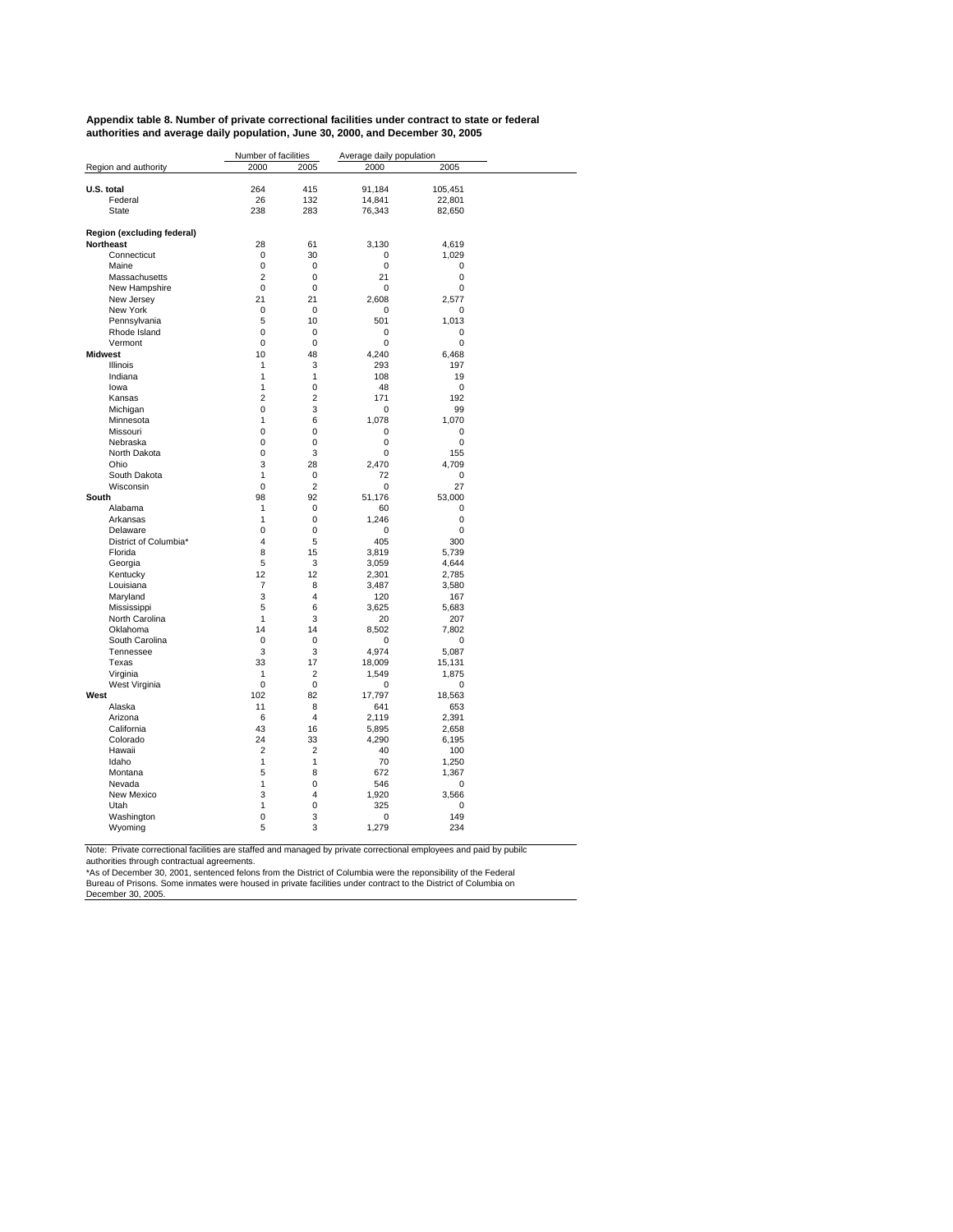#### **Appendix table 9. Number of private correctional facilities under contract to state or federal authorities, by facility size, December 30, 2005**

| Region and authority<br>75<br>U.S. total<br>271<br>36<br>31<br>2<br>$\overline{7}$<br>Federal<br>113<br>10<br>0<br>2<br>36<br>24<br>0<br><b>State</b><br>158<br>65<br>Region (excluding federal)<br><b>Northeast</b><br>50<br>9<br>$\overline{2}$<br>0<br>0<br>Connecticut<br>29<br>1<br>0<br>$\mathbf 0$<br>0<br>Maine<br>0<br>0<br>0<br>0<br>0<br>Massachusetts<br>$\mathbf 0$<br>0<br>0<br>0<br>0<br>New Hampshire<br>0<br>0<br>0<br>0<br>0<br>$\overline{2}$<br>15<br>4<br>0<br>New Jersey<br>0<br>$\overline{0}$<br>New York<br>0<br>$\Omega$<br>0<br>0<br>Pennsylvania<br>6<br>4<br>0<br>0<br>0<br>Rhode Island<br>0<br>0<br>0<br>0<br>0<br>Vermont<br>$\mathbf 0$<br>$\mathbf 0$<br>$\Omega$<br>$\mathbf 0$<br>$\mathbf 0$<br>34<br>3<br><b>Midwest</b><br>10<br>1<br>0<br>$\overline{2}$<br>1<br>0<br>$\mathbf 0$<br>0<br>Illinois<br>1<br>$\mathbf 0$<br>0<br>$\mathbf 0$<br>Indiana<br>0<br>0<br>lowa<br>0<br>0<br>0<br>0<br>1<br>1<br>0<br>$\mathbf 0$<br>0<br>Kansas<br>Michigan<br>3<br>0<br>0<br>0<br>0<br>5<br>Minnesota<br>0<br>1<br>0<br>0<br>$\mathbf 0$<br>Missouri<br>$\mathbf 0$<br>$\Omega$<br>$\mathbf 0$<br>$\mathbf 0$<br>0<br>Nebraska<br>0<br>0<br>0<br>0<br>North Dakota<br>3<br>0<br>0<br>0<br>0<br>17<br>8<br>$\overline{2}$<br>$\mathbf 0$<br>Ohio<br>1<br>South Dakota<br>0<br>0<br>0<br>0<br>0<br>Wisconsin<br>$\overline{2}$<br>0<br>0<br>0<br>0<br>33<br>20<br>20<br>19<br>$\mathbf 0$<br>South<br>Alabama<br>0<br>0<br>0<br>0<br>0<br>0<br>$\pmb{0}$<br>0<br>0<br>0<br>Arkansas<br>$\mathbf 0$<br>0<br>0<br>$\mathbf 0$<br>$\mathbf 0$<br>Delaware<br>District of Columbia*<br>$\overline{4}$<br>1<br>0<br>0<br>0<br>$\overline{7}$<br>Florida<br>3<br>3<br>$\overline{2}$<br>$\mathbf 0$<br>0<br>Georgia<br>0<br>0<br>3<br>0<br>$\overline{7}$<br>3<br>$\overline{2}$<br>0<br>0<br>Kentucky<br>$\overline{4}$<br>$\overline{2}$<br>Louisiana<br>0<br>2<br>0<br>$\overline{4}$<br>Maryland<br>0<br>0<br>0<br>0<br>0<br>0<br>5<br>0<br>Mississippi<br>1<br>North Carolina<br>3<br>0<br>0<br>$\mathbf 0$<br>$\mathbf 0$<br>3<br>3<br>6<br>$\overline{2}$<br>0<br>Oklahoma<br>$\mathbf 0$<br>South Carolina<br>$\mathbf 0$<br>0<br>$\mathbf 0$<br>0<br>$\mathbf 0$<br>0<br>0<br>3<br>$\mathbf 0$<br>Tennessee<br>0<br>5<br>7<br>5<br>Texas<br>0<br>Virginia<br>1<br>$\mathbf 0$<br>0<br>1<br>0<br>West Virginia<br>0<br>0<br>0<br>0<br>0<br>West<br>41<br>26<br>4<br>0<br>11<br>Alaska<br>5<br>3<br>0<br>$\Omega$<br>0<br>$\overline{c}$<br>$\overline{c}$<br>0<br>0<br>Arizona<br>0<br>$\overline{4}$<br>California<br>9<br>3<br>0<br>0<br>Colorado<br>18<br>11<br>3<br>1<br>$\mathbf 0$<br>$\overline{2}$<br>0<br>0<br>Hawaii<br>0<br>0<br>Idaho<br>$\mathbf 0$<br>$\mathbf 0$<br>0<br>0<br>1 |                |         |         | Facility size based on average daily population |              |  |
|----------------------------------------------------------------------------------------------------------------------------------------------------------------------------------------------------------------------------------------------------------------------------------------------------------------------------------------------------------------------------------------------------------------------------------------------------------------------------------------------------------------------------------------------------------------------------------------------------------------------------------------------------------------------------------------------------------------------------------------------------------------------------------------------------------------------------------------------------------------------------------------------------------------------------------------------------------------------------------------------------------------------------------------------------------------------------------------------------------------------------------------------------------------------------------------------------------------------------------------------------------------------------------------------------------------------------------------------------------------------------------------------------------------------------------------------------------------------------------------------------------------------------------------------------------------------------------------------------------------------------------------------------------------------------------------------------------------------------------------------------------------------------------------------------------------------------------------------------------------------------------------------------------------------------------------------------------------------------------------------------------------------------------------------------------------------------------------------------------------------------------------------------------------------------------------------------------------------------------------------------------------------------------------------------------------------------------------------------------------------------------------------------------------------------------------------------------------------------------------------------------------------------------------------------------------------------------------------------------------------------------------------------------------------------------------------------------------------------------|----------------|---------|---------|-------------------------------------------------|--------------|--|
|                                                                                                                                                                                                                                                                                                                                                                                                                                                                                                                                                                                                                                                                                                                                                                                                                                                                                                                                                                                                                                                                                                                                                                                                                                                                                                                                                                                                                                                                                                                                                                                                                                                                                                                                                                                                                                                                                                                                                                                                                                                                                                                                                                                                                                                                                                                                                                                                                                                                                                                                                                                                                                                                                                                                  | Fewer than 100 | 100-499 | 500-999 | 1,000-2,499                                     | 2500 or more |  |
|                                                                                                                                                                                                                                                                                                                                                                                                                                                                                                                                                                                                                                                                                                                                                                                                                                                                                                                                                                                                                                                                                                                                                                                                                                                                                                                                                                                                                                                                                                                                                                                                                                                                                                                                                                                                                                                                                                                                                                                                                                                                                                                                                                                                                                                                                                                                                                                                                                                                                                                                                                                                                                                                                                                                  |                |         |         |                                                 |              |  |
|                                                                                                                                                                                                                                                                                                                                                                                                                                                                                                                                                                                                                                                                                                                                                                                                                                                                                                                                                                                                                                                                                                                                                                                                                                                                                                                                                                                                                                                                                                                                                                                                                                                                                                                                                                                                                                                                                                                                                                                                                                                                                                                                                                                                                                                                                                                                                                                                                                                                                                                                                                                                                                                                                                                                  |                |         |         |                                                 |              |  |
|                                                                                                                                                                                                                                                                                                                                                                                                                                                                                                                                                                                                                                                                                                                                                                                                                                                                                                                                                                                                                                                                                                                                                                                                                                                                                                                                                                                                                                                                                                                                                                                                                                                                                                                                                                                                                                                                                                                                                                                                                                                                                                                                                                                                                                                                                                                                                                                                                                                                                                                                                                                                                                                                                                                                  |                |         |         |                                                 |              |  |
|                                                                                                                                                                                                                                                                                                                                                                                                                                                                                                                                                                                                                                                                                                                                                                                                                                                                                                                                                                                                                                                                                                                                                                                                                                                                                                                                                                                                                                                                                                                                                                                                                                                                                                                                                                                                                                                                                                                                                                                                                                                                                                                                                                                                                                                                                                                                                                                                                                                                                                                                                                                                                                                                                                                                  |                |         |         |                                                 |              |  |
|                                                                                                                                                                                                                                                                                                                                                                                                                                                                                                                                                                                                                                                                                                                                                                                                                                                                                                                                                                                                                                                                                                                                                                                                                                                                                                                                                                                                                                                                                                                                                                                                                                                                                                                                                                                                                                                                                                                                                                                                                                                                                                                                                                                                                                                                                                                                                                                                                                                                                                                                                                                                                                                                                                                                  |                |         |         |                                                 |              |  |
|                                                                                                                                                                                                                                                                                                                                                                                                                                                                                                                                                                                                                                                                                                                                                                                                                                                                                                                                                                                                                                                                                                                                                                                                                                                                                                                                                                                                                                                                                                                                                                                                                                                                                                                                                                                                                                                                                                                                                                                                                                                                                                                                                                                                                                                                                                                                                                                                                                                                                                                                                                                                                                                                                                                                  |                |         |         |                                                 |              |  |
|                                                                                                                                                                                                                                                                                                                                                                                                                                                                                                                                                                                                                                                                                                                                                                                                                                                                                                                                                                                                                                                                                                                                                                                                                                                                                                                                                                                                                                                                                                                                                                                                                                                                                                                                                                                                                                                                                                                                                                                                                                                                                                                                                                                                                                                                                                                                                                                                                                                                                                                                                                                                                                                                                                                                  |                |         |         |                                                 |              |  |
|                                                                                                                                                                                                                                                                                                                                                                                                                                                                                                                                                                                                                                                                                                                                                                                                                                                                                                                                                                                                                                                                                                                                                                                                                                                                                                                                                                                                                                                                                                                                                                                                                                                                                                                                                                                                                                                                                                                                                                                                                                                                                                                                                                                                                                                                                                                                                                                                                                                                                                                                                                                                                                                                                                                                  |                |         |         |                                                 |              |  |
|                                                                                                                                                                                                                                                                                                                                                                                                                                                                                                                                                                                                                                                                                                                                                                                                                                                                                                                                                                                                                                                                                                                                                                                                                                                                                                                                                                                                                                                                                                                                                                                                                                                                                                                                                                                                                                                                                                                                                                                                                                                                                                                                                                                                                                                                                                                                                                                                                                                                                                                                                                                                                                                                                                                                  |                |         |         |                                                 |              |  |
|                                                                                                                                                                                                                                                                                                                                                                                                                                                                                                                                                                                                                                                                                                                                                                                                                                                                                                                                                                                                                                                                                                                                                                                                                                                                                                                                                                                                                                                                                                                                                                                                                                                                                                                                                                                                                                                                                                                                                                                                                                                                                                                                                                                                                                                                                                                                                                                                                                                                                                                                                                                                                                                                                                                                  |                |         |         |                                                 |              |  |
|                                                                                                                                                                                                                                                                                                                                                                                                                                                                                                                                                                                                                                                                                                                                                                                                                                                                                                                                                                                                                                                                                                                                                                                                                                                                                                                                                                                                                                                                                                                                                                                                                                                                                                                                                                                                                                                                                                                                                                                                                                                                                                                                                                                                                                                                                                                                                                                                                                                                                                                                                                                                                                                                                                                                  |                |         |         |                                                 |              |  |
|                                                                                                                                                                                                                                                                                                                                                                                                                                                                                                                                                                                                                                                                                                                                                                                                                                                                                                                                                                                                                                                                                                                                                                                                                                                                                                                                                                                                                                                                                                                                                                                                                                                                                                                                                                                                                                                                                                                                                                                                                                                                                                                                                                                                                                                                                                                                                                                                                                                                                                                                                                                                                                                                                                                                  |                |         |         |                                                 |              |  |
|                                                                                                                                                                                                                                                                                                                                                                                                                                                                                                                                                                                                                                                                                                                                                                                                                                                                                                                                                                                                                                                                                                                                                                                                                                                                                                                                                                                                                                                                                                                                                                                                                                                                                                                                                                                                                                                                                                                                                                                                                                                                                                                                                                                                                                                                                                                                                                                                                                                                                                                                                                                                                                                                                                                                  |                |         |         |                                                 |              |  |
|                                                                                                                                                                                                                                                                                                                                                                                                                                                                                                                                                                                                                                                                                                                                                                                                                                                                                                                                                                                                                                                                                                                                                                                                                                                                                                                                                                                                                                                                                                                                                                                                                                                                                                                                                                                                                                                                                                                                                                                                                                                                                                                                                                                                                                                                                                                                                                                                                                                                                                                                                                                                                                                                                                                                  |                |         |         |                                                 |              |  |
|                                                                                                                                                                                                                                                                                                                                                                                                                                                                                                                                                                                                                                                                                                                                                                                                                                                                                                                                                                                                                                                                                                                                                                                                                                                                                                                                                                                                                                                                                                                                                                                                                                                                                                                                                                                                                                                                                                                                                                                                                                                                                                                                                                                                                                                                                                                                                                                                                                                                                                                                                                                                                                                                                                                                  |                |         |         |                                                 |              |  |
|                                                                                                                                                                                                                                                                                                                                                                                                                                                                                                                                                                                                                                                                                                                                                                                                                                                                                                                                                                                                                                                                                                                                                                                                                                                                                                                                                                                                                                                                                                                                                                                                                                                                                                                                                                                                                                                                                                                                                                                                                                                                                                                                                                                                                                                                                                                                                                                                                                                                                                                                                                                                                                                                                                                                  |                |         |         |                                                 |              |  |
|                                                                                                                                                                                                                                                                                                                                                                                                                                                                                                                                                                                                                                                                                                                                                                                                                                                                                                                                                                                                                                                                                                                                                                                                                                                                                                                                                                                                                                                                                                                                                                                                                                                                                                                                                                                                                                                                                                                                                                                                                                                                                                                                                                                                                                                                                                                                                                                                                                                                                                                                                                                                                                                                                                                                  |                |         |         |                                                 |              |  |
|                                                                                                                                                                                                                                                                                                                                                                                                                                                                                                                                                                                                                                                                                                                                                                                                                                                                                                                                                                                                                                                                                                                                                                                                                                                                                                                                                                                                                                                                                                                                                                                                                                                                                                                                                                                                                                                                                                                                                                                                                                                                                                                                                                                                                                                                                                                                                                                                                                                                                                                                                                                                                                                                                                                                  |                |         |         |                                                 |              |  |
|                                                                                                                                                                                                                                                                                                                                                                                                                                                                                                                                                                                                                                                                                                                                                                                                                                                                                                                                                                                                                                                                                                                                                                                                                                                                                                                                                                                                                                                                                                                                                                                                                                                                                                                                                                                                                                                                                                                                                                                                                                                                                                                                                                                                                                                                                                                                                                                                                                                                                                                                                                                                                                                                                                                                  |                |         |         |                                                 |              |  |
|                                                                                                                                                                                                                                                                                                                                                                                                                                                                                                                                                                                                                                                                                                                                                                                                                                                                                                                                                                                                                                                                                                                                                                                                                                                                                                                                                                                                                                                                                                                                                                                                                                                                                                                                                                                                                                                                                                                                                                                                                                                                                                                                                                                                                                                                                                                                                                                                                                                                                                                                                                                                                                                                                                                                  |                |         |         |                                                 |              |  |
|                                                                                                                                                                                                                                                                                                                                                                                                                                                                                                                                                                                                                                                                                                                                                                                                                                                                                                                                                                                                                                                                                                                                                                                                                                                                                                                                                                                                                                                                                                                                                                                                                                                                                                                                                                                                                                                                                                                                                                                                                                                                                                                                                                                                                                                                                                                                                                                                                                                                                                                                                                                                                                                                                                                                  |                |         |         |                                                 |              |  |
|                                                                                                                                                                                                                                                                                                                                                                                                                                                                                                                                                                                                                                                                                                                                                                                                                                                                                                                                                                                                                                                                                                                                                                                                                                                                                                                                                                                                                                                                                                                                                                                                                                                                                                                                                                                                                                                                                                                                                                                                                                                                                                                                                                                                                                                                                                                                                                                                                                                                                                                                                                                                                                                                                                                                  |                |         |         |                                                 |              |  |
|                                                                                                                                                                                                                                                                                                                                                                                                                                                                                                                                                                                                                                                                                                                                                                                                                                                                                                                                                                                                                                                                                                                                                                                                                                                                                                                                                                                                                                                                                                                                                                                                                                                                                                                                                                                                                                                                                                                                                                                                                                                                                                                                                                                                                                                                                                                                                                                                                                                                                                                                                                                                                                                                                                                                  |                |         |         |                                                 |              |  |
|                                                                                                                                                                                                                                                                                                                                                                                                                                                                                                                                                                                                                                                                                                                                                                                                                                                                                                                                                                                                                                                                                                                                                                                                                                                                                                                                                                                                                                                                                                                                                                                                                                                                                                                                                                                                                                                                                                                                                                                                                                                                                                                                                                                                                                                                                                                                                                                                                                                                                                                                                                                                                                                                                                                                  |                |         |         |                                                 |              |  |
|                                                                                                                                                                                                                                                                                                                                                                                                                                                                                                                                                                                                                                                                                                                                                                                                                                                                                                                                                                                                                                                                                                                                                                                                                                                                                                                                                                                                                                                                                                                                                                                                                                                                                                                                                                                                                                                                                                                                                                                                                                                                                                                                                                                                                                                                                                                                                                                                                                                                                                                                                                                                                                                                                                                                  |                |         |         |                                                 |              |  |
|                                                                                                                                                                                                                                                                                                                                                                                                                                                                                                                                                                                                                                                                                                                                                                                                                                                                                                                                                                                                                                                                                                                                                                                                                                                                                                                                                                                                                                                                                                                                                                                                                                                                                                                                                                                                                                                                                                                                                                                                                                                                                                                                                                                                                                                                                                                                                                                                                                                                                                                                                                                                                                                                                                                                  |                |         |         |                                                 |              |  |
|                                                                                                                                                                                                                                                                                                                                                                                                                                                                                                                                                                                                                                                                                                                                                                                                                                                                                                                                                                                                                                                                                                                                                                                                                                                                                                                                                                                                                                                                                                                                                                                                                                                                                                                                                                                                                                                                                                                                                                                                                                                                                                                                                                                                                                                                                                                                                                                                                                                                                                                                                                                                                                                                                                                                  |                |         |         |                                                 |              |  |
|                                                                                                                                                                                                                                                                                                                                                                                                                                                                                                                                                                                                                                                                                                                                                                                                                                                                                                                                                                                                                                                                                                                                                                                                                                                                                                                                                                                                                                                                                                                                                                                                                                                                                                                                                                                                                                                                                                                                                                                                                                                                                                                                                                                                                                                                                                                                                                                                                                                                                                                                                                                                                                                                                                                                  |                |         |         |                                                 |              |  |
|                                                                                                                                                                                                                                                                                                                                                                                                                                                                                                                                                                                                                                                                                                                                                                                                                                                                                                                                                                                                                                                                                                                                                                                                                                                                                                                                                                                                                                                                                                                                                                                                                                                                                                                                                                                                                                                                                                                                                                                                                                                                                                                                                                                                                                                                                                                                                                                                                                                                                                                                                                                                                                                                                                                                  |                |         |         |                                                 |              |  |
|                                                                                                                                                                                                                                                                                                                                                                                                                                                                                                                                                                                                                                                                                                                                                                                                                                                                                                                                                                                                                                                                                                                                                                                                                                                                                                                                                                                                                                                                                                                                                                                                                                                                                                                                                                                                                                                                                                                                                                                                                                                                                                                                                                                                                                                                                                                                                                                                                                                                                                                                                                                                                                                                                                                                  |                |         |         |                                                 |              |  |
|                                                                                                                                                                                                                                                                                                                                                                                                                                                                                                                                                                                                                                                                                                                                                                                                                                                                                                                                                                                                                                                                                                                                                                                                                                                                                                                                                                                                                                                                                                                                                                                                                                                                                                                                                                                                                                                                                                                                                                                                                                                                                                                                                                                                                                                                                                                                                                                                                                                                                                                                                                                                                                                                                                                                  |                |         |         |                                                 |              |  |
|                                                                                                                                                                                                                                                                                                                                                                                                                                                                                                                                                                                                                                                                                                                                                                                                                                                                                                                                                                                                                                                                                                                                                                                                                                                                                                                                                                                                                                                                                                                                                                                                                                                                                                                                                                                                                                                                                                                                                                                                                                                                                                                                                                                                                                                                                                                                                                                                                                                                                                                                                                                                                                                                                                                                  |                |         |         |                                                 |              |  |
|                                                                                                                                                                                                                                                                                                                                                                                                                                                                                                                                                                                                                                                                                                                                                                                                                                                                                                                                                                                                                                                                                                                                                                                                                                                                                                                                                                                                                                                                                                                                                                                                                                                                                                                                                                                                                                                                                                                                                                                                                                                                                                                                                                                                                                                                                                                                                                                                                                                                                                                                                                                                                                                                                                                                  |                |         |         |                                                 |              |  |
|                                                                                                                                                                                                                                                                                                                                                                                                                                                                                                                                                                                                                                                                                                                                                                                                                                                                                                                                                                                                                                                                                                                                                                                                                                                                                                                                                                                                                                                                                                                                                                                                                                                                                                                                                                                                                                                                                                                                                                                                                                                                                                                                                                                                                                                                                                                                                                                                                                                                                                                                                                                                                                                                                                                                  |                |         |         |                                                 |              |  |
|                                                                                                                                                                                                                                                                                                                                                                                                                                                                                                                                                                                                                                                                                                                                                                                                                                                                                                                                                                                                                                                                                                                                                                                                                                                                                                                                                                                                                                                                                                                                                                                                                                                                                                                                                                                                                                                                                                                                                                                                                                                                                                                                                                                                                                                                                                                                                                                                                                                                                                                                                                                                                                                                                                                                  |                |         |         |                                                 |              |  |
|                                                                                                                                                                                                                                                                                                                                                                                                                                                                                                                                                                                                                                                                                                                                                                                                                                                                                                                                                                                                                                                                                                                                                                                                                                                                                                                                                                                                                                                                                                                                                                                                                                                                                                                                                                                                                                                                                                                                                                                                                                                                                                                                                                                                                                                                                                                                                                                                                                                                                                                                                                                                                                                                                                                                  |                |         |         |                                                 |              |  |
|                                                                                                                                                                                                                                                                                                                                                                                                                                                                                                                                                                                                                                                                                                                                                                                                                                                                                                                                                                                                                                                                                                                                                                                                                                                                                                                                                                                                                                                                                                                                                                                                                                                                                                                                                                                                                                                                                                                                                                                                                                                                                                                                                                                                                                                                                                                                                                                                                                                                                                                                                                                                                                                                                                                                  |                |         |         |                                                 |              |  |
|                                                                                                                                                                                                                                                                                                                                                                                                                                                                                                                                                                                                                                                                                                                                                                                                                                                                                                                                                                                                                                                                                                                                                                                                                                                                                                                                                                                                                                                                                                                                                                                                                                                                                                                                                                                                                                                                                                                                                                                                                                                                                                                                                                                                                                                                                                                                                                                                                                                                                                                                                                                                                                                                                                                                  |                |         |         |                                                 |              |  |
|                                                                                                                                                                                                                                                                                                                                                                                                                                                                                                                                                                                                                                                                                                                                                                                                                                                                                                                                                                                                                                                                                                                                                                                                                                                                                                                                                                                                                                                                                                                                                                                                                                                                                                                                                                                                                                                                                                                                                                                                                                                                                                                                                                                                                                                                                                                                                                                                                                                                                                                                                                                                                                                                                                                                  |                |         |         |                                                 |              |  |
|                                                                                                                                                                                                                                                                                                                                                                                                                                                                                                                                                                                                                                                                                                                                                                                                                                                                                                                                                                                                                                                                                                                                                                                                                                                                                                                                                                                                                                                                                                                                                                                                                                                                                                                                                                                                                                                                                                                                                                                                                                                                                                                                                                                                                                                                                                                                                                                                                                                                                                                                                                                                                                                                                                                                  |                |         |         |                                                 |              |  |
|                                                                                                                                                                                                                                                                                                                                                                                                                                                                                                                                                                                                                                                                                                                                                                                                                                                                                                                                                                                                                                                                                                                                                                                                                                                                                                                                                                                                                                                                                                                                                                                                                                                                                                                                                                                                                                                                                                                                                                                                                                                                                                                                                                                                                                                                                                                                                                                                                                                                                                                                                                                                                                                                                                                                  |                |         |         |                                                 |              |  |
|                                                                                                                                                                                                                                                                                                                                                                                                                                                                                                                                                                                                                                                                                                                                                                                                                                                                                                                                                                                                                                                                                                                                                                                                                                                                                                                                                                                                                                                                                                                                                                                                                                                                                                                                                                                                                                                                                                                                                                                                                                                                                                                                                                                                                                                                                                                                                                                                                                                                                                                                                                                                                                                                                                                                  |                |         |         |                                                 |              |  |
|                                                                                                                                                                                                                                                                                                                                                                                                                                                                                                                                                                                                                                                                                                                                                                                                                                                                                                                                                                                                                                                                                                                                                                                                                                                                                                                                                                                                                                                                                                                                                                                                                                                                                                                                                                                                                                                                                                                                                                                                                                                                                                                                                                                                                                                                                                                                                                                                                                                                                                                                                                                                                                                                                                                                  |                |         |         |                                                 |              |  |
|                                                                                                                                                                                                                                                                                                                                                                                                                                                                                                                                                                                                                                                                                                                                                                                                                                                                                                                                                                                                                                                                                                                                                                                                                                                                                                                                                                                                                                                                                                                                                                                                                                                                                                                                                                                                                                                                                                                                                                                                                                                                                                                                                                                                                                                                                                                                                                                                                                                                                                                                                                                                                                                                                                                                  |                |         |         |                                                 |              |  |
|                                                                                                                                                                                                                                                                                                                                                                                                                                                                                                                                                                                                                                                                                                                                                                                                                                                                                                                                                                                                                                                                                                                                                                                                                                                                                                                                                                                                                                                                                                                                                                                                                                                                                                                                                                                                                                                                                                                                                                                                                                                                                                                                                                                                                                                                                                                                                                                                                                                                                                                                                                                                                                                                                                                                  |                |         |         |                                                 |              |  |
|                                                                                                                                                                                                                                                                                                                                                                                                                                                                                                                                                                                                                                                                                                                                                                                                                                                                                                                                                                                                                                                                                                                                                                                                                                                                                                                                                                                                                                                                                                                                                                                                                                                                                                                                                                                                                                                                                                                                                                                                                                                                                                                                                                                                                                                                                                                                                                                                                                                                                                                                                                                                                                                                                                                                  |                |         |         |                                                 |              |  |
|                                                                                                                                                                                                                                                                                                                                                                                                                                                                                                                                                                                                                                                                                                                                                                                                                                                                                                                                                                                                                                                                                                                                                                                                                                                                                                                                                                                                                                                                                                                                                                                                                                                                                                                                                                                                                                                                                                                                                                                                                                                                                                                                                                                                                                                                                                                                                                                                                                                                                                                                                                                                                                                                                                                                  |                |         |         |                                                 |              |  |
|                                                                                                                                                                                                                                                                                                                                                                                                                                                                                                                                                                                                                                                                                                                                                                                                                                                                                                                                                                                                                                                                                                                                                                                                                                                                                                                                                                                                                                                                                                                                                                                                                                                                                                                                                                                                                                                                                                                                                                                                                                                                                                                                                                                                                                                                                                                                                                                                                                                                                                                                                                                                                                                                                                                                  |                |         |         |                                                 |              |  |
|                                                                                                                                                                                                                                                                                                                                                                                                                                                                                                                                                                                                                                                                                                                                                                                                                                                                                                                                                                                                                                                                                                                                                                                                                                                                                                                                                                                                                                                                                                                                                                                                                                                                                                                                                                                                                                                                                                                                                                                                                                                                                                                                                                                                                                                                                                                                                                                                                                                                                                                                                                                                                                                                                                                                  |                |         |         |                                                 |              |  |
| $\overline{2}$<br>5<br>1<br>$\mathbf 0$<br>$\mathbf 0$<br>Montana                                                                                                                                                                                                                                                                                                                                                                                                                                                                                                                                                                                                                                                                                                                                                                                                                                                                                                                                                                                                                                                                                                                                                                                                                                                                                                                                                                                                                                                                                                                                                                                                                                                                                                                                                                                                                                                                                                                                                                                                                                                                                                                                                                                                                                                                                                                                                                                                                                                                                                                                                                                                                                                                |                |         |         |                                                 |              |  |
| 0<br>0<br>0<br>0<br>Nevada<br>0                                                                                                                                                                                                                                                                                                                                                                                                                                                                                                                                                                                                                                                                                                                                                                                                                                                                                                                                                                                                                                                                                                                                                                                                                                                                                                                                                                                                                                                                                                                                                                                                                                                                                                                                                                                                                                                                                                                                                                                                                                                                                                                                                                                                                                                                                                                                                                                                                                                                                                                                                                                                                                                                                                  |                |         |         |                                                 |              |  |
| New Mexico<br>0<br>$\overline{2}$<br>0<br>$\overline{2}$<br>0                                                                                                                                                                                                                                                                                                                                                                                                                                                                                                                                                                                                                                                                                                                                                                                                                                                                                                                                                                                                                                                                                                                                                                                                                                                                                                                                                                                                                                                                                                                                                                                                                                                                                                                                                                                                                                                                                                                                                                                                                                                                                                                                                                                                                                                                                                                                                                                                                                                                                                                                                                                                                                                                    |                |         |         |                                                 |              |  |
| Oregon<br>0<br>0<br>0<br>0<br>0                                                                                                                                                                                                                                                                                                                                                                                                                                                                                                                                                                                                                                                                                                                                                                                                                                                                                                                                                                                                                                                                                                                                                                                                                                                                                                                                                                                                                                                                                                                                                                                                                                                                                                                                                                                                                                                                                                                                                                                                                                                                                                                                                                                                                                                                                                                                                                                                                                                                                                                                                                                                                                                                                                  |                |         |         |                                                 |              |  |
| 0<br>$\pmb{0}$<br>0<br>0<br>0<br>Utah                                                                                                                                                                                                                                                                                                                                                                                                                                                                                                                                                                                                                                                                                                                                                                                                                                                                                                                                                                                                                                                                                                                                                                                                                                                                                                                                                                                                                                                                                                                                                                                                                                                                                                                                                                                                                                                                                                                                                                                                                                                                                                                                                                                                                                                                                                                                                                                                                                                                                                                                                                                                                                                                                            |                |         |         |                                                 |              |  |
| 3<br>Washington<br>0<br>$\Omega$<br>$\mathbf 0$<br>$\mathbf 0$                                                                                                                                                                                                                                                                                                                                                                                                                                                                                                                                                                                                                                                                                                                                                                                                                                                                                                                                                                                                                                                                                                                                                                                                                                                                                                                                                                                                                                                                                                                                                                                                                                                                                                                                                                                                                                                                                                                                                                                                                                                                                                                                                                                                                                                                                                                                                                                                                                                                                                                                                                                                                                                                   |                |         |         |                                                 |              |  |
| $\overline{2}$<br>1<br>0<br>0<br>Wyoming<br>0                                                                                                                                                                                                                                                                                                                                                                                                                                                                                                                                                                                                                                                                                                                                                                                                                                                                                                                                                                                                                                                                                                                                                                                                                                                                                                                                                                                                                                                                                                                                                                                                                                                                                                                                                                                                                                                                                                                                                                                                                                                                                                                                                                                                                                                                                                                                                                                                                                                                                                                                                                                                                                                                                    |                |         |         |                                                 |              |  |

Note: Private correctional facilities are staffed and managed by private correctional employees and paid by pubilc authorities through contractual agreements.

\*As of December 30, 2001, sentenced felons from the District of Columbia were the reponsibility of the Federal Bureau of Prisons. Some inmates were housed in private facilities under contract to the District of

Columbia on December 30, 2005.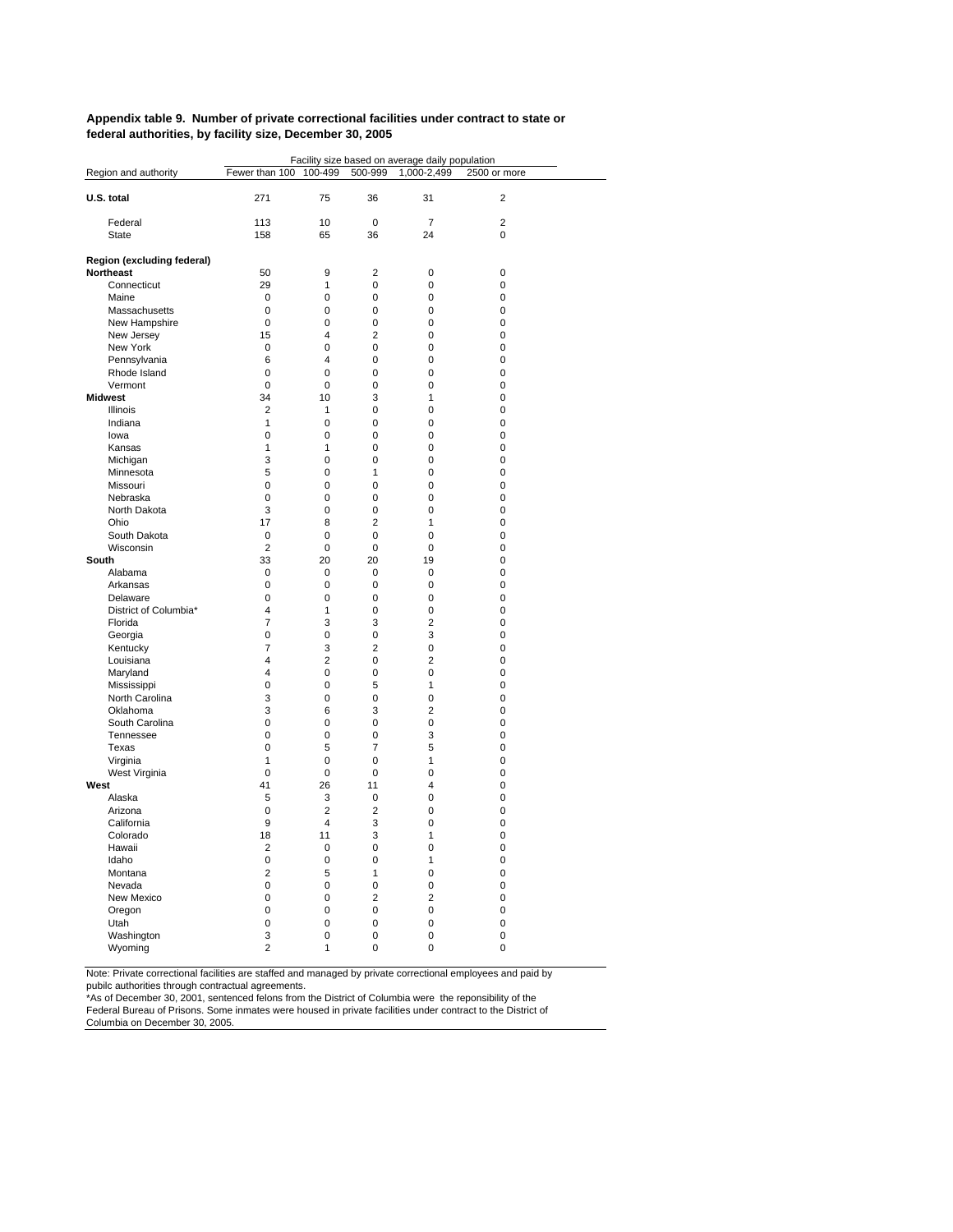#### **Appendix table 10. Number of inmates in correctional facilities under state or federal authority, by gender and type of facility, December 30, 2005**

|                             |                      | All facilities       |                 |                    |                      | <b>Confinement facilities</b> |                 |                            |                    |                    | Community-based facilities |                      |
|-----------------------------|----------------------|----------------------|-----------------|--------------------|----------------------|-------------------------------|-----------------|----------------------------|--------------------|--------------------|----------------------------|----------------------|
| Region and authority        | Total                | Men                  | Women           | Not<br>reported    | Total                | Men                           | Women           | Not<br>reported            | Total              | Men                | Women                      | Not<br>reported      |
| U.S. total                  | 1,430,208            | 1,317,492            | 97,205          | 15,511             | 1,375,975            | 1,273,594                     | 91,697          | 10,684                     | 54,233             | 43,881             | 5,525                      | 4,827                |
| Public/a                    | 1,321,757            | 1,225,190            | 90,283          | 6,284              | 1,290,371            | 1,196,922                     | 87,453          | 5,996                      | 31,386             | 28,251             | 2,847                      | 288                  |
| Private                     | 108,451              | 92,302               | 6,922           | 9,227              | 85,604               | 76,672                        | 4,244           | 4,688                      | 22,847             | 15,630             | 2,678                      | 4,539                |
| Federal<br>State/b          | 145.780<br>1,284,428 | 137.436<br>1,180,056 | 8.344<br>88,861 | $\Omega$<br>15,511 | 145.780<br>1,230,195 | 137.436<br>1,136,158          | 8.344<br>83,353 | $\Omega$<br>10,684         | $\Omega$<br>54,233 | $\Omega$<br>43,881 | $\Omega$<br>5,525          | $\sqrt{2}$<br>4,827  |
| Region (excluding federal)  |                      |                      |                 |                    |                      |                               |                 |                            |                    |                    |                            |                      |
| Northeast                   | 171,465              | 159,517              | 8,984           | 2,964              | 164,271              | 154,660                       | 8,569           | 1,042                      | 7,194              | 4,947              | 424                        | 1,823                |
| Connecticut                 | 19,019               | 17,249               | 1,402           | 368                | 18,008               | 16,693                        | 1,297           | 18                         | 1,011              | 556                | 105                        | 350                  |
| Maine                       | 1,968                | 1,843                | 125             | 0                  | 1,900                | 1,777                         | 123             | $\mathbf 0$                | 68                 | 66                 | $\overline{2}$             |                      |
| Massachusetts/c             | 10,262               | 9,398                | 782             | 82                 | 9,692                | 8,910                         | 782             | 0                          | 570                | 488                | $\mathbf 0$                | 82                   |
| New Hampshire<br>New Jersey | 2,373<br>25,724      | 2,235<br>23,387      | 138<br>1,332    | $\Omega$<br>1,005  | 2,223<br>23,714      | 2,123<br>22,087               | 100<br>1,127    | $\mathbf 0$<br>500         | 150<br>2,010       | 112<br>1,300       | 38<br>205                  | 505                  |
| New York                    | 63,855               | 60.803               | 2,873           | 179                | 62.011               | 59,156                        | 2.855           | 0                          | 1.844              | 1.647              | 18                         | 179                  |
| Pennsylvania                | 43.254               | 40.280               | 1.994           | 980                | 41.812               | 39.691                        | 1.947           | 174                        | 1.442              | 589                | 47                         | 806                  |
| Rhode Island                | 3,414                | 3,226                | 188             | $\Omega$           | 3,414                | 3,226                         | 188             | $\Omega$                   | $\Omega$           | $\Omega$           | $\Omega$                   | $\Omega$             |
| Vermont                     | 1,596                | 1,096                | 150             | 350                | 1,497                | 997                           | 150             | 350                        | 99                 | 99                 | $\Omega$                   | $\Omega$             |
| <b>Midwest</b>              | 255,134              | 232.976              | 17,462          | 4,696              | 247,020              | 226,882                       | 16.127          | 4,011                      | 8.114              | 6,077              | 1,352                      | 685                  |
| Illinois/d                  | 44,669               | 41,848               | 2,821           | $\pmb{0}$          | 43,859               | 41,162                        | 2,697           | $\mathbf 0$                | 810                | 669                | 141                        | $\Omega$             |
| Indiana                     | 23,205               | 21,282               | 1,923           | 0                  | 22,807               | 20,970                        | 1,837           | $\mathbf 0$                | 398                | 312                | 86                         | $\Omega$             |
| lowa<br>Kansas              | 10,145<br>9,474      | 8,946<br>8,693       | 1,002<br>742    | 197<br>39          | 8,721<br>9,231       | 7,921<br>8,521                | 800<br>710      | $\mathbf 0$<br>$\mathbf 0$ | 1,424<br>243       | 1,025<br>172       | 202<br>32                  | 197<br>39            |
| Michigan                    | 50,082               | 47,440               | 2,128           | 514                | 49,766               | 47,231                        | 2,076           | 459                        | 316                | 209                | 52                         | 55                   |
| Minnesota                   | 9.680                | 9.061                | 552             | 67                 | 9.535                | 8.950                         | 518             | 67                         | 145                | 111                | 34                         | $\Omega$             |
| Missouri                    | 31,748               | 29,075               | 2,560           | 113                | 31,025               | 28,535                        | 2,490           | $\mathsf 0$                | 723                | 540                | 70                         | 113                  |
| Nebraska                    | 4,371                | 3,961                | 410             | $\mathbf 0$        | 3,921                | 3,598                         | 323             | $\mathbf 0$                | 450                | 363                | 87                         | $\mathbf 0$          |
| North Dakota                | 1.411                | 1,196                | 143             | 72                 | 1,178                | 1,064                         | 114             | $\mathbf 0$                | 233                | 132                | 29                         | 72                   |
| Ohio                        | 44,717               | 39,165               | 3,470           | 2,082              | 42,816               | 37,667                        | 3,190           | 1,959                      | 1,901              | 1,498              | 280                        | 123                  |
| South Dakota                | 3,451                | 3,041                | 336             | 74                 | 3,321                | 2,997                         | 324             | $\mathbf 0$                | 130                | 44                 | 12<br>327                  | 74                   |
| Wisconsin<br>South          | 22,181<br>561,927    | 19,268<br>517,213    | 1,375<br>39,599 | 1,538<br>5,115     | 20,840<br>533,833    | 18,266<br>493,213             | 1,048<br>36,837 | 1,526<br>3,783             | 1,341<br>28,094    | 1,002<br>24,000    | 2,762                      | 12<br>1,332          |
| Alabama                     | 23,174               | 21,871               | 1,178           | 125                | 20,126               | 19,224                        | 902             | $\mathbf 0$                | 3,048              | 2,647              | 276                        | 125                  |
| Arkansas                    | 13,921               | 12,849               | 1,072           | $\mathbf 0$        | 13,267               | 12,204                        | 1,063           | $\mathbf 0$                | 654                | 645                | 9                          | $\Omega$             |
| Delaware                    | 6,781                | 6,212                | 488             | 81                 | 5,932                | 5,433                         | 418             | 81                         | 849                | 779                | 70                         | $\Omega$             |
| District of Columbia/e      | 300                  | 238                  | $\cdots$        | 62                 | $\Omega$             | $\Omega$                      | $\Omega$        | $\mathbf 0$                | 300                | 238                | $\cdots$                   | 62                   |
| Florida                     | 86,705               | 80,775               | 5,930           | $\mathbf 0$        | 83,126               | 77,715                        | 5,411           | $\mathbf 0$                | 3,579              | 3,060              | 519                        | $\Omega$             |
| Georgia                     | 51,822               | 47,668               | 3,568           | 586                | 48,729               | 45,093                        | 3,219           | 417                        | 3,093              | 2,575              | 349                        | 169                  |
| Kentucky                    | 14,932               | 13,508               | 1,424           | $\mathbf 0$        | 13,962               | 12,719                        | 1,243           | $\mathbf 0$                | 970                | 789<br>443         | 181                        | $\Omega$<br>$\Omega$ |
| Louisiana<br>Maryland       | 20,344<br>22,613     | 19,109<br>21,055     | 1,235<br>1,031  | 0<br>527           | 19,828<br>21,846     | 18,666<br>20,431              | 1,162<br>1,031  | $\mathbf 0$<br>384         | 516<br>767         | 624                | 73<br>0                    | 143                  |
| Mississippi                 | 16,967               | 15,330               | 1,591           | 46                 | 16,921               | 15,330                        | 1,591           | $\mathbf 0$                | 46                 | $\mathbf 0$        | 0                          | 46                   |
| North Carolina              | 38,233               | 35,469               | 2,644           | 120                | 36,998               | 34,422                        | 2,576           | $\mathbf 0$                | 1,235              | 1,047              | 68                         | 120                  |
| Oklahoma                    | 25,149               | 22,785               | 2,364           | 0                  | 22,186               | 20,459                        | 1,727           | $\mathbf 0$                | 2,963              | 2,326              | 637                        | $\Omega$             |
| South Carolina              | 22.537               | 20.945               | 1.497           | 95                 | 21.127               | 19.630                        | 1.497           | $\mathbf 0$                | 1.410              | 1.315              | $\mathbf 0$                | 95                   |
| Tennessee                   | 19,484               | 16,189               | 1,176           | 2,119              | 19,247               | 16,115                        | 1,162           | 1,970                      | 237                | 74                 | 14                         | 149                  |
| Texas                       | 163,556              | 151,594              | 11,673          | 289                | 156,325              | 144,998                       | 11,327          | $\mathbf 0$                | 7,231              | 6,596              | 346                        | 289                  |
| Virginia                    | 31.478               | 29.124               | 2.292           | 62                 | 30.544               | 28.439                        | 2.105           | $\mathbf 0$                | 934                | 685                | 187                        | 62                   |
| West Virginia<br>West       | 3,931<br>295,902     | 2,492<br>270,350     | 436<br>22,816   | 1,003<br>2,736     | 3,669<br>285,071     | 2,335<br>261,403              | 403<br>21,820   | 931<br>1,848               | 262<br>10,831      | 157<br>8,947       | 33<br>996                  | 72<br>888            |
| Alaska                      | 4,146                | 2,456                | 376             | 1,314              | 3,753                | 2,100                         | 339             | 1,314                      | 393                | 356                | 37                         | $\Omega$             |
| Arizona                     | 32,855               | 29,850               | 2,919           | 86                 | 32,596               | 29,699                        | 2,897           | $\mathbf 0$                | 259                | 151                | 22                         | 86                   |
| California                  | 169,988              | 158,603              | 11,367          | 18                 | 168,518              | 157,252                       | 11,266          | 0                          | 1,470              | 1,351              | 101                        | 18                   |
| Colorado                    | 20,842               | 18,270               | 1,952           | 620                | 18,236               | 16,589                        | 1,647           | $\mathbf 0$                | 2,606              | 1,681              | 305                        | 620                  |
| Hawaii                      | 3,951                | 3,383                | 568             | $\mathbf 0$        | 3,837                | 3,329                         | 508             | $\mathbf 0$                | 114                | 54                 | 60                         | $\Omega$             |
| Idaho                       | 5,975                | 5,450                | 514             | 11                 | 5,609                | 5,193                         | 416             | $\mathbf 0$                | 366                | 257                | 98                         | 11                   |
| Montana                     | 3,160                | 2,743                | 417             | $\mathbf 0$        | 2.482                | 2.196                         | 286             | $\mathbf 0$                | 678                | 547                | 131                        | $\Omega$             |
| Nevada<br>New Mexico        | 11,726<br>7,183      | 10,772<br>6,458      | 939<br>672      | 15<br>53           | 11,132<br>6,733      | 10,198<br>6,072               | 934<br>661      | $\mathbf 0$<br>$\mathbf 0$ | 594<br>450         | 574<br>386         | 5<br>11                    | 15<br>53             |
| Oregon                      | 13,049               | 11,506               | 1.009           | 534                | 11,119               | 9,596                         | 989             | 534                        | 1,930              | 1,910              | 20                         | $\mathbf 0$          |
| Utah                        | 5,461                | 4,872                | 504             | 85                 | 5,057                | 4,610                         | 447             | $\mathbf 0$                | 404                | 262                | 57                         | 85                   |
| Washington                  | 16,146               | 14,712               | 1,434           | $\mathbf 0$        | 15,045               | 13,731                        | 1,314           | 0                          | 1,101              | 981                | 120                        | $\Omega$             |
| Wyoming                     | 1,420                | 1,275                | 145             | $\mathbf 0$        | 954                  | 838                           | 116             | $\mathbf 0$                | 466                | 437                | 29                         | 0                    |
|                             |                      |                      |                 |                    |                      |                               |                 |                            |                    |                    |                            |                      |

… Not available. a/Includes facilities operated by both federal and state authorities.

b/Includes private facilities.<br>c/Excludes private facilities.<br>d/Confinement and community-based figures are estimated based on total population reported by the Department of Corrections as of June 30, 2005 and<br>d/Confinemen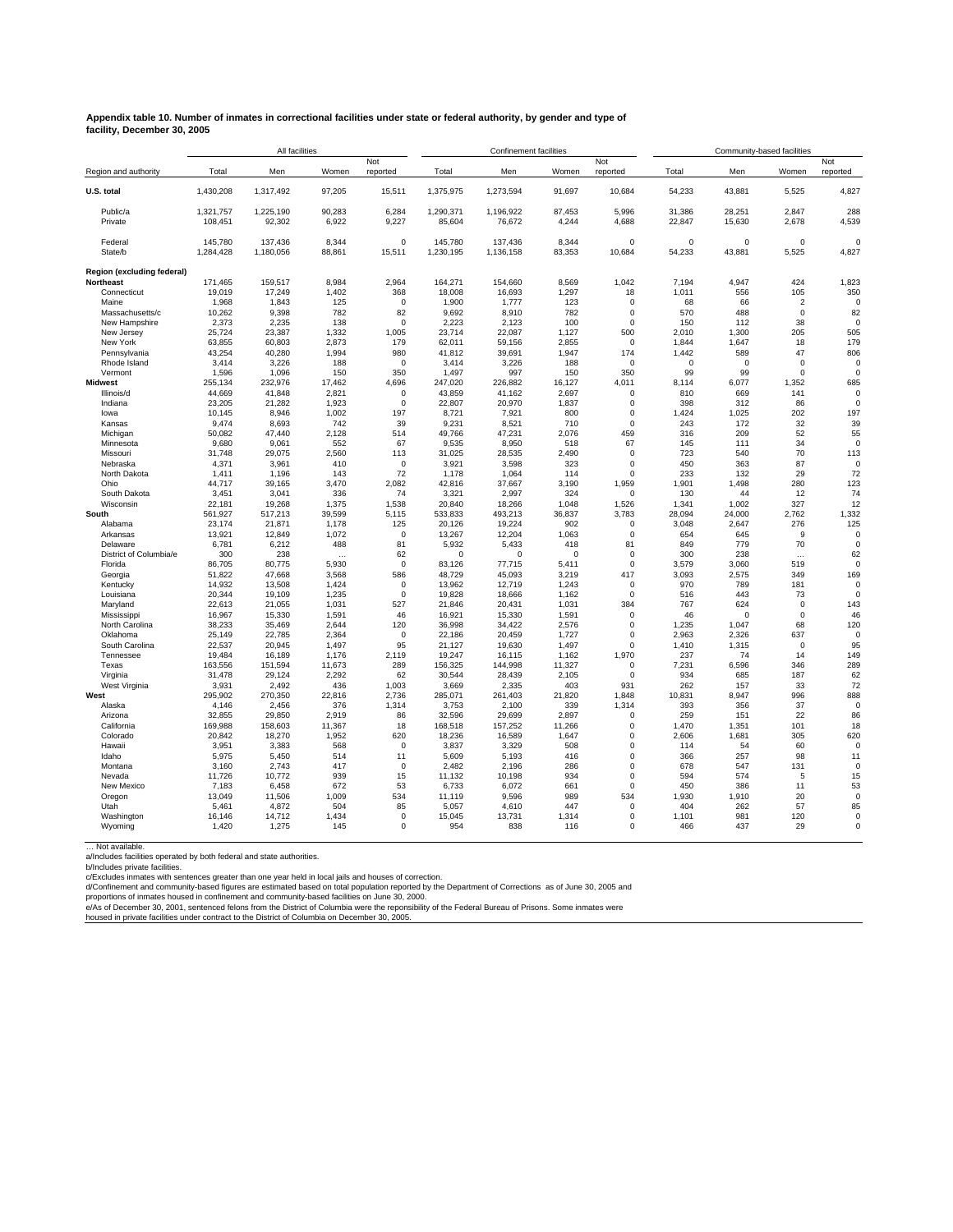**Appendix table 11. Number of inmates in correctional facilities under state or federal authority, by facility security level, June 30, 2000, and December 30, 2005**

|                               |                  |                  |                |                 |                  | Number of inmates in facilities with the security level of -- |                |                 |  |  |
|-------------------------------|------------------|------------------|----------------|-----------------|------------------|---------------------------------------------------------------|----------------|-----------------|--|--|
|                               | All inmates      |                  | Maximum/a      |                 | Medium           |                                                               | Minimum/b      |                 |  |  |
| Region and authority          | 2000             | 2005             | 2000           | 2005            | 2000             | 2005                                                          | 2000           | 2005            |  |  |
| U.S. total                    | 1,305,253        | 1,427,316        | 442,970        | 513,095         | 608,116          | 605,202                                                       | 254,167        | 309,019         |  |  |
| Public/c                      | 1,212,176        | 1,318,816        | 438,506        | 506,190         | 554,846          | 565,230                                                       | 218,824        | 247,396         |  |  |
| Private                       | 93,077           | 108,500          | 4,464          | 6,905           | 53,270           | 39,972                                                        | 35,343         | 61,623          |  |  |
| Federal                       | 110,974          | 145,780          | 16,181         | 21,855          | 39,534           | 59,171                                                        | 55,259         | 64,754          |  |  |
| State/d                       | 1,194,279        | 1,281,536        | 426,789        | 491,240         | 568,582          | 546,031                                                       | 198,908        | 244,265         |  |  |
| Region (excluding federal)    |                  |                  |                |                 |                  |                                                               |                |                 |  |  |
| <b>Northeast</b>              | 171,999          | 171,465          | 58,818         | 64,419          | 91,087           | 85,817                                                        | 22,094         | 21,229          |  |  |
| Connecticut                   | 16,984           | 19,019           | 8,997          | 10,313          | 4,859            | 3,801                                                         | 3,128          | 4,905           |  |  |
| Maine<br>Massachusetts/e      | 1,629            | 1,968            | 508            | 879             | 676              | 722                                                           | 445            | 367             |  |  |
| New Hampshire                 | 10,500<br>2,277  | 10,262<br>2,373  | 2,404<br>1,476 | 2,395<br>1,334  | 6,888<br>660     | 6,902<br>628                                                  | 1,208<br>141   | 965<br>411      |  |  |
| New Jersey                    | 27,118           | 25,724           | 5,595          | 5,686           | 16,945           | 16,071                                                        | 4,578          | 3,967           |  |  |
| New York                      | 71,938           | 63,855           | 23,596         | 24,021          | 41,387           | 36,033                                                        | 6,955          | 3,801           |  |  |
| Pennsylvania                  | 36,895           | 43,254           | 14,814         | 18,142          | 17,145           | 19,141                                                        | 4,936          | 5,971           |  |  |
| Rhode Island                  | 3,347            | 3,414            | 1,428          | 1,649           | 1,405            | 1,171                                                         | 514            | 594             |  |  |
| Vermont                       | 1,311            | 1,596            |                | 1               | 1,122            | 1,348                                                         | 189            | 248             |  |  |
| <b>Midwest</b>                | 233,993          | 252,242          | 75,724         | 98,565          | 102,902          | 106,508                                                       | 55,367         | 47,169          |  |  |
| Illinois/f                    | 44,150           | 41,777           | 13,063         | 9,576           | 18,127           | 22,441                                                        | 12,960         | 9,760           |  |  |
| Indiana                       | 18,195           | 23,205           | 2,048          | 6,726           | 12,828           | 15,267                                                        | 3,319          | 1,212           |  |  |
| lowa                          | 9,086            | 10,145           | 2,086          | 2,317           | 5,068            | 5,905                                                         | 1,932          | 1,923           |  |  |
| Kansas                        | 8,992            | 9,474            | 7,256          | 7,487           | 842              | 779                                                           | 894            | 1,208           |  |  |
| Michigan                      | 47,639           | 50,082           | 14,674         | 22,017          | 11,552           | 12,918                                                        | 21,413         | 15,147          |  |  |
| Minnesota                     | 7,451            | 9,680            | 3,083          | 3,764           | 4,368            | 5,140                                                         | $\overline{1}$ | 776             |  |  |
| Missouri                      | 27,963           | 31,748           | 10,392         | 20,345          | 11,747           | 6,701                                                         | 5,824          | 4,702           |  |  |
| Nebraska<br>North Dakota      | 3,508<br>992     | 4,371<br>1,411   | 2,200<br>628   | 3,389<br>536    | 679<br>216       | 532<br>384                                                    | 629<br>148     | 450<br>491      |  |  |
| Ohio                          | 47,915           | 44,717           | 14,840         | 14,549          | 27,154           | 22,207                                                        | 5,921          | 7,961           |  |  |
| South Dakota                  | 2,591            | 3,451            |                | 1,836           | 2,517            | 1,485                                                         | 74             | 130             |  |  |
| Wisconsin                     | 15,511           | 22,181           | 5.454          | 6,023           | 7,804            | 12,749                                                        | 2,253          | 3,409           |  |  |
| South                         | 518,912          | 561,927          | 212,144        | 241,408         | 227,710          | 209,127                                                       | 79,058         | 111,392         |  |  |
| Alabama                       | 22,422           | 23,174           | 5,736          | 5,541           | 10,655           | 12,729                                                        | 6,031          | 4,904           |  |  |
| Arkansas                      | 10,465           | 13,921           | 2,123          | 982             | 7,363            | 10,867                                                        | 979            | 2,072           |  |  |
| Delaware                      | 6,023            | 6,781            | 2,283          | 4,332           | 2,814            | 1,246                                                         | 926            | 1,203           |  |  |
| District of Columbia/g        | 3,767            | 300              | 416            | 0               | 2,758            | 0                                                             | 593            | 300             |  |  |
| Florida                       | 71,616           | 86,705           | 62,876         | 77,210          | 4,103            | 5,405                                                         | 4,637          | 4,090           |  |  |
| Georgia                       | 44,299           | 51,822           | 21,762         | 23,462          | 17,604           | 20,506                                                        | 4,933          | 7,854           |  |  |
| Kentucky                      | 12,378           | 14,932           | 1,477          | 3,093           | 8,793            | 9,215                                                         | 2,108          | 2,624           |  |  |
| Louisiana                     | 19,167           | 20,344           | 9,818          | 10,108          | 8,246            | 9,078                                                         | 1,103          | 1,158           |  |  |
| Maryland                      | 22,821           | 22,613           | 7,346          | 3,630           | 9,773            | 12,376                                                        | 5,702          | 6,607           |  |  |
| Mississippi<br>North Carolina | 14,823<br>30,708 | 16,967<br>38,233 | 2,767<br>8,714 | 5,364<br>11,089 | 10,692<br>12,329 | 9,784<br>15,145                                               | 1,364<br>9,665 | 1,819<br>11,999 |  |  |
| Oklahoma                      | 23,858           | 25,149           | 3,707          | 2,436           | 12,308           | 13,018                                                        | 7,843          | 9,695           |  |  |
| South Carolina                | 21,277           | 22,537           | 6,932          | 9,408           | 8,671            | 9,740                                                         | 5,674          | 3,389           |  |  |
| Tennessee                     | 18,368           | 19,484           | 3,075          | 10,242          | 14,911           | 8,617                                                         | 382            | 625             |  |  |
| Texas                         | 162,440          | 163,556          | 60,711         | 60,395          | 82,871           | 55,930                                                        | 18,858         | 47,231          |  |  |
| Virginia                      | 31,412           | 31,478           | 10,353         | 12,717          | 13,369           | 14,961                                                        | 7,690          | 3,800           |  |  |
| West Virginia                 | 3,068            | 3,931            | 2,048          | 1,399           | 450              | 510                                                           | 570            | 2,022           |  |  |
| West                          | 269,375          | 295,902          | 80,103         | 86,848          | 146,883          | 144,579                                                       | 42,389         | 64,475          |  |  |
| Alaska                        | 3,248            | 4,146            | 1,302          | 2,075           | 891              | 1,344                                                         | 1,055          | 727             |  |  |
| Arizona                       | 30,832           | 32,855           | 13,572         | 24,649          | 10,626           | 3,896                                                         | 6,634          | 4,310           |  |  |
| California                    | 163,383          | 169,988          | 44,939         | 30,539          | 101,376          | 99,424                                                        | 17,068         | 40,025          |  |  |
| Colorado                      | 15,695           | 20,842           | 5,474          | 6,517           | 5,993            | 8,685                                                         | 4,228          | 5,640           |  |  |
| Hawaii                        | 3,761            | 3,951            | $\sqrt{2}$     | 1,453           | 3,054            | 1,880                                                         | 707            | 618             |  |  |
| Idaho<br>Montana              | 3,961            | 5,975            | 856            | 854             | 1,363<br>422     | 3,167<br>595                                                  | 1,742          | 1,954           |  |  |
| Nevada                        | 2,368<br>9,296   | 3,160<br>11,726  | 1,376<br>1,022 | 1,729<br>1,082  | 6,435            | 8,226                                                         | 570<br>1,839   | 836<br>2,418    |  |  |
| New Mexico                    | 5,158            | 7,183            | 680            | 1,976           | 3,347            | 3,715                                                         | 1,131          | 1,492           |  |  |
| Oregon                        | 9,933            | 13,049           | 1,926          | 3,596           | 6,127            | 7,167                                                         | 1,880          | 2,286           |  |  |
| Utah                          | 4,872            | 5,461            | $\prime$       | 3,922           | 4,170            | 1,135                                                         | 702            | 404             |  |  |
| Washington                    | 14,682           | 16,146           | 7,985          | 7,749           | 2,462            | 5,345                                                         | 4,235          | 3,052           |  |  |
| Wyoming                       | 2,186            | 1,420            | 971            | 707             | 617              |                                                               | 598            | 713             |  |  |

Note: Security level refers to the overall physical security rating of the facility, rather than the custody classification of the inmates housed in them.<br>/No one facility under state authority was reported to operate pred

a/Includes facilities classified as super maximum, close, or high security.

b/Includes facilities classified as low or no security level designated.

c/Includes facilities operated by both federal and state authorities.

d/Includes private facilities.

e/Security level is estimated based on information reported as of June 30, 2000.

f/Excludes 2,892 inmates in Illinois in 2005 for whom facility security information could not be estimated.

g/As of December 30, 2001, sentenced felons from the District of Columbia were the reponsibility of the Federal Bureau of Prisons. Some inmates were housed in private facilities under contract to the District of Columbia on December 30, 2005.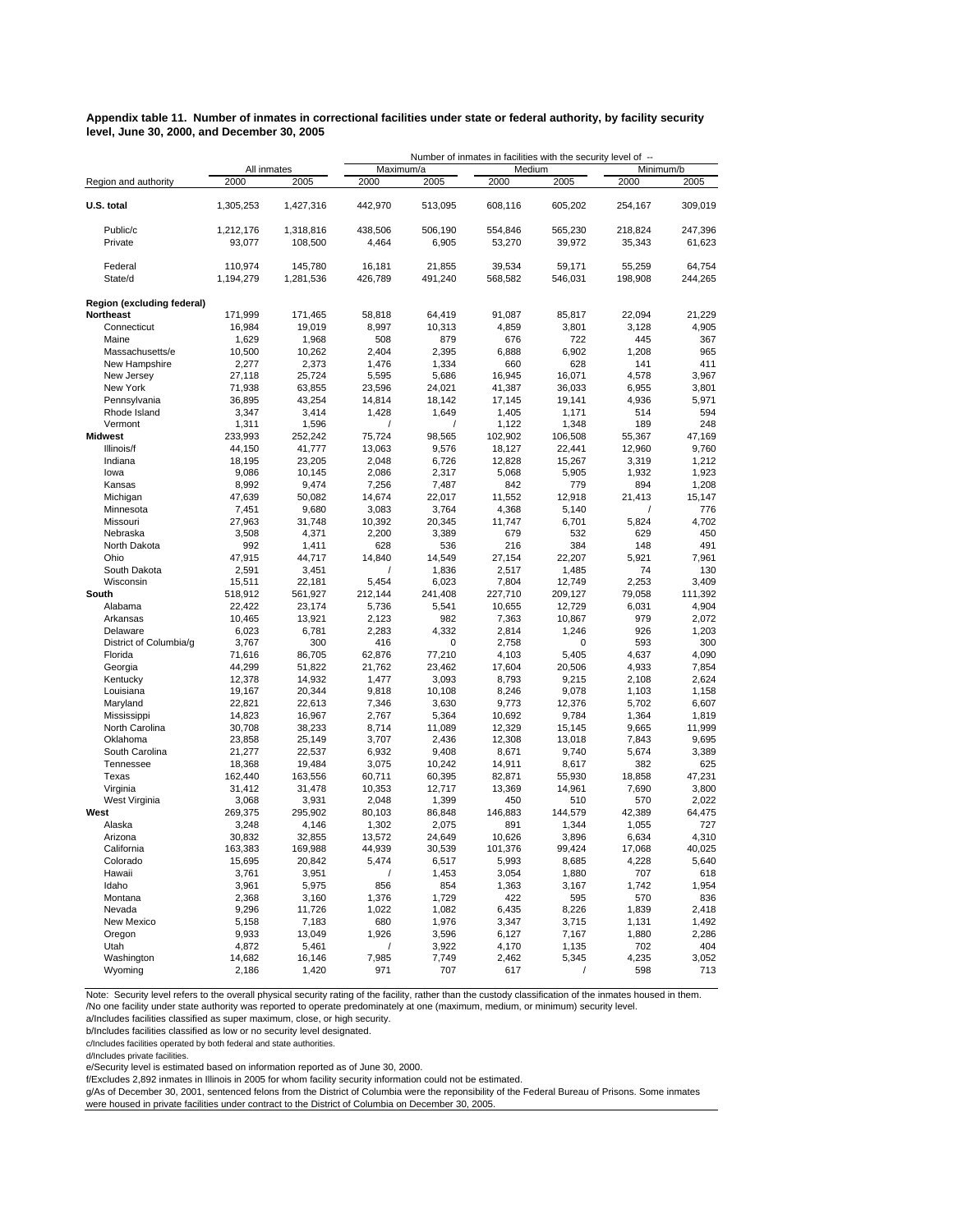#### **Appendix table 12. All employees and correctional officers in correctional facilities under state or federal authority, by gender, December 30, 2005**

|                  |                                                   |                         |                                                    |                    | Employees          |                    |                    | Correctional officers |                  |
|------------------|---------------------------------------------------|-------------------------|----------------------------------------------------|--------------------|--------------------|--------------------|--------------------|-----------------------|------------------|
|                  | Region and authority                              | <b>Total facilities</b> | <b>Facilities reporting</b><br>employees by gender | Total              | Male               | Female             | Total              | Male                  | Female           |
|                  | U.S. total (estimated)/a<br>U.S. total (reported) | 1,821                   | 1,717                                              | 445.055<br>419,637 | 296.852<br>280,011 | 148.203<br>139,626 | 295.261<br>278,398 | 221.446<br>209,099    | 73.815<br>69,299 |
|                  | Public/b<br>Private                               | 1.406<br>415            | 1,317<br>400                                       | 393.699<br>25,938  | 266.453<br>13,558  | 127.246<br>12,380  | 262.718<br>15,680  | 200.025<br>9.074      | 62.693<br>6.606  |
|                  | Federal<br>State/c                                | 102<br>1.719            | 97<br>1,620                                        | 29.755<br>389.882  | 21.985<br>258,026  | 7.770<br>131,856   | 14.165<br>264,233  | 12.346<br>196,753     | 1.819<br>67,480  |
|                  | Region (excluding federal)                        |                         |                                                    |                    |                    |                    |                    |                       |                  |
| <b>Northeast</b> |                                                   | 268                     | 262                                                | 70.215             | 54,050             | 16.165             | 47.544             | 42.086                | 5.458            |
|                  | Connecticut                                       | 49                      | 49                                                 | 6,402              | 4,828              | 1,574              | 4,516              | 3,750                 | 766              |
|                  | Maine                                             | $\overline{7}$          | $\overline{7}$                                     | 834                | 673                | 161                | 572                | 530                   | 42               |
|                  | Massachusetts/d                                   | 17                      | 17                                                 | 4.057              | 3.402              | 655                | 3.309              | 2.944                 | 365              |
|                  | New Hampshire                                     | 8                       | 8                                                  | 876                | 642                | 234                | 545                | 462                   | 83               |
|                  | New Jersey                                        | 42                      | 36                                                 | 9,277              | 6,880              | 2.397              | 6,650              | 5,621                 | 1,029            |
|                  | New York                                          | 77                      | 77                                                 | 31.573             | 24.430             | 7.143              | 21.331             | 19.237                | 2.094            |
|                  | Pennsylvania                                      | 52                      | 52                                                 | 15,195             | 11,597             | 3,598              | 9,083              | 8,182                 | 901              |
|                  | Rhode Island<br>Vermont                           | $\overline{7}$<br>9     | $\overline{7}$<br>9                                | 1,161<br>840       | 979<br>619         | 182<br>221         | 947<br>591         | 863<br>497            | 84<br>94         |
| <b>Midwest</b>   |                                                   | 342                     | 338                                                | 85,256             | 58,403             | 26,853             | 55,322             | 43,305                | 12,017           |
|                  | Illinois/e                                        | 44                      | 40                                                 | 14,167             | 10,284             | 3,883              | 8,771              | 7,424                 | 1,347            |
|                  | Indiana                                           | 23                      | 23                                                 | 6,310              | 4,223              | 2.087              | 4,264              | 3.091                 | 1.173            |
|                  | lowa                                              | 31                      | 31                                                 | 3,399              | 2,310              | 1,089              | 2,107              | 1,673                 | 434              |
|                  | Kansas                                            | 13                      | 13                                                 | 2,984              | 2,085              | 899                | 1,944              | 1,544                 | 400              |
|                  | Michigan                                          | 62                      | 62                                                 | 21,202             | 15.038             | 6.164              | 15.235             | 12.024                | 3.211            |
|                  | Minnesota                                         | 18                      | 18                                                 | 3,611              | 2,280              | 1,331              | 2,131              | 1,572                 | 559              |
|                  | Missouri                                          | 28                      | 28                                                 | 9,439              | 6,047              | 3,392              | 5,625              | 4,123                 | 1,502            |
|                  | Nebraska                                          | 9                       | 9                                                  | 1.812              | 1.279              | 533                | 1.261              | 983                   | 278              |
|                  | North Dakota                                      | 8                       | 8                                                  | 625                | 411                | 214                | 394                | 284                   | 110              |
|                  | Ohio                                              | 59                      | 59                                                 | 13,318             | 9,009              | 4,309              | 8,167              | 6,337                 | 1,830            |
|                  | South Dakota<br>Wisconsin                         | 6<br>41                 | 6<br>41                                            | 804<br>7,585       | 517<br>4,920       | 287<br>2,665       | 473<br>4,950       | 360<br>3,890          | 113<br>1,060     |
| South            |                                                   | 779                     | 775                                                | 148,923            | 88,100             | 60,823             | 108,036            | 69,807                | 38,229           |
|                  | Alabama                                           | 33                      | 33                                                 | 3,250              | 2,372              | 878                | 2,489              | 2,061                 | 428              |
|                  | Arkansas                                          | 26                      | 26                                                 | 3,559              | 2,019              | 1,540              | 2,713              | 1,706                 | 1,007            |
|                  | Delaware                                          | 12                      | 12                                                 | 1,639              | 1,208              | 431                | 1,363              | 1,085                 | 278              |
|                  | District of Columbia/f                            | 5                       | 5                                                  | 123                | 69                 | 54                 | 51                 | 33                    | 18               |
|                  | Florida                                           | 109                     | 107                                                | 23.038             | 14,105             | 8.933              | 17,827             | 12,065                | 5,762            |
|                  | Georgia                                           | 87                      | 87                                                 | 14,301             | 7,751              | 6,550              | 9,670              | 5,648                 | 4,022            |
|                  | Kentucky                                          | 25                      | 25                                                 | 3,946              | 2,536              | 1.410              | 2,474              | 1,833                 | 641              |
|                  | Louisiana                                         | 23                      | 23                                                 | 5,921              | 3,281              | 2.640              | 4,710              | 2,866                 | 1,844            |
|                  | Maryland                                          | 29                      | 29                                                 | 7,160              | 4,421              | 2,739              | 5,384              | 3,498                 | 1,886            |
|                  | Mississippi<br>North Carolina                     | 31<br>88                | 31<br>88                                           | 3.934<br>15,106    | 1,464<br>9,328     | 2.470<br>5,778     | 2,932<br>11,388    | 1.076<br>7,793        | 1,856<br>3,595   |
|                  | Oklahoma                                          | 53                      | 53                                                 | 5,075              | 3,198              | 1,877              | 2,871              | 2,162                 | 709              |
|                  | South Carolina                                    | 33                      | 33                                                 | 5,051              | 2,741              | 2.310              | 3,698              | 2,180                 | 1,518            |
|                  | Tennessee                                         | 19                      | 19                                                 | 6,279              | 3,969              | 2,310              | 4,205              | 2,960                 | 1,245            |
|                  | Texas                                             | 132                     | 132                                                | 38,097             | 22,218             | 15,879             | 27,737             | 17,135                | 10,602           |
|                  | Virginia                                          | 59                      | 57                                                 | 10,697             | 6,262              | 4,435              | 7,599              | 4,947                 | 2,652            |
|                  | West Virginia                                     | 15                      | 15                                                 | 1,747              | 1,158              | 589                | 925                | 759                   | 166              |
| West             |                                                   | 330                     | 245                                                | 85,488             | 57,473             | 28,015             | 53,331             | 41,555                | 11,776           |
|                  | Alaska                                            | 21                      | 21                                                 | 1,339              | 959                | 380                | 896                | 713                   | 183              |
|                  | Arizona                                           | 21                      | 21                                                 | 8,235              | 5,612              | 2,623              | 6,519              | 4,812                 | 1,707            |
|                  | California/g<br>Colorado                          | 100<br>58               | 100<br>58                                          | 47,881<br>6,902    | 31,610<br>4,479    | 16,271<br>2,423    | 27,803<br>4,394    | 21,637                | 6,166<br>1,234   |
|                  | Hawaii                                            | 10                      | 10                                                 | 1,724              | 1,287              | 437                | 1,251              | 3,160<br>1,051        | 200              |
|                  | Idaho                                             | 15                      | 15                                                 | 1,473              | 976                | 497                | 971                | 732                   | 239              |
|                  | Montana                                           | 11                      | 11                                                 | 1,211              | 829                | 382                | 700                | 547                   | 153              |
|                  | Nevada                                            | 22                      | 22                                                 | 2,313              | 1,682              | 631                | 1,589              | 1,334                 | 255              |
|                  | New Mexico                                        | 11                      | 11                                                 | 2,632              | 1,851              | 781                | 1,848              | 1,467                 | 381              |
|                  | Oregon                                            | 15                      | 15                                                 | 3,739              | 2,621              | 1,118              | 2,318              | 1,954                 | 364              |
|                  | Utah                                              | $\overline{7}$          | $\overline{7}$                                     | 1,380              | 1,073              | 307                | 1,073              | 952                   | 121              |
|                  | Washington                                        | 32                      | 32                                                 | 6.064              | 4.139              | 1.925              | 3,599              | 2.944                 | 655              |
|                  | Wyoming                                           | $\overline{7}$          | $\overline{7}$                                     | 595                | 355                | 240                | 370                | 252                   | 118              |

Note: Includes all full-time, parttime, payroll, nonpayroll, and contract staff. Excludes community volunteers.<br>a/To estimate the total number of employees, the total number of facilities nationwide was divided by the numb by the reported number of employees.

b/Includes facilities operated by both federal and state authorities.

c/Includes private facilities. d/The total number of facilities in 2005 are as of June 30.

e/Includes public staff from the Illinois Department of Corrections, June 30, 2005 and private staff figures as reported in the BJS 2005 Census of State and Federal Correctional Facilities. Numbers of men and women are based on the proportionate weighting of the number of male and female employees in the 2000 Census.

in private facilities under contract to the District of Columbia on December 30, 2005.<br>g/Includes employees from the Califiornia Department of Corrections, 4th quarter 2005; and private employees as reported in the BJS 200 f/As of December 30, 2001, sentenced felons from the District of Columbia were the reponsibility of the Federal Bureau of Prisons. Some inmates were housed

Federal Correctional Facilities. Numbers of men and women are based on the proportionate weighting of the number of male and female employees in the 2000 **Census**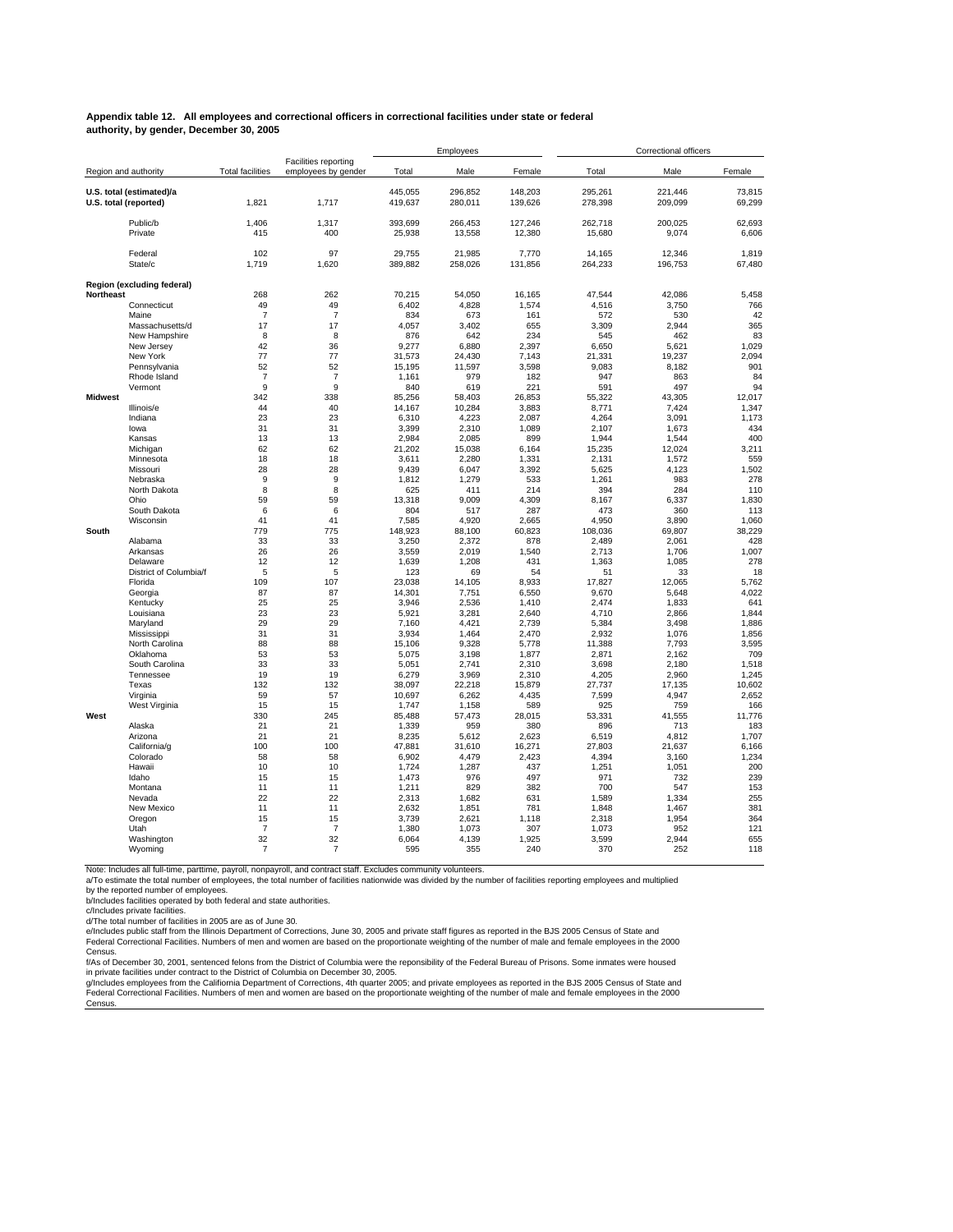#### **Appendix table 13. Number of employees in correctional facilities under state or federal authority, by occupational category, December 30, 2005**

|                                                   |                |                 |                   |                 |                   | Correctional employees |                 |                          |                      |
|---------------------------------------------------|----------------|-----------------|-------------------|-----------------|-------------------|------------------------|-----------------|--------------------------|----------------------|
|                                                   | Total          | Facilities      |                   |                 | Correctional      | Clerical/maintenance/  |                 | Professional/t Other/Not |                      |
| Region and authority                              | facilities     | reporting staff | All employees     | Administrators  | officers          | food service           | Educational     | echnical                 | available            |
|                                                   |                |                 |                   |                 |                   |                        |                 |                          |                      |
| U.S. total (estimated)/a<br>U.S. total (reported) | 1,821          | 1,717           | 445055<br>419,637 | 10769<br>10,154 | 295261<br>278,398 | 51993<br>49,024        | 11526<br>10,868 | 46016<br>43,388          | 29489<br>27,805      |
|                                                   |                |                 |                   |                 |                   |                        |                 |                          |                      |
| Public/b                                          | 1,406          | 1,317           | 393,699           | 8,290           | 262,718           | 46,481                 | 9,827           | 39,618                   | 26,765               |
| Private                                           | 415            | 400             | 25,938            | 1,864           | 15,680            | 2,543                  | 1,041           | 3,770                    | 1,040                |
|                                                   |                |                 |                   |                 |                   |                        |                 |                          |                      |
| Federal                                           | 102            | 97              | 29,755            | 900             | 14,165            | 6,216                  | 922             | 4,855                    | 2,697                |
| State/c                                           | 1,719          | 1,620           | 389,882           | 9,254           | 264,233           | 42,808                 | 9,946           | 38,533                   | 25,108               |
|                                                   |                |                 |                   |                 |                   |                        |                 |                          |                      |
| Region (excluding federal)                        |                |                 |                   |                 |                   |                        |                 |                          |                      |
| Northeast                                         | 268            | 262             | 70,215            | 1,381           | 47,544            | 9,621                  | 2,754           | 7,715                    | 1,200                |
| Connecticut                                       | 49             | 49              | 6,402             | 118             | 4,516             | 708                    | 239             | 652                      | 169                  |
| Maine                                             | $\overline{7}$ | $\overline{7}$  | 834               | 41              | 572               | 96                     | 42              | 83                       | 0                    |
| Massachusetts/d                                   | 17             | 17              | 4.057             | 131             | 3.309             | 297                    | 32              | 246<br>145               | 42                   |
| New Hampshire                                     | 8<br>42        | 8<br>36         | 876               | 54              | 545               | 60<br>686              | 32<br>550       | 942                      | 40<br>217            |
| New Jersey<br>New York                            | 77             | 77              | 9,277<br>31,573   | 232<br>565      | 6,650<br>21,331   | 4,820                  | 1,140           | 3,272                    | 445                  |
| Pennsylvania                                      | 52             | 52              | 15,195            | 175             | 9,083             | 2,845                  | 664             | 2,169                    | 259                  |
| Rhode Island                                      | $\overline{7}$ | $\overline{7}$  | 1,161             | 17              | 947               | 70                     | 14              | 109                      | $\overline{4}$       |
| Vermont                                           | 9              | 9               | 840               | 48              | 591               | 39                     | 41              | 97                       | 24                   |
| <b>Midwest</b>                                    | 342            | 338             | 85,256            | 2,702           | 55,322            | 12,567                 | 2,580           | 10,496                   | 1,589                |
| Illinois/e                                        | 44             | 40              | 14,167            | 582             | 8,771             | 2,169                  | 658             | 1,606                    | 381                  |
| Indiana                                           | 23             | 23              | 6,310             | 227             | 4,264             | 912                    | 177             | 678                      | 52                   |
| lowa                                              | 31             | 31              | 3,399             | 131             | 2,107             | 547                    | 37              | 551                      | 26                   |
| Kansas                                            | 13             | 13              | 2,984             | 108             | 1,944             | 438                    | 32              | 427                      | 35                   |
| Michigan                                          | 62             | 62              | 21,202            | 191             | 15,235            | 2.839                  | 423             | 2,503                    | 11                   |
| Minnesota                                         | 18             | 18              | 3,611             | 110             | 2,131             | 545                    | 130             | 648                      | 47                   |
| Missouri                                          | 28             | 28              | 9,439             | 156             | 5,625             | 1,791                  | 300             | 987                      | 580                  |
| Nebraska                                          | 9              | 9               | 1.812             | 89              | 1,261             | 229                    | 25              | 155                      | 53                   |
| North Dakota                                      | 8              | 8               | 625               | 40              | 394               | 86                     | 15              | 88                       | $\overline{2}$       |
| Ohio                                              | 59<br>6        | 59<br>6         | 13,318<br>804     | 702             | 8,167             | 1,934                  | 447             | 1,749                    | 319                  |
| South Dakota                                      | 41             | 41              |                   | 19              | 473               | 82                     | 31              | 195<br>909               | $\overline{4}$<br>79 |
| Wisconsin<br>South                                | 779            | 775             | 7,585<br>148,923  | 347<br>3,753    | 4,950<br>108,036  | 995<br>15,893          | 305<br>3,703    | 15,385                   | 2,153                |
| Alabama                                           | 33             | 33              | 3,250             | 184             | 2,489             | 386                    | $\mathbf 0$     | 179                      | 12                   |
| Arkansas                                          | 26             | 26              | 3,559             | 66              | 2,713             | 677                    | 3               | 94                       | 6                    |
| Delaware                                          | 12             | 12              | 1,639             | 33              | 1,363             | 120                    | 22              | 89                       | 12                   |
| District of Columbia/f                            | 5              | 5               | 123               | 14              | 51                | 23                     |                 | 24                       | 11                   |
| Florida                                           | 109            | 107             | 23,038            | 294             | 17,827            | 692                    | 408             | 3,589                    | 228                  |
| Georgia                                           | 87             | 87              | 14,301            | 553             | 9,670             | 1,993                  | 293             | 1,331                    | 461                  |
| Kentucky                                          | 25             | 25              | 3,946             | 237             | 2,474             | 424                    | 129             | 586                      | 96                   |
| Louisiana                                         | 23             | 23              | 5,921             | 142             | 4,710             | 324                    | 59              | 480                      | 206                  |
| Maryland                                          | 29             | 29              | 7,160             | 85              | 5,384             | 809                    | 133             | 522                      | 227                  |
| Mississippi                                       | 31             | 31              | 3.934             | 167             | 2,932             | 262                    | 97              | 339                      | 137                  |
| North Carolina                                    | 88             | 88              | 15,106            | 412             | 11,388            | 1,056                  | 215             | 1,742                    | 293                  |
| Oklahoma<br>South Carolina                        | 53<br>33       | 53<br>33        | 5,075<br>5,051    | 273<br>236      | 2,871<br>3,698    | 804<br>607             | 154<br>98       | 895<br>412               | 78<br>$\mathbf 0$    |
| Tennessee                                         | 19             | 19              | 6,279             | 232             | 4,205             | 674                    | 241             | 723                      | 204                  |
| Texas                                             | 132            | 132             | 38,097            | 627             | 27,737            | 5,065                  | 1,333           | 3,250                    | 85                   |
| Virginia                                          | 59             | 57              | 10,697            | 118             | 7,599             | 1,691                  | 374             | 876                      | 39                   |
| West Virginia                                     | 15             | 15              | 1,747             | 80              | 925               | 286                    | 144             | 254                      | 58                   |
| West                                              | 330            | 245             | 85,488            | 1,418           | 53,331            | 4,727                  | 909             | 4,937                    | 20,166               |
| Alaska                                            | 21             | 21              | 1,339             | 68              | 896               | 152                    | 30              | 174                      | 19                   |
| Arizona                                           | 21             | 21              | 8,235             | 161             | 6,519             | 524                    | 167             | 859                      | 5                    |
| California/g                                      | 100            | 100             | 47,881            | 47              | 27,803            | 128                    | 40              | 230                      | 19,633               |
| Colorado                                          | 58             | 58              | 6,902             | 362             | 4,394             | 885                    | 242             | 776                      | 243                  |
| Hawaii                                            | 10             | 10              | 1,724             | 18              | 1,251             | 245                    | 25              | 164                      | 21                   |
| Idaho                                             | 15             | 15              | 1,473             | 58              | 971               | 146                    | 51              | 209                      | 38                   |
| Montana                                           | 11             | 11              | 1,211             | 96              | 700               | 192                    | 33              | 183                      | $\overline{7}$       |
| Nevada<br>New Mexico                              | 22<br>11       | 22<br>11        | 2,313<br>2,632    | 47<br>147       | 1,589<br>1,848    | 221<br>269             | 35<br>123       | 398<br>211               | 23<br>34             |
| Oregon                                            | 15             | 15              | 3,739             | 144             | 2,318             | 630                    | 103             | 478                      | 66                   |
| Utah                                              | $\overline{7}$ | 7               | 1,380             | 28              | 1,073             | 141                    | 23              | 83                       | 32                   |
| Washington                                        | 32             | 32              | 6,064             | 201             | 3,599             | 1,094                  | 16              | 1,114                    | 40                   |
| Wyoming                                           | $\overline{7}$ | $\overline{7}$  | 595               | 41              | 370               | 100                    | 21              | 58                       | 5                    |
|                                                   |                |                 |                   |                 |                   |                        |                 |                          |                      |

Note: Includes all full-time, part time, payroll, nonpayroll, and contract employees. Excludes community volunteers.

a/To estimate the total number of employees, the total number of facilities nationwide was divided by the number of facilities reporting

employees and multiplied by the reported number of employees. b/Includes facilities operated by both federal and state authorities.

c/Includes private facilities.

d/The total number of facilities in 2005 are as of June 30.

f/As of December 30, 2001, sentenced felons from the District of Columbia were the reponsibility of the Federal Bureau of Prisons. Some inmates were housed in private facilities under contract to the District of Columbia on December 30, 2005. e/Includes public staff from the Illinois Department of Corrections, June 30, 2005 and private staff figures as reported in the BJS 2005 Census of State and Federal<br>Correctional Facilities. Numbers of men and women are bas

g/Includes employees from the California Department of Corrections, 4th quarter 2005; and private employees as reported in the BJS 2005 Census of State and Federal Correctional Facilities. Numbers of men and women are based on the proportionate weighting of the number of male and female employees in the 2000 **Census**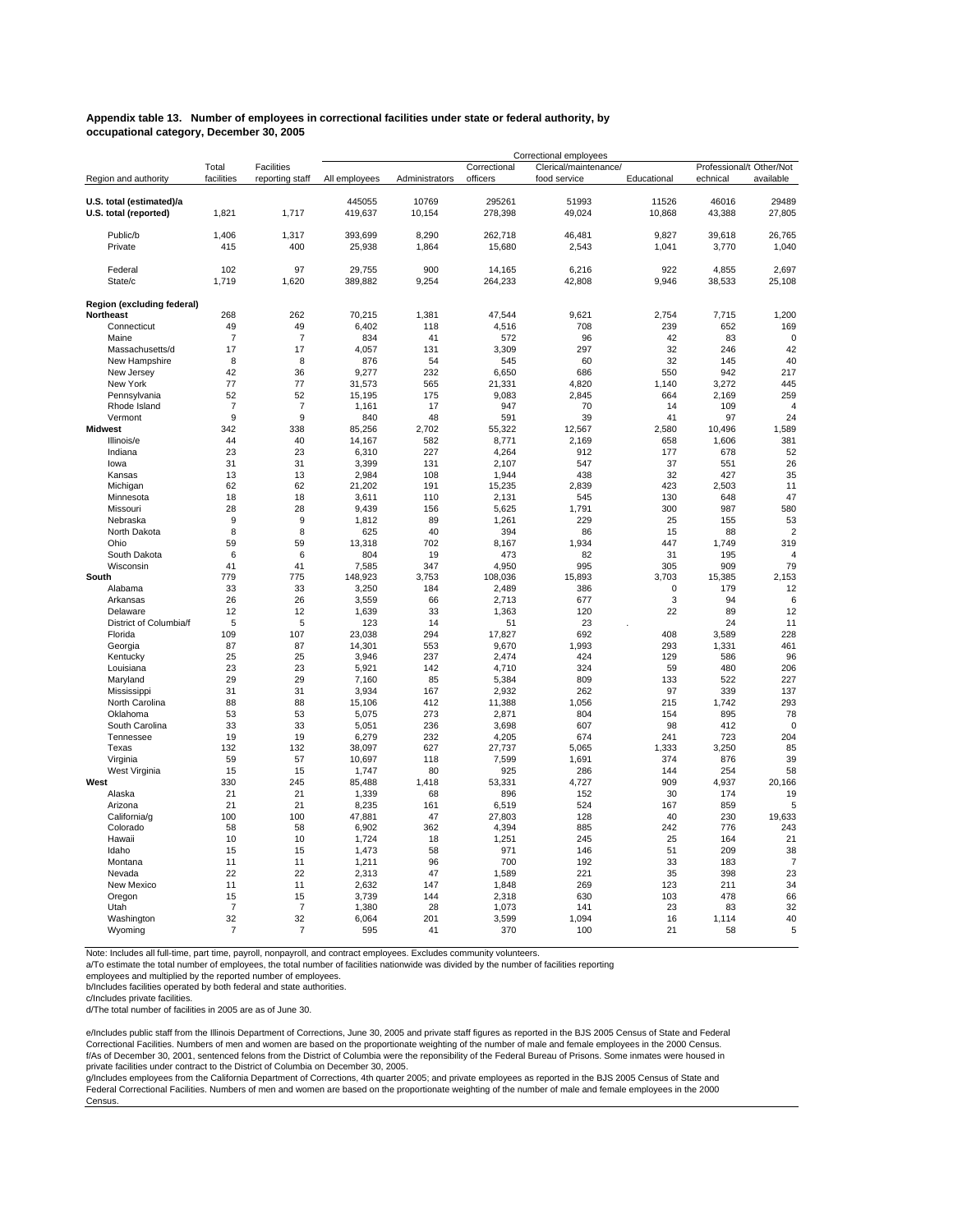#### **Appendix table 14. Number of inmates, employees, and inmate-to-staff ratios in correctional facilities under state or federal authority, June 30, 2000, and December 30, 2005**

|                            |                   |                 |                  | Correctional facility employees |                       |                 |                      |            | Inmates per          |            |
|----------------------------|-------------------|-----------------|------------------|---------------------------------|-----------------------|-----------------|----------------------|------------|----------------------|------------|
|                            | Number of inmates |                 | Total employees  |                                 | Correctional officers |                 | Inmates per employee |            | correctional officer |            |
| Region and authority       | 2000              | 2005            | 2000             | 2005                            | 2000                  | 2005            | 2000                 | 2005       | 2000                 | 2005       |
| U.S. total (estimated)/a   |                   |                 |                  | 445.055                         |                       | 295.261         |                      |            |                      |            |
| U.S. total (reported)      | 1,305,253         | 1,430,208       | 430,033          | 419,637                         | 270,317               | 278,398         | 3.0                  | 3.4        | 4.8                  | 5.1        |
| Public/b                   | 1,212,176         | 1,321,685       | 405,676          | 393.699                         | 255,728               | 262.718         | 3.0                  | 3.4        | 4.7                  | 5.0        |
| Private                    | 93,077            | 108,523         | 24,357           | 25,938                          | 14,589                | 15,680          | 3.8                  | 4.2        | 6.4                  | 6.9        |
|                            |                   |                 |                  |                                 |                       |                 |                      |            |                      |            |
| Federal                    | 110,974           | 145,780         | 32,700           | 29,755                          | 12,376                | 14,165          | 3.4                  | 4.9        | 9.0                  | 10.3       |
| State/c                    | 1,194,279         | 1,284,428       | 397,333          | 389,882                         | 257,941               | 264,233         | 3.0                  | 3.3        | 4.6                  | 4.9        |
| Region (excluding federal) |                   |                 |                  |                                 |                       |                 |                      |            |                      |            |
| Northeast                  | 171,999           | 171,465         | 72,758           | 70,215                          | 47,496                | 47,544          | 2.4                  | 2.4        | 3.6                  | 3.6        |
| Connecticut                | 16,984            | 19,019          | 6,670            | 6,402                           | 4,488                 | 4,516           | 2.5                  | 3.0        | 3.8                  | 4.2        |
| Maine                      | 1,629             | 1,968           | 960              | 834                             | 571                   | 572             | 1.7                  | 2.4        | 2.9                  | 3.4        |
| Massachusetts/d            | 10,500            | 10,262          | 5,834            | 4,057                           | 3,875                 | 3,309           | 1.8                  | 2.5        | 2.7                  | 3.1        |
| New Hampshire              | 2,277             | 2,373           | 1,103            | 876                             | 612                   | 545             | 2.1                  | 2.7        | 3.7                  | 4.4        |
| New Jersey                 | 27,118            | 25,724          | 9,722            | 9,277                           | 6,626                 | 6,650           | 2.8                  | 2.8        | 4.1                  | 3.9        |
| New York                   | 71,938            | 63,855          | 33,050           | 31,573                          | 22,108                | 21,331          | 2.2                  | 2.0        | 3.3                  | 3.0        |
| Pennsylvania               | 36,895            | 43,254          | 13,493           | 15,195                          | 7,800                 | 9,083           | 2.7                  | 2.8        | 4.7                  | 4.8        |
| Rhode Island               | 3,347             | 3,414           | 1,214            | 1,161                           | 960                   | 947             | 2.8                  | 2.9        | 3.5                  | 3.6        |
| Vermont                    | 1,311             | 1,596           | 712              | 840                             | 456                   | 591             | 1.8                  | 1.9        | 2.9                  | 2.7        |
| <b>Midwest</b>             | 233,993           | 255,134         | 82,808           | 85,256                          | 50,580                | 55,322          | 2.8                  | 3.0        | 4.6                  | 4.6        |
| Illinois/e                 | 44,150            | 44,669          | 15,127           | 14,167                          | 9,346                 | 8,771           | 2.9                  | 3.2        | 4.7                  | 5.1        |
| Indiana                    | 18,195            | 23,205          | 6,745            | 6,310                           | 4,040                 | 4,264           | 2.7                  | 3.7        | 4.5                  | 5.4        |
| lowa                       | 9.086             | 10.145          | 3.675            | 3.399                           | 2.145                 | 2.107           | 2.5                  | 3.0        | 4.2                  | 4.8        |
| Kansas                     | 8,992             | 9,474           | 3,731            | 2,984                           | 1,960                 | 1,944           | 2.4                  | 3.2        | 4.6                  | 4.9        |
| Michigan                   | 47,639            | 50,082          | 17,530           | 21,202                          | 11,721                | 15,235          | 2.7                  | 2.4        | 4.1                  | 3.3        |
| Minnesota                  | 7,451             | 9,680           | 3,478            | 3,611                           | 1,957                 | 2,131           | 2.1                  | 2.7        | 3.8                  | 4.5        |
| Missouri<br>Nebraska       | 27,963<br>3,508   | 31,748<br>4,371 | 9,297<br>1,252   | 9,439<br>1,812                  | 5,448<br>709          | 5,625<br>1,261  | 3.0<br>2.8           | 3.4<br>2.4 | 5.1<br>4.9           | 5.6<br>3.5 |
| North Dakota               | 992               | 1,411           | 321              | 625                             | 257                   | 394             | 3.1                  | 2.3        | 3.9                  | 3.6        |
| Ohio                       | 47,915            | 44,717          | 15,762           | 13,318                          | 9,372                 | 8,167           | 3.0                  | 3.4        | 5.1                  | 5.5        |
| South Dakota               | 2,591             | 3,451           | 567              | 804                             | 338                   | 473             | 4.6                  | 4.3        | 7.7                  | 7.3        |
| Wisconsin                  | 15,511            | 22,181          | 5,323            | 7,585                           | 3,287                 | 4,950           | 2.9                  | 2.9        | 4.7                  | 4.5        |
| South                      | 518,912           | 561,927         | 160,580          | 148,923                         | 109,443               | 108,036         | 3.2                  | 3.8        | 4.7                  | 5.2        |
| Alabama                    | 22,422            | 23,174          | 3,295            | 3,250                           | 2,367                 | 2,489           | 6.8                  | 7.1        | 9.5                  | 9.3        |
| Arkansas                   | 10,465            | 13,921          | 2,626            | 3,559                           | 2,195                 | 2,713           | 4.0                  | 3.9        | 4.8                  | 5.1        |
| Delaware                   | 6,023             | 6,781           | 1,863            | 1,639                           | 1,429                 | 1,363           | 3.2                  | 4.1        | 4.2                  | 5.0        |
| District of Columbia/f     | 3,767             | 300             | 1,562            | 123                             | 1,238                 | 51              | 2.4                  | 2.4        | 3.0                  | 5.9        |
| Florida                    | 71,616            | 86,705          | 24,891           | 23,038                          | 19,133                | 17,827          | 2.9                  | 3.8        | 3.7                  | 4.9        |
| Georgia                    | 44,299            | 51,822          | 14,270           | 14,301                          | 9,084                 | 9,670           | 3.1                  | 3.6        | 4.9                  | 5.4        |
| Kentucky                   | 12,378            | 14,932          | 3,746            | 3,946                           | 2,377                 | 2,474           | 3.3                  | 3.8        | 5.2                  | 6.0        |
| Louisiana                  | 19,167            | 20,344          | 6,065            | 5,921                           | 4,782                 | 4,710           | 3.2                  | 3.4        | 4.0                  | 4.3        |
| Maryland                   | 22,821            | 22,613          | 8,181            | 7,160                           | 5,765                 | 5,384           | 2.8                  | 3.2        | 4.0                  | 4.2        |
| Mississippi                | 14,823            | 16,967          | 4,403            | 3,934                           | 3,143                 | 2,932           | 3.4                  | 4.3        | 4.7                  | 5.8        |
| North Carolina             | 30,708            | 38,233          | 13,959           | 15,106                          | 10,162                | 11,388          | 2.2                  | 2.5        | 3.0                  | 3.4        |
| Oklahoma                   | 23,858            | 25,149          | 6,274            | 5,075                           | 3,453                 | 2,871           | 3.8                  | 5.0        | 6.9                  | 8.8        |
| South Carolina             | 21,277            | 22,537          | 6,222            | 5,051                           | 4,142                 | 3,698           | 3.4                  | 4.5        | 5.1                  | 6.1        |
| Tennessee                  | 18,368            | 19,484          | 5,876            | 6,279                           | 3,697                 | 4,205           | 3.1                  | 3.1        | 5.0                  | 4.6        |
| Texas                      | 162,440           | 163,556         | 43,678<br>12.133 | 38,097<br>10,697                | 27,424<br>8,246       | 27,737<br>7.599 | 3.7<br>2.6           | 4.3<br>2.9 | 5.9<br>3.8           | 5.9<br>4.1 |
| Virginia<br>West Virginia  | 31,412<br>3,068   | 31,478<br>3,931 | 1,536            | 1,747                           | 806                   | 925             | 2.0                  | 2.3        | 3.8                  | 4.2        |
| West                       | 269,375           | 295,902         | 81,187           | 85,488                          | 50,422                | 53,331          | 3.3                  | 3.5        | 5.3                  | 5.5        |
| Alaska                     | 3,248             | 4,146           | 1,310            | 1,339                           | 821                   | 896             | 2.5                  | 3.1        | 4.0                  | 4.6        |
| Arizona                    | 30,832            | 32,855          | 10,513           | 8,235                           | 7,436                 | 6,519           | 2.9                  | 4.0        | 4.1                  | 5.0        |
| California/g               | 163,383           | 169.988         | 43.494           | 47.881                          | 25.270                | 27.803          | 3.8                  | 3.6        | 6.5                  | 6.1        |
| Colorado                   | 15,695            | 20,842          | 6,057            | 6,902                           | 4,406                 | 4,394           | 2.6                  | 3.0        | 3.6                  | 4.7        |
| Hawaii                     | 3,761             | 3,951           | 1,805            | 1,724                           | 1,229                 | 1,251           | 2.1                  | 2.3        | 3.1                  | 3.2        |
| Idaho                      | 3,961             | 5,975           | 1,290            | 1,473                           | 795                   | 971             | 3.1                  | 4.1        | 5.0                  | 6.2        |
| Montana                    | 2,368             | 3,160           | 1,086            | 1,211                           | 583                   | 700             | 2.2                  | 2.6        | 4.1                  | 4.5        |
| Nevada                     | 9,296             | 11,726          | 1,937            | 2,313                           | 1,293                 | 1,589           | 4.8                  | 5.1        | 7.2                  | 7.4        |
| New Mexico                 | 5,158             | 7,183           | 2,356            | 2,632                           | 1,469                 | 1,848           | 2.2                  | 2.7        | 3.5                  | 3.9        |
| Oregon                     | 9,933             | 13,049          | 3,262            | 3,739                           | 1,993                 | 2,318           | 3.0                  | 3.5        | 5.0                  | 5.6        |
| Utah                       | 4,872             | 5,461           | 1,576            | 1,380                           | 893                   | 1,073           | 3.1                  | 4.0        | 5.5                  | 5.1        |
| Washington                 | 14,682            | 16,146          | 5,678            | 6,064                           | 3,757                 | 3,599           | 2.6                  | 2.7        | 3.9                  | 4.5        |
| Wyoming                    | 2,186             | 1,420           | 823              | 595                             | 477                   | 370             | 2.7                  | 2.4        | 4.6                  | 3.8        |

Note: Includes all full-time, part time, payroll, nonpayroll, and contract employees. Excludes community volunteers.

a/To estimate the total number of employees, the total number of facilities nationwide was divided by the number of facilities reporting employees and

multiplied by the reported number of employees.

b/Includes facilities operated by both federal and state authorities. c/Includes private facilities.

d/The total number of facilities in 2005 are as of June 30.

e/Includes public staff from the Illinois Department of Corrections, June 30, 2005 and private staff figures as reported in the BJS 2005 Census of State and Federal Correctional Facilities. Numbers of men and women are based on the proportionate weighting of the number of male and female employees in the 2000 Census.

f/As of December 30, 2001, sentenced felons from the District of Columbia were the reponsibility of the Federal Bureau of Prisons. Some inmates were housed in private facilities under contract to the District of Columbia on December 30, 2005.

g/Includes employees from the Califiornia Department of Corrections, 4th quarter 2005; and private employees as reported in the BJS 2005 Census of<br>State and Federal Correctional Facilities. Numbers of men and women are bas employees in the 2000 Census.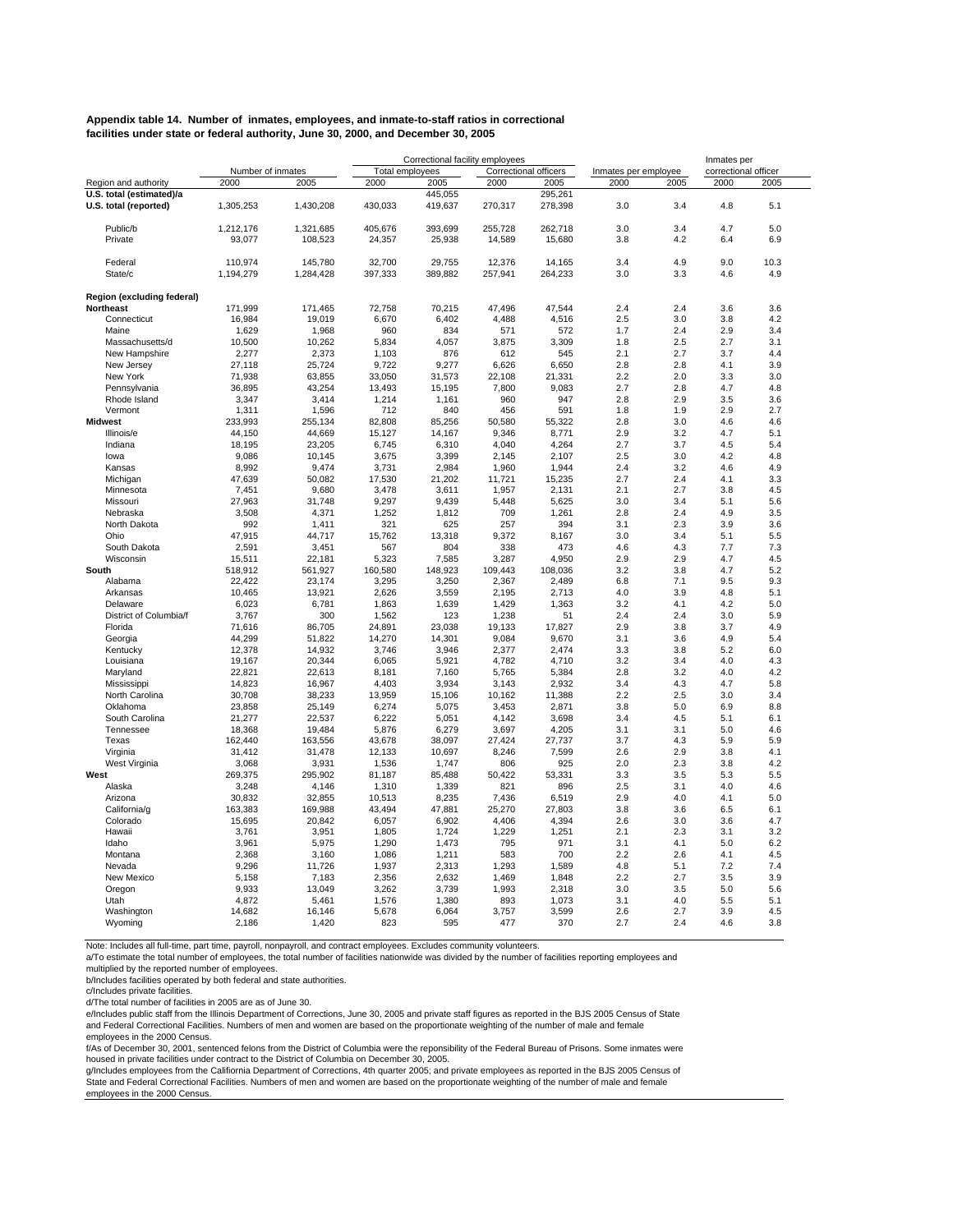**Appendix table 15. Number of inmates, employees, and inmate-to-staff ratios in correctional facilities under state or federal authority, by type of facility, December 30, 2005**

|                            |                      |                    | Confinement facilities               |                                       |                                                     | Community-based facilities |                    |                                      |  |
|----------------------------|----------------------|--------------------|--------------------------------------|---------------------------------------|-----------------------------------------------------|----------------------------|--------------------|--------------------------------------|--|
| Region and authority       | Number of<br>inmates | Total<br>employees | Number of<br>inmates per<br>employee | Number of<br>correctional<br>officers | Number of<br>inmates per<br>correctional<br>officer | Number of<br>inmates       | Total<br>employees | Number of<br>inmates per<br>employee |  |
| U.S. total                 | 1,373,182            | 357,391            | 3.8                                  | 242,387                               | 5.7                                                 | 54,134                     | 15,487             | 3.5                                  |  |
| Public/a<br>Private        | 1.287.601<br>85,581  | 339,030<br>18,361  | 3.8<br>4.7                           | 230,381<br>12,006                     | 5.6<br>7.1                                          | 31,215<br>22,919           | 7,910<br>7,577     | 3.9<br>3.0                           |  |
| Federal<br>State/b         | 145,780<br>1,227,402 | 29,755<br>327,636  | 4.9<br>3.7                           | 14,165<br>228,222                     | 10.3<br>5.4                                         | 0<br>54,134                | 0<br>15,487        | $\mathbf 0$<br>3.5                   |  |
| Region (excluding federal) |                      |                    |                                      |                                       |                                                     |                            |                    |                                      |  |
| Northeast                  | 164,271              | 67,228             | 2.4                                  | 46,118                                | 3.6                                                 | 7,194                      | 2,987              | 2.4                                  |  |
| Connecticut                | 18,008               | 5,937              | 3.0                                  | 4,423                                 | 4.1                                                 | 1,011                      | 465                | 2.2                                  |  |
| Maine                      | 1,900                | 801                | 2.4                                  | 546                                   | 3.5                                                 | 68                         | 33                 | 2.1                                  |  |
| Massachusetts/c            | 9,692                | 3,860              | 2.5                                  | 3,178                                 | 3.0                                                 | 570                        | 197                | 2.9                                  |  |
| New Hampshire              | 2,223                | 839                | 2.6<br>2.8                           | 522                                   | 4.3<br>3.7                                          | 150<br>2,010               | 37<br>664          | 4.1<br>3.0                           |  |
| New Jersey<br>New York     | 23,714<br>62,011     | 8,613<br>30,514    | 2.0                                  | 6,399<br>20,697                       | 3.0                                                 | 1,844                      | 1,059              | 1.7                                  |  |
| Pennsylvania               | 41,812               | 14,703             | 2.8                                  | 8,843                                 | 4.7                                                 | 1,442                      | 492                | 2.9                                  |  |
| Rhode Island               | 3,414                | 1,161              | 2.9                                  | 947                                   | 3.6                                                 | 0                          | 0                  | $\mathbf 0$                          |  |
| Vermont                    | 1,497                | 800                | 1.9                                  | 563                                   | 2.7                                                 | 99                         | 40                 | 2.5                                  |  |
| <b>Midwest</b>             | 244,227              | 82,296             | 3.0                                  | 53,725                                | 4.5                                                 | 8,015                      | 2,960              | 2.7                                  |  |
| Illinois/d                 | 41,066               | 13,871             | 3.0                                  | 8,635                                 | 4.8                                                 | 711                        | 296                | 2.4                                  |  |
| Indiana                    | 22,807               | 6,170              | 3.7                                  | 4,171                                 | 5.5                                                 | 398                        | 140                | 2.8                                  |  |
| lowa                       | 8,721                | 2,882              | 3.0                                  | 1,791                                 | 4.9                                                 | 1,424                      | 517                | 2.8                                  |  |
| Kansas                     | 9,231                | 2,907              | 3.2                                  | 1,906                                 | 4.8                                                 | 243                        | 77                 | 3.2                                  |  |
| Michigan                   | 49,766               | 21,028             | 2.4                                  | 15.142                                | 3.3                                                 | 316                        | 174                | 1.8                                  |  |
| Minnesota<br>Missouri      | 9,535<br>31,025      | 3,534<br>9,209     | 2.7<br>3.4                           | 2,087<br>5,525                        | 4.6<br>5.6                                          | 145<br>723                 | 77<br>230          | 1.9<br>3.1                           |  |
| Nebraska                   | 3,921                | 1,724              | 2.3                                  | 1,218                                 | 3.2                                                 | 450                        | 88                 | 5.1                                  |  |
| North Dakota               | 1,178                | 484                | 2.4                                  | 309                                   | 3.8                                                 | 233                        | 141                | 1.7                                  |  |
| Ohio                       | 42,816               | 12,527             | 3.4                                  | 7,774                                 | 5.5                                                 | 1,901                      | 791                | 2.4                                  |  |
| South Dakota               | 3,321                | 721                | 4.6                                  | 432                                   | 7.7                                                 | 130                        | 83                 | 1.6                                  |  |
| Wisconsin                  | 20,840               | 7,239              | 2.9                                  | 4,735                                 | 4.4                                                 | 1,341                      | 346                | 3.9                                  |  |
| South                      | 533,833              | 142,541            | 3.7                                  | 104,004                               | 5.1                                                 | 28,094                     | 6,382              | 4.4                                  |  |
| Alabama                    | 20,126               | 2,874              | 7.0                                  | 2,235                                 | 9.0                                                 | 3,048                      | 376                | 8.1                                  |  |
| Arkansas                   | 13,267               | 3,404              | 3.9                                  | 2,607                                 | 5.1                                                 | 654                        | 155                | 4.2                                  |  |
| Delaware                   | 5,932                | 1,482              | 4.0                                  | 1,250                                 | 4.7                                                 | 849                        | 157                | 5.4                                  |  |
| District of Columbia/e     | 0                    | 0                  | 0.0                                  | 0                                     | $\mathbf 0$                                         | 300                        | 123                | 2.4                                  |  |
| Florida<br>Georgia         | 83,126<br>48,729     | 22,299<br>13,435   | 3.7<br>3.6                           | 17,306<br>9,174                       | 4.8<br>5.3                                          | 3,579<br>3,093             | 739<br>866         | 4.8<br>3.6                           |  |
| Kentucky                   | 13,962               | 3,731              | 3.7                                  | 2,364                                 | 5.9                                                 | 970                        | 215                | 4.5                                  |  |
| Louisiana                  | 19,828               | 5,741              | 3.5                                  | 4,594                                 | 4.3                                                 | 516                        | 180                | 2.9                                  |  |
| Maryland                   | 21,846               | 6,936              | 3.1                                  | 5,238                                 | 4.2                                                 | 767                        | 224                | 3.4                                  |  |
| Mississippi                | 16,921               | 3,909              | 4.3                                  | 2,920                                 | 5.8                                                 | 46                         | 25                 | 1.8                                  |  |
| North Carolina             | 36,998               | 14,712             | 2.5                                  | 11,107                                | 3.3                                                 | 1,235                      | 394                | 3.1                                  |  |
| Oklahoma                   | 22,186               | 4,570              | 4.9                                  | 2,546                                 | 8.7                                                 | 2,963                      | 505                | 5.9                                  |  |
| South Carolina             | 21,127               | 4,719              | 4.5                                  | 3,464                                 | 6.1                                                 | 1,410                      | 332                | 4.2                                  |  |
| Tennessee                  | 19,247               | 6,197              | 3.1                                  | 4,165                                 | 4.6                                                 | 237                        | 82                 | 2.9                                  |  |
| Texas                      | 156,325              | 36,550             | 4.3                                  | 26,809                                | 5.8                                                 | 7,231                      | 1,547              | 4.7                                  |  |
| Virginia<br>West Virginia  | 30,544<br>3,669      | 10,312<br>1,670    | 3.0<br>2.2                           | 7,348<br>877                          | 4.2<br>4.2                                          | 934<br>262                 | 385<br>77          | 2.4<br>3.4                           |  |
| West                       | 285,071              | 35,571             | $\ddot{\phantom{a}}$                 | 24,375                                |                                                     | 10,831                     | 3,158              | $\ddot{\cdot}$                       |  |
| Alaska                     | 3,753                | 1,186              | 3.2                                  | 804                                   | 4.7                                                 | 393                        | 153                | 2.6                                  |  |
| Arizona                    | 32,596               | 8,096              | 4.0                                  | 6,458                                 | 5.0                                                 | 259                        | 139                | 5.4                                  |  |
| California/f               | 168,518              | 851                | ÷                                    | 494                                   | $\ddot{\phantom{a}}$                                | 1,470                      | 271                | $\ddot{\phantom{a}}$                 |  |
| Colorado                   | 18,236               | 6,181              | 3.0                                  | 4,007                                 | 4.6                                                 | 2,606                      | 721                | 3.6                                  |  |
| Hawaii                     | 3,837                | 1,677              | 2.3                                  | 1,227                                 | 3.1                                                 | 114                        | 47                 | 2.4                                  |  |
| Idaho                      | 5,609                | 1,359              | 4.1                                  | 921                                   | 6.1                                                 | 366                        | 114                | 3.2                                  |  |
| Montana                    | 2,482                | 966                | 2.6                                  | 575                                   | 4.3                                                 | 678                        | 245                | 2.8                                  |  |
| Nevada                     | 11,132               | 2,220              | 5.0                                  | 1,528                                 | 7.3                                                 | 594                        | 93                 | 6.4                                  |  |
| New Mexico                 | 6,733                | 2,515              | 2.7                                  | 1,783                                 | 3.8                                                 | 450                        | 117                | 3.8                                  |  |
| Oregon<br>Utah             | 11,119               | 3,209              | 3.5                                  | 1,999                                 | 5.6                                                 | 1,930                      | 530                | 3.6                                  |  |
| Washington                 | 5,057<br>15,045      | 1,260<br>5,617     | 4.0<br>2.7                           | 975<br>3,328                          | 5.2<br>4.5                                          | 404<br>1,101               | 120<br>447         | 3.4<br>2.5                           |  |
| Wyoming                    | 954                  | 434                | 2.2                                  | 276                                   | 3.5                                                 | 466                        | 161                | 2.9                                  |  |
|                            |                      |                    |                                      |                                       |                                                     |                            |                    |                                      |  |

Note: Includes all full-time, part time, payroll, nonpayroll, and contract employees. Excludes community volunteers.

:Not calculated.

a/Includes facilities operated by both federal and state authorities.

b/Includes private facilities.

c/Number of inmates and employees as of June 30.

d/Includes employees from the Illinois Department of Corrections, June 30, 2005 and private employees reported in the BJS 2005 Census.<br>Excludes employees who supervised 2,892 inmates for who information was not available b

e/As of December 30, 2001, sentenced felons from the District of Columbia were the reponsibility of the Federal Bureau of Prisons. Some

inmates were housed in private facilities under contract to the District of Columbia on December 30, 2005.<br>f/Excludes public employees. Includes private employees reported in the BJS 2005 Census of State and Federal Correc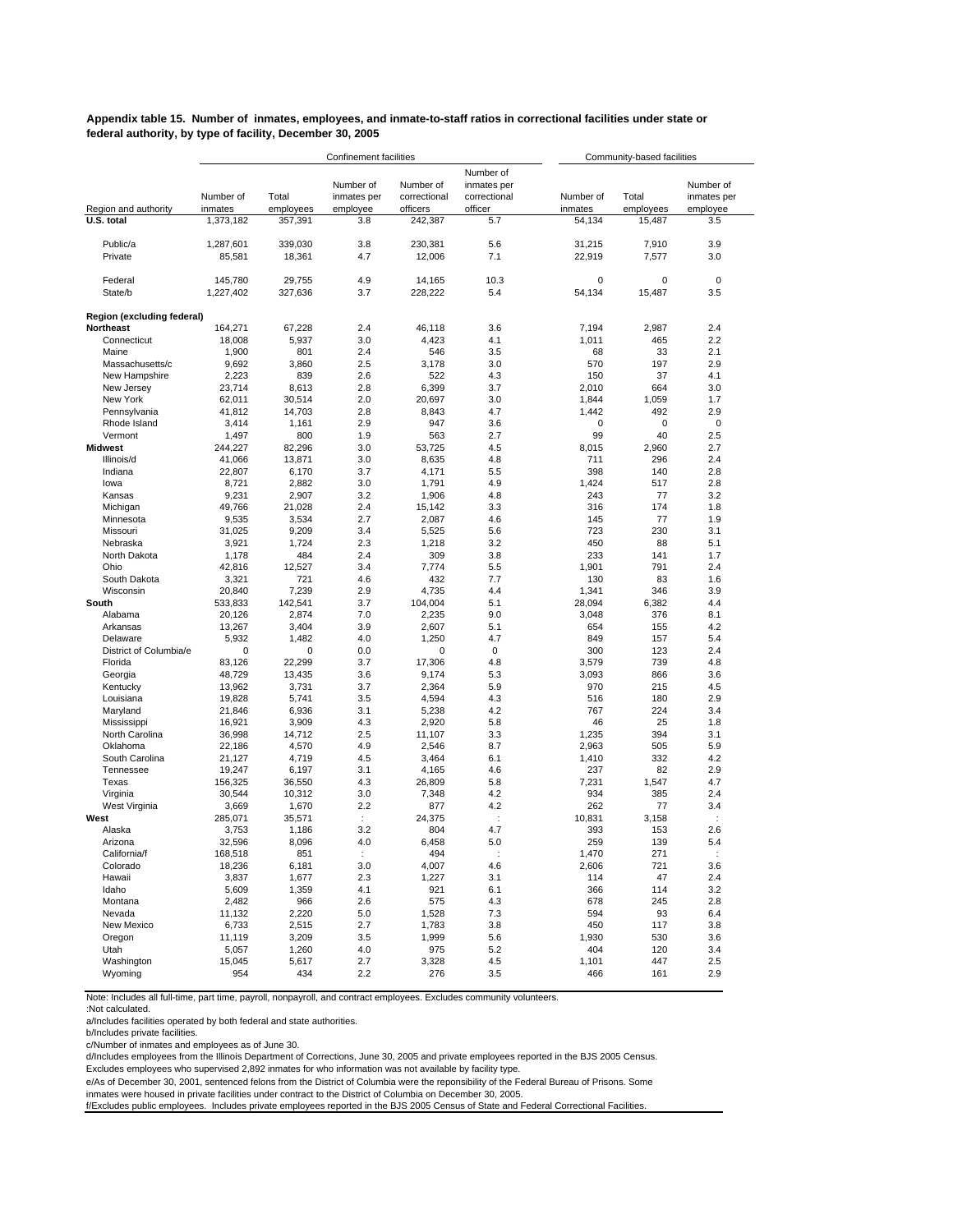#### **Appendix table 16. Number of correctional facilities under state or federal authority that provided work programs and number of inmates with work assignments, December 30, 2005**

|                                                |                  |                       |                          |                         |                     |                         | Facilities with --   |                              |                               |
|------------------------------------------------|------------------|-----------------------|--------------------------|-------------------------|---------------------|-------------------------|----------------------|------------------------------|-------------------------------|
|                                                |                  | Facilities            | Inmates                  |                         |                     |                         |                      |                              |                               |
|                                                | Total number     | operating one or      | participating in one     | Prison                  |                     |                         | Public               |                              |                               |
| Region and authority                           | of facilities    | more work<br>programs | or more work<br>programs | industries              | Support<br>services | Farming                 | works                | Other work<br>programs       | No work<br>programs           |
| $\overline{U}$ .S. total                       | 1,821            | 1,594                 | 775,469                  | 562                     | 1,347               | 298                     | 798                  | 344                          | 124                           |
|                                                |                  |                       |                          |                         |                     |                         |                      |                              |                               |
| Public/a                                       | 1,406            | 1,362                 | 713,199                  | 551                     | 1,213               | 284                     | 738                  | 227                          | 35                            |
| Private                                        | 415              | 232                   | 62,270                   | 11                      | 134                 | 14                      | 60                   | 117                          | 89                            |
| Federal                                        | 102              | 100                   | $\cdots$                 | 88                      | 100                 | $\overline{2}$          | 0                    | 0                            | 0                             |
| State/b                                        | 1,719            | 1,494                 | 775,469                  | 474                     | 1,247               | 296                     | 798                  | 344                          | 124                           |
|                                                |                  |                       |                          |                         |                     |                         |                      |                              |                               |
| Region (excluding federal)<br><b>Northeast</b> | 268              | 210                   | 86,845                   | 79                      | 181                 | 33                      | 98                   | 43                           | 29                            |
| Connecticut                                    | 49               | 32                    | 322                      | 4                       | 22                  | $\overline{2}$          | 4                    | 9                            | 9                             |
| Maine                                          | $\overline{7}$   | $\overline{7}$        | 1,921                    | 5                       | 5                   | $\overline{4}$          | 4                    | 1                            | 0                             |
| Massachusetts/c                                | 17               | 16                    | 2,987                    | 10                      | 16                  | 1                       | 8                    | $\overline{\mathbf{c}}$      | 0                             |
| New Hampshire                                  | 8                | 8                     | 1,402                    | $\overline{2}$          | 5                   | 3                       | 6                    | 5                            | 0                             |
| New Jersey                                     | 42               | 33                    | 20,823                   | 13                      | 23                  | 8                       | 16                   | 15                           | 3                             |
| New York                                       | 77               | 72                    | 30,738                   | 20                      | 69                  | 13                      | 31                   | $\overline{7}$               | $\mathbf{1}$                  |
| Pennsylvania<br>Rhode Island                   | 52<br>7          | 26<br>7               | 26,476<br>1,663          | 19<br>3                 | 26<br>7             | 0<br>0                  | 26<br>$\overline{2}$ | 0<br>$\overline{\mathbf{c}}$ | 16<br>0                       |
| Vermont                                        | 9                | 9                     | 513                      | 3                       | 8                   | $\overline{2}$          | 1                    | $\overline{2}$               | 0                             |
| <b>Midwest</b>                                 | 342              | 296                   | 163,531                  | 109                     | 255                 | 41                      | 133                  | 94                           | 28                            |
| Illinois/d                                     | 44               | 43                    | 29,544                   | 5                       | 43                  | $\mathbf 0$             | 10                   | 8                            | 1                             |
| Indiana                                        | 23               | 21                    | 17,185                   | 9                       | 19                  | 5                       | 16                   | 6                            | $\overline{\mathbf{c}}$       |
| lowa                                           | 31               | 27                    | 5,944                    | 6                       | 10                  | 6                       | 8                    | 22                           | $\overline{2}$                |
| Kansas                                         | 13               | 12                    | 5,975                    | 6                       | 9                   | $\overline{\mathbf{c}}$ | 9                    | $\overline{2}$               | 0                             |
| Michigan                                       | 62               | 56                    | 28,519                   | 15                      | 51                  | $\overline{7}$          | 22                   | 11                           | $\overline{2}$                |
| Minnesota                                      | 18               | 13                    | 6,608                    | 8                       | 12                  | 1                       | 6                    | 3                            | $\overline{4}$                |
| Missouri                                       | 28               | 23                    | 23,769                   | 13                      | 21                  | $\overline{\mathbf{c}}$ | 16                   | $\overline{7}$               | 3                             |
| Nebraska<br>North Dakota                       | 9                | 9                     | 870                      | 6<br>$\overline{4}$     | 8                   | $\mathbf{1}$            | 3                    | $\overline{2}$               | 0                             |
| Ohio                                           | 8<br>59          | 6<br>44               | 796<br>34,510            | 17                      | 5<br>36             | 0<br>9                  | 0<br>22              | $\mathbf{1}$<br>18           | $\overline{2}$<br>10          |
| South Dakota                                   | 6                | 3                     | 831                      | 3                       | 3                   | $\mathbf 0$             | 3                    | 0                            | 1                             |
| Wisconsin                                      | 41               | 39                    | 8,980                    | 17                      | 38                  | 8                       | 18                   | 14                           | $\mathbf{1}$                  |
| South                                          | 779              | 720                   | 385,142                  | 188                     | 621                 | 185                     | 447                  | 108                          | 27                            |
| Alabama                                        | 33               | 24                    | 28                       | $\overline{7}$          | 10                  | 6                       | 9                    | 5                            | $\overline{7}$                |
| Arkansas                                       | 26               | 25                    | 10,739                   | 0                       | 24                  | $\overline{2}$          | $\overline{7}$       | $\overline{2}$               | $\mathbf{1}$                  |
| Delaware                                       | 12               | 12                    | 1,781                    | $\overline{2}$          | 11                  | $\overline{2}$          | 3                    | 1                            | 0                             |
| District of Columbia/e                         | 5                | $\overline{4}$        | 141                      | $\mathbf 0$             | 0                   | 0                       | 0                    | 4                            | 0                             |
| Florida                                        | 109              | 105                   | 68,175                   | 14                      | 101                 | 29                      | 66                   | $\overline{4}$               | 3                             |
| Georgia                                        | 87<br>25         | 83<br>25              | 36,774<br>9,862          | 14<br>11                | 62<br>23            | 14<br>$\overline{4}$    | 55<br>16             | 20<br>6                      | $\overline{2}$<br>$\mathbf 0$ |
| Kentucky<br>Louisiana                          | 23               | 21                    | 16,469                   | 8                       | 14                  | 13                      | 12                   | 8                            | $\overline{2}$                |
| Maryland                                       | 29               | 24                    | 13,825                   | 11                      | 23                  | 0                       | 12                   | 4                            | $\overline{2}$                |
| Mississippi                                    | 31               | 29                    | 10,723                   | 3                       | 13                  | 3                       | 19                   | 0                            | 0                             |
| North Carolina                                 | 88               | 82                    | 20,502                   | 21                      | 77                  | $\overline{4}$          | 56                   | 13                           | $\mathbf{1}$                  |
| Oklahoma                                       | 53               | 52                    | 18,201                   | 13                      | 42                  | 14                      | 35                   | 10                           | 1                             |
| South Carolina                                 | 33               | 29                    | 17,053                   | 16                      | 29                  | 6                       | 20                   | 6                            | 0                             |
| Tennessee                                      | 19               | 17                    | 14,287                   | 8                       | 14                  | $\overline{4}$          | 12                   | $\overline{7}$               | 1                             |
| Texas                                          | 132              | 119                   | 123,419                  | 34                      | 114                 | 51                      | 89                   | $\overline{4}$               | 6                             |
| Virginia                                       | 59<br>15         | 58<br>11              | 21,089                   | 20<br>6                 | 53<br>11            | 29<br>4                 | 28<br>8              | 13<br>$\mathbf{1}$           | 0<br>$\mathbf{1}$             |
| West Virginia<br>West                          | 330              | 268                   | 2,074<br>139,951         | 98                      | 190                 | 37                      | 120                  | 99                           | 40                            |
| Alaska                                         | 21               | 18                    | 1,334                    | 3                       | 17                  | $\overline{4}$          | 9                    | 3                            | $\mathbf{1}$                  |
| Arizona                                        | 21               | 17                    | 20,194                   | 10                      | 15                  | 5                       | 12                   | 4                            | $\overline{2}$                |
| California                                     | 100              | 82                    | 77,199                   | 28                      | 44                  | $\boldsymbol{7}$        | 34                   | 29                           | 15                            |
| Colorado                                       | 58               | 36                    | 13,369                   | 15                      | 28                  | 4                       | 12                   | 9                            | 12                            |
| Hawaii                                         | 10               | 8                     | 1,718                    | 3                       | $\overline{7}$      | 3                       | 5                    | 1                            | $\overline{c}$                |
| Idaho                                          | 15               | 13                    | 2,286                    | 4                       | 12                  | 0                       | 6                    | 4                            | $\mathbf{1}$                  |
| Montana                                        | 11               | 9                     | 1,669                    | $\mathbf{1}$            | 5                   | $\mathbf{1}$            | 1                    | 6                            | $\overline{\mathbf{c}}$       |
| Nevada                                         | 22               | 21                    | 6,126                    | 10                      | 16                  | $\overline{c}$          | 11                   | 11                           | $\pmb{0}$                     |
| New Mexico                                     | 11<br>15         | 9<br>14               | 3,131                    | 6<br>7                  | 8                   | $\mathbf 0$<br>3        | 5                    | $\mathbf{1}$<br>$\mathbf 2$  | $\pmb{0}$<br>1                |
| Oregon<br>Utah                                 | $\boldsymbol{7}$ | 5                     | 4,954<br>595             | $\overline{\mathbf{c}}$ | 13<br>5             | 1                       | 10<br>2              | $\mathbf 2$                  | $\mathbf{1}$                  |
| Washington                                     | 32               | 29                    | 6,375                    | 9                       | 15                  | 5                       | 10                   | 23                           | 3                             |
| Wyoming                                        | $\overline{7}$   | $\overline{7}$        | 1,001                    | 0                       | 5                   | $\overline{c}$          | 3                    | $\overline{4}$               | 0                             |

Note: Some facilities provided more than one work program. Information on work programs was not reported in 103

… Not available.

a/Includes facilities operated by both federal and state authorities.

b/Includes private facilities.

c/The total number of facilities are as of June 30.

d/The total number of facilities in 2005 were reported by the Illinois Department of Corrections as of June 30.<br>e/As of December 30, 2001, sentenced felons from the District of Columbia were the reponsibility of the Federa

Prisons. Some inmates were housed in private facilities under contract to the District of Columbia on December 30, 2005.

state facilities.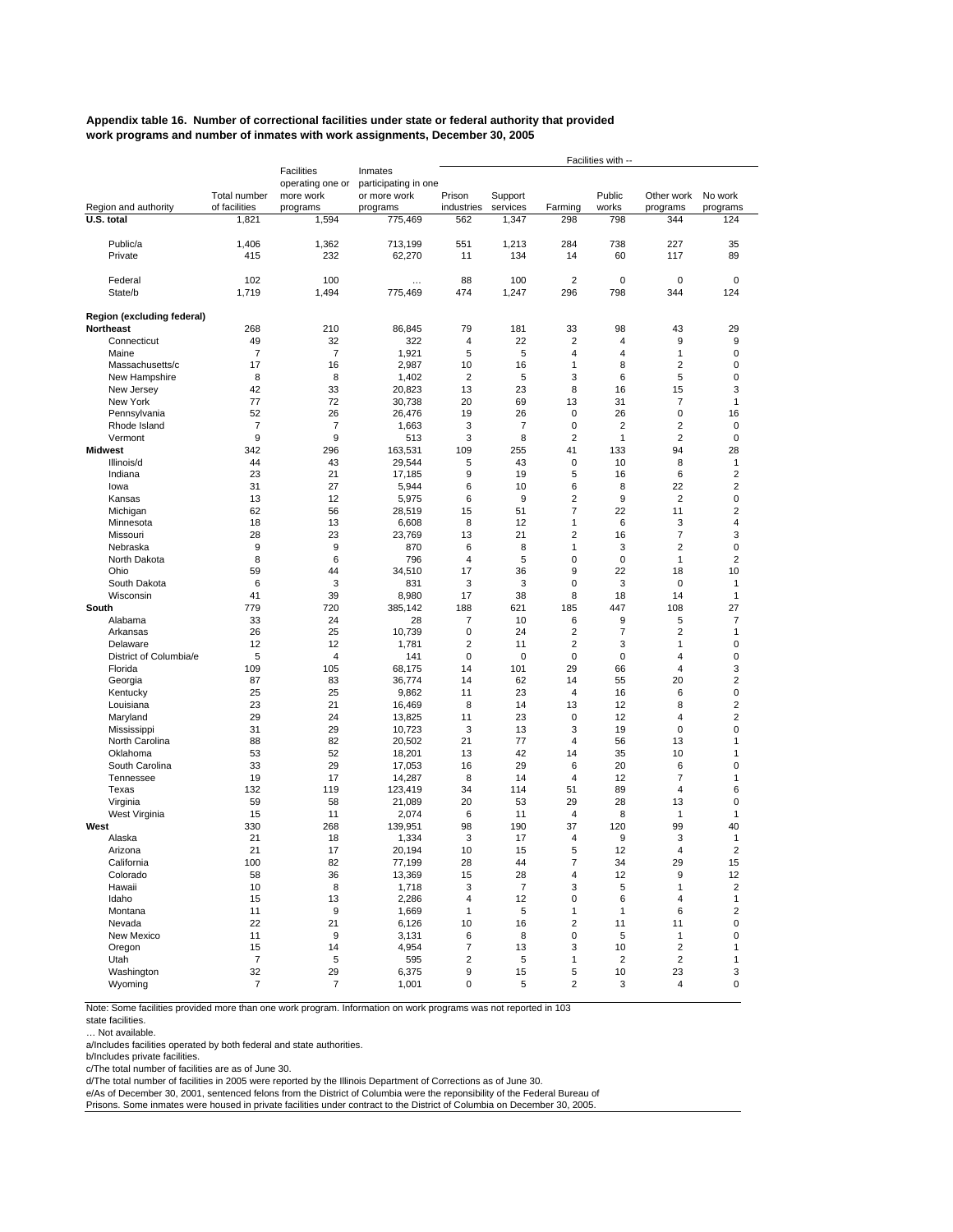#### **Appendix table 17. Number of correctional facilities under state or federal authority that provided work release and number of inmates participating in work release, December 30, 2005**

| Region and authority       | Total<br>facilities | <b>Total inmates</b> | Facilities providing<br>work release | Inmates participating<br>in work release |
|----------------------------|---------------------|----------------------|--------------------------------------|------------------------------------------|
| U.S. total                 | 1,821               | 1,430,208            | 502                                  | 24,739                                   |
| Public/a                   | 1,406               | 1,321,685            | 288                                  | 14,758                                   |
| Private                    | 415                 | 108,523              | 214                                  | 9,981                                    |
|                            |                     |                      |                                      |                                          |
| Federal                    | 102                 | 145,780              | 0                                    | 0                                        |
| State/b                    | 1,719               | 1,284,428            | 502                                  | 24,739                                   |
| Region (excluding federal) |                     |                      |                                      |                                          |
| <b>Northeast</b>           | 268                 | 171,465              | 80                                   | 3,344                                    |
| Connecticut                | 49                  | 19,019               | 19                                   | 413                                      |
| Maine                      | $\overline{7}$      | 1,968                | 4                                    | 68                                       |
| Massachusetts/c            | 17                  | 10,262               | 5                                    | 316                                      |
| New Hampshire              | 8                   | 2,373                | 4                                    | 129                                      |
| New Jersey<br>New York     | 42<br>77            | 25,724               | 17<br>12                             | 802<br>981                               |
| Pennsylvania               | 52                  | 63,855<br>43,254     | 15                                   | 590                                      |
| Rhode Island               | $\overline{7}$      | 3,414                | 2                                    | 33                                       |
| Vermont                    | 9                   | 1,596                | 2                                    | 12                                       |
| <b>Midwest</b>             | 342                 | 255,134              | 120                                  | 6,553                                    |
| Illinois/d                 | 44                  | 44,669               | 6                                    | 440                                      |
| Indiana                    | 23                  | 23,205               | 5                                    | 319                                      |
| lowa                       | 31                  | 10,145               | 21                                   | 1,546                                    |
| Kansas                     | 13                  | 9,474                | 8                                    | 551                                      |
| Michigan                   | 62                  | 50,082               | 9                                    | 192                                      |
| Minnesota                  | 18                  | 9,680                | 5                                    | 124                                      |
| Missouri                   | 28                  | 31,748               | 14                                   | 583                                      |
| Nebraska                   | 9                   | 4,371                | 2                                    | 172                                      |
| North Dakota               | 8                   | 1,411                | 5                                    | 166                                      |
| Ohio                       | 59                  | 44,717               | 22                                   | 1,211                                    |
| South Dakota               | 6                   | 3,451                | 4                                    | 243                                      |
| Wisconsin<br>South         | 41<br>779           | 22,181               | 19<br>211                            | 1,006                                    |
| Alabama                    | 33                  | 561,927<br>23,174    | 13                                   | 10,072<br>1,452                          |
| Arkansas                   | 26                  | 13,921               | 5                                    | 630                                      |
| Delaware                   | 12                  | 6,781                | 4                                    | 299                                      |
| District of Columbia/c,e   | 5                   | 300                  | 4                                    | 144                                      |
| Florida                    | 109                 | 86,705               | 38                                   | 416                                      |
| Georgia                    | 87                  | 51,822               | 28                                   | 1,679                                    |
| Kentucky                   | 25                  | 14,932               | 8                                    | 288                                      |
| Louisiana                  | 23                  | 20,344               | 9                                    | 460                                      |
| Maryland                   | 29                  | 22,613               | 9                                    | 480                                      |
| Mississippi                | 31                  | 16,967               | 0                                    | 0                                        |
| North Carolina             | 88                  | 38,233               | 41                                   | 1,135                                    |
| Oklahoma                   | 53                  | 25,149               | 19                                   | 925                                      |
| South Carolina             | 33                  | 22,537               | 7                                    | 452                                      |
| Tennessee<br>Texas         | 19<br>132           | 19,484               | 8<br>8                               | 263<br>840                               |
| Virginia                   | 59                  | 163,556<br>31,478    | 7                                    | 431                                      |
| West Virginia              | 15                  | 3,931                | 3                                    | 178                                      |
| West                       | 330                 | 295,902              | 91                                   | 4.770                                    |
| Alaska                     | 21                  | 4,146                | 7                                    | 268                                      |
| Arizona                    | 21                  | 32,855               | 5                                    | 145                                      |
| California                 | 100                 | 169,988              | 10                                   | 728                                      |
| Colorado                   | 58                  | 20,842               | 16                                   | 999                                      |
| Hawaii                     | 10                  | 3,951                | 7                                    | 257                                      |
| Idaho                      | 15                  | 5,975                | $\overline{7}$                       | 375                                      |
| Montana                    | 11                  | 3,160                | 5                                    | 575                                      |
| Nevada                     | 22                  | 11,726               | 4                                    | 256                                      |
| New Mexico                 | 11                  | 7183                 | $\overline{\mathbf{c}}$              | 79                                       |
| Oregon                     | 15                  | 13049                | 3                                    | 90                                       |
| Utah                       | $\overline{7}$      | 5461                 | 4                                    | 113                                      |
| Washington<br>Wyoming      | 32<br>7             | 16146<br>1420        | 18<br>3                              | 739<br>146                               |
|                            |                     |                      |                                      |                                          |

Note: Information on work release programs was not available in 107 facilities.

a/Includes facilities operated by both federal and state authorities.

b/Includes private facilities.

c/The total number of facilities are as of June 30.

d/ Work release excludes public facilities.

e/As of December 30, 2001, sentenced felons from the District of Columbia were the reponsibility of the Federal Bureau of Prisons. Some inmates were housed in private facilities under contract to the District of Columbia on December 30, 2005.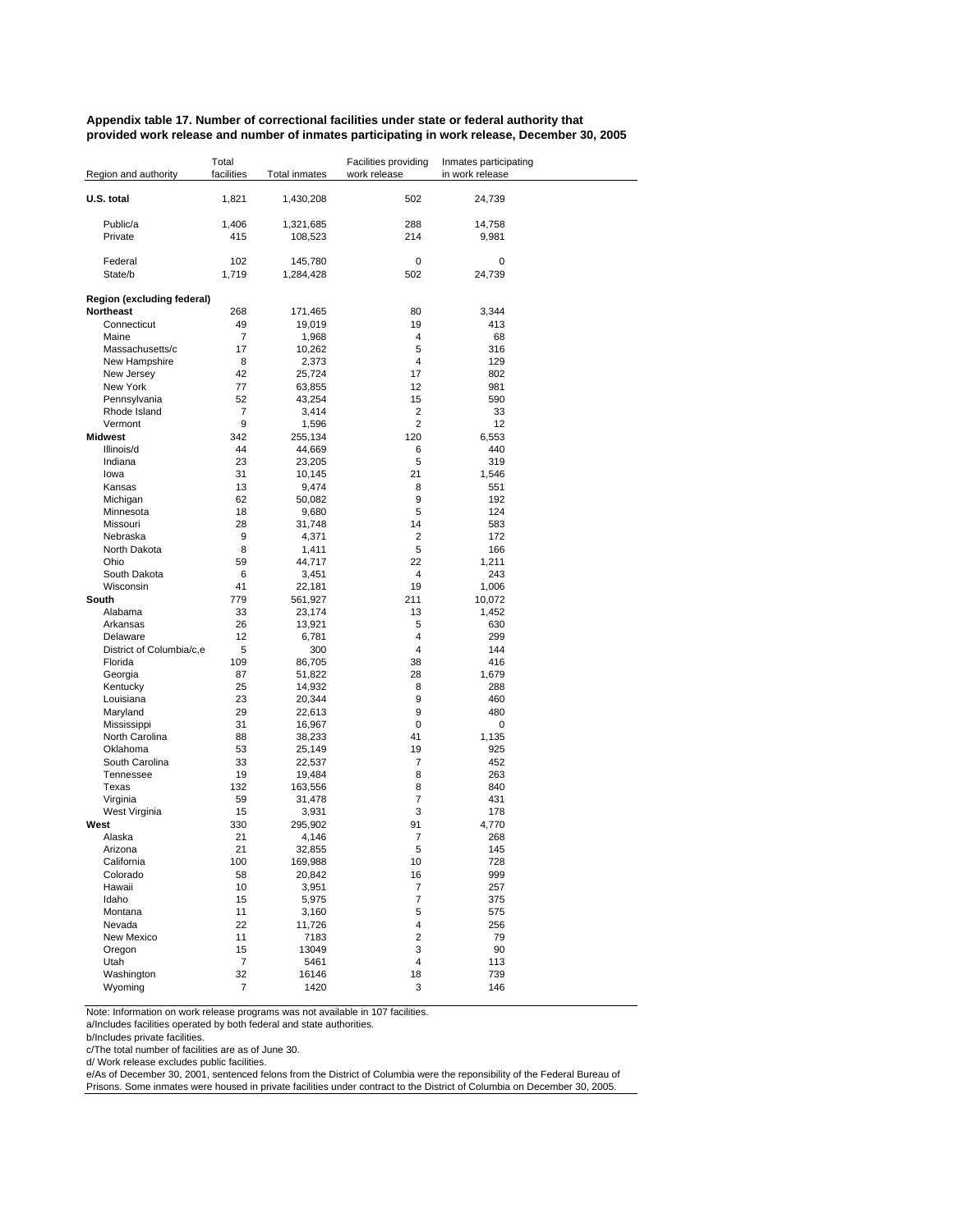#### **Appendix table 18. Number of facilities under state or federal authority that provided educational programs to inmates, December 30, 2005**

|                                  |                               | Facilities providing programs in -- |                   |                                  |                          |                         |                                       |                        |                         |                                        |                               |                                  |  |
|----------------------------------|-------------------------------|-------------------------------------|-------------------|----------------------------------|--------------------------|-------------------------|---------------------------------------|------------------------|-------------------------|----------------------------------------|-------------------------------|----------------------------------|--|
| Region and authority             | Total number of<br>facilities | Any education education/a           | Lower Basic adult | Upper Basic adult<br>education\b | Secondary<br>education/c | Special<br>education/d  | English as a second<br>language (ESL) | Vocational<br>training | College<br>courses      | Study<br>release                       | Other                         | No educational<br>programs       |  |
| U.S. total                       | 1,821                         | 1,550                               | 1,229             | 1,203                            | 1,399                    | 667                     | 632                                   | 956                    | 642                     | 135                                    | 241                           | 165                              |  |
| Public/e                         | 1406                          | 1,303                               | 1089              | 1062                             | 1215                     | 608                     | 567                                   | 847                    | 563                     | 64                                     | 202                           | 94                               |  |
| Private                          | 415                           | 247                                 | 140               | 141                              | 184                      | 59                      | 65                                    | 109                    | 79                      | 71                                     | 39                            | 71                               |  |
|                                  |                               |                                     |                   |                                  |                          |                         |                                       |                        |                         |                                        |                               |                                  |  |
| Federal                          | 102                           | 100                                 | 100               | 100                              | 100                      | 100                     | 100                                   | 100                    | 100                     | $\mathsf 0$                            | $\mathbf 0$                   | $\mathbf 0$                      |  |
| State/f                          | 1719                          | 1450                                | 1129              | 1103                             | 1299                     | 567                     | 532                                   | 856                    | 542                     | 135                                    | 241                           | 165                              |  |
|                                  |                               |                                     |                   |                                  |                          |                         |                                       |                        |                         |                                        |                               |                                  |  |
| Region (excluding federal)       |                               |                                     |                   |                                  |                          |                         |                                       |                        |                         |                                        |                               |                                  |  |
| Northeast                        | 268                           | 208                                 | 170               | 169                              | 189                      | 81                      | 118                                   | 151                    | 53                      | 29                                     | 48                            | 31                               |  |
| Connecticut<br>Maine             | 49<br>$\overline{7}$          | 34                                  | 23<br>5           | 22<br>5                          | 27                       | 20<br>$\mathbf{1}$      | 20<br>$\mathbf 0$                     | 17                     | $\overline{2}$          | $\overline{7}$                         | $\overline{4}$<br>$\mathbf 0$ | $\overline{7}$<br>$\overline{1}$ |  |
|                                  | 17                            | 6<br>16                             | 13                | 11                               | 5<br>16                  | $\overline{2}$          | 12                                    | 5<br>13                | 5<br>5                  | $\mathbf{1}$<br>$\overline{2}$         | 1                             | 0                                |  |
| Massachusetts/g<br>New Hampshire | 8                             | 8                                   | 3                 | $\overline{4}$                   | $\overline{4}$           | 3                       | $\overline{2}$                        | $\overline{4}$         | $\overline{2}$          | 3                                      | 1                             | $\mathbf 0$                      |  |
| New Jersey                       | 42                            | 35                                  | 26                | 27                               | 31                       | 14                      | 16                                    | 23                     | 17                      | 13                                     | 6                             | $\overline{1}$                   |  |
| New York                         | 77                            | 68                                  | 59                | 59                               | 63                       | 17                      | 42                                    | 55                     | 15                      | $\overline{2}$                         | 10                            | $\overline{7}$                   |  |
| Pennsylvania                     | 52                            | 27                                  | 26                | 26                               | 27                       | 8                       | 23                                    | 26                     | $\mathbf 0$             | $\mathbf 0$                            | 26                            | 15                               |  |
| Rhode Island                     | $\overline{7}$                | $\overline{7}$                      | $\overline{7}$    | $\overline{7}$                   | $\overline{7}$           | $\overline{7}$          | 3                                     | 3                      | 6                       | $\mathbf{1}$                           | 0                             | 0                                |  |
| Vermont                          | 9                             | 9                                   | 8                 | 8                                | $\overline{9}$           | 9                       | $\mathsf 0$                           | 5                      | $\mathbf{1}$            | $\mathbf 0$                            | $\mathbf 0$                   | $\mathbf 0$                      |  |
| <b>Midwest</b>                   | 342                           | 290                                 | 228               | 207                              | 261                      | 103                     | 66                                    | 170                    | 123                     | 37                                     | 54                            | 31                               |  |
| Illinois                         | 44                            | 39                                  | 35                | 23                               | 38                       | 5                       | $\overline{2}$                        | 32                     | 20                      | $\overline{1}$                         | $\mathbf 0$                   | 2                                |  |
| Indiana                          | 23                            | 22                                  | 19                | 14                               | 18                       | 9                       | 5                                     | 12                     | 13                      | $\Delta$                               | $\overline{a}$                | $\overline{1}$                   |  |
| lowa                             | 31                            | 29                                  | 15                | 17                               | 26                       | 5                       | 9                                     | 11                     | 19                      | 4                                      | $\overline{c}$                | 0                                |  |
| Kansas                           | 13                            | 11                                  | 9                 | 8                                | 11                       | 5                       | $\overline{1}$                        | 8                      | $\overline{7}$          | 1                                      | $\overline{1}$                | $\mathbf{1}$                     |  |
| Michigan                         | 62                            | 65                                  | 48                | 46                               | 51                       | 15                      | 13<br>$\overline{7}$                  | 37<br>$\overline{7}$   | $\overline{7}$          | 8<br>1                                 | 15                            | 3                                |  |
| Minnesota                        | 18<br>28                      | 14<br>22                            | 13<br>16          | 13<br>16                         | 13<br>20                 | 5<br>12                 | 3                                     | 9                      | 5<br>9                  | 1                                      | $\overline{\mathbf{c}}$<br>6  | 3<br>$\Delta$                    |  |
| Missouri<br>Nebraska             | 9                             | 8                                   | 6                 | 6                                | 8                        | 3                       | 5                                     | $\overline{4}$         | 6                       | $\overline{4}$                         | 0                             | $\mathbf{1}$                     |  |
| North Dakota                     | 8                             | 6                                   | $\overline{4}$    | $\overline{4}$                   | $\overline{4}$           | $\overline{2}$          | $\overline{1}$                        | $\overline{2}$         | $\overline{\mathbf{c}}$ | $\overline{4}$                         | $\mathbf 0$                   | $\mathbf{1}$                     |  |
| Ohio                             | 59                            | 48                                  | 37                | 36                               | 41                       | 27                      | 4                                     | 29                     | 25                      | 6                                      | 14                            | $\overline{7}$                   |  |
| South Dakota                     | 6                             | $\overline{4}$                      | $\overline{2}$    | 3                                | $\overline{4}$           | 3                       | 3                                     | 3                      | $\overline{2}$          | $\overline{2}$                         | $\overline{2}$                | $\mathbf 0$                      |  |
| Wisconsin                        | 41                            | 32                                  | 24                | 21                               | 27                       | 12                      | 13                                    | 16                     | $\bf8$                  | $\mathbf{1}$                           | 8                             | 8                                |  |
| South                            | 779                           | 687                                 | 527               | 531                              | 618                      | 254                     | 197                                   | 364                    | 208                     | 27                                     | 107                           | 60                               |  |
| Alabama                          | 33                            | 29                                  | 16                | 15                               | 25                       | 5                       | $\overline{1}$                        | 12                     | 1                       | $\mathbf 0$                            | $\overline{4}$                | $\overline{\mathbf{c}}$          |  |
| Arkansas                         | 26                            | 25                                  | 25                | 25                               | 23                       | 15                      | 21                                    | 5                      | $\overline{4}$          | 1                                      | 0                             | 1                                |  |
| Delaware                         | 12                            | 9                                   | 5                 | 5                                | $\overline{7}$           | $\overline{4}$          | $\overline{1}$                        | 3                      | 5                       | 1                                      | $\overline{1}$                | 3                                |  |
| District of Columbia/h           | 5                             | $\boldsymbol{\Delta}$               | $\overline{4}$    | 3                                | $\overline{4}$           | $\overline{\mathbf{c}}$ | 3                                     | 3                      | 1                       | 1                                      | $\mathbf 0$                   | $\overline{1}$                   |  |
| Florida                          | 109                           | 87                                  | 45                | 45                               | 46                       | 55                      | 34                                    | 37                     | $\overline{1}$          | $\mathbf{1}$                           | 27                            | 22                               |  |
| Georgia<br>Kentucky              | 87<br>25                      | 85<br>24                            | 62<br>20          | 60<br>21                         | 82<br>24                 | 12<br>3                 | $\mathbf 5$<br>3                      | 29<br>15               | 5<br>18                 | $\mathsf 0$<br>$\overline{\mathbf{c}}$ | 6<br>0                        | $\mathbf 0$<br>$\mathbf{1}$      |  |
| Louisiana                        | 23                            | 20                                  | 18                | 18                               | 19                       | 9                       | 3                                     | 12                     | 12                      | $\mathbf{1}$                           | $\overline{4}$                | 3                                |  |
| Maryland                         | 29                            | 25                                  | 15                | 16                               | 23                       | 8                       | $\overline{1}$                        | 11                     | 6                       | 0                                      | 3                             | $\mathbf{1}$                     |  |
| Mississippi                      | 31                            | 29                                  | 18                | 16                               | 29                       | $\overline{7}$          | 3                                     | 10                     | $\overline{7}$          | $\mathbf 0$                            | 1                             | 0                                |  |
| North Carolina                   | 88                            | 81                                  | 54                | 55                               | 77                       | 11                      | 19                                    | 53                     | 43                      | 11                                     | $\overline{7}$                | $\overline{1}$                   |  |
| Oklahoma                         | 53                            | 49                                  | 42                | 41                               | 49                       | 11                      | 6                                     | 24                     | 21                      | $\overline{1}$                         | 5                             | $\overline{4}$                   |  |
| South Carolina                   | 33                            | 29                                  | 29                | 29                               | 28                       | 6                       | $\mathbf 0$                           | 18                     | $\mathbf 0$             | $\mathbf 0$                            | 1                             | $\mathbf 0$                      |  |
| Tennessee                        | 19                            | 16                                  | 13                | 12                               | 13                       | 6                       | $\mathsf 0$                           | 11                     | $\overline{4}$          | $\overline{2}$                         | $\overline{c}$                | $\overline{\mathbf{c}}$          |  |
| Texas                            | 132                           | 105                                 | 94                | 103                              | 102                      | 45                      | 38                                    | 84                     | 51                      | $\overline{2}$                         | 3                             | 19                               |  |
| Virginia                         | 59                            | 58                                  | 57                | 57                               | 56                       | 47                      | 55                                    | 29                     | 23                      | $\pmb{0}$                              | 42                            | $\mathbf 0$                      |  |
| West Virginia<br>West            | 15<br>330                     | 12<br>265                           | 10<br>204         | 10<br>196                        | 11<br>231                | 8<br>129                | $\overline{4}$<br>151                 | 8<br>171               | 6<br>158                | $\overline{4}$<br>42                   | $\overline{1}$<br>32          | 0<br>43                          |  |
| Alaska                           | 21                            | 16                                  | 13                | 13                               | 15                       | 7                       | 5                                     | 9                      | 9                       | $\overline{4}$                         | $\overline{4}$                | 3                                |  |
| Arizona                          | 21                            | 17                                  | 16                | 15                               | 15                       | 10                      | 5                                     | 13                     | 11                      | $\mathbf 0$                            | $\overline{2}$                | $\overline{2}$                   |  |
| California                       | 100                           | 80                                  | 68                | 66                               | 74                       | 62                      | 67                                    | 65                     | 63                      | 9                                      | 7                             | 17                               |  |
| Colorado                         | 58                            | 39                                  | 32                | 33                               | 38                       | 12                      | 19                                    | 25                     | 24                      | 5                                      | 3                             | 9                                |  |
| Hawaii                           | 10                            | 10                                  | 8                 | 8                                | 8                        | 8                       | 9                                     | 9                      | 8                       | 1                                      | $\mathbf 0$                   | $\mathbf 0$                      |  |
| Idaho                            | 15                            | 13                                  | 11                | 10                               | 11                       | 5                       | $\overline{4}$                        | 6                      | 1                       | 0                                      | 1                             | 1                                |  |
| Montana                          | 11                            | 11                                  | 8                 | 6                                | 8                        | $\mathbf{1}$            |                                       | $\overline{2}$         | $\overline{2}$          | $\overline{4}$                         | $\overline{1}$                | $\mathbf 0$                      |  |
| Nevada                           | 22                            | 18                                  | 9                 | 9                                | 16                       | 6                       | 10                                    | 9                      | 10                      | 3                                      | 3                             | 3                                |  |
| New Mexico                       | 11                            | 9                                   | 8                 | $\overline{7}$                   | 8                        | 8                       | $\overline{7}$                        | $\overline{7}$         | 6                       | 3                                      | $\overline{\mathbf{c}}$       | 0                                |  |
| Oregon                           | 15                            | 13                                  | 8                 | $\overline{7}$                   | 10                       | $\Delta$                | 8                                     | $\overline{a}$         | $\overline{2}$          | 3                                      | $\overline{c}$                | $\overline{c}$                   |  |
| Utah                             | $\overline{7}$                | 6                                   | 3                 | 3                                | $\overline{4}$           | $\overline{2}$          | $\overline{2}$                        | $\overline{2}$         | $\overline{c}$          | $\overline{\mathbf{c}}$                | 3                             | 0                                |  |
| Washington                       | 32                            | 27                                  | 15                | 15                               | 18                       | $\mathbf 0$             | 14                                    | 16                     | 16                      | 6                                      | $\overline{4}$                | 5                                |  |
| Wyoming                          | $\overline{7}$                | 6                                   | 5                 | $\overline{4}$                   | 6                        | $\boldsymbol{\Delta}$   |                                       | $\boldsymbol{\Delta}$  | $\Delta$                | $\overline{\mathbf{c}}$                | $\Omega$                      |                                  |  |

Note: Information on education programs was not reported in 42 state facilities.<br>a/Includes literacy training and first- to fourth-grade level education.<br>c/includes fifth- to eighth-grade level education.<br>d/Includes progra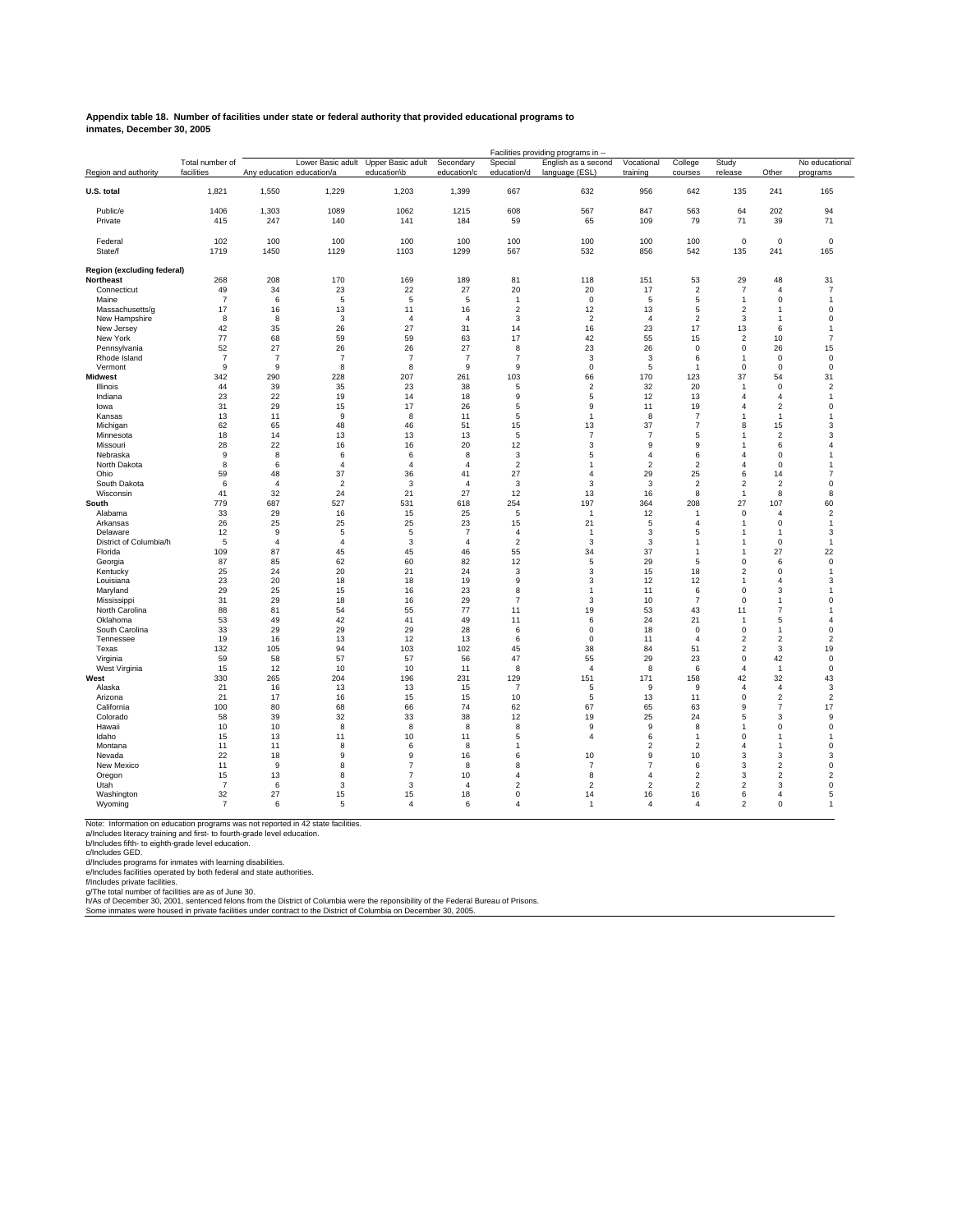#### **Appendix table 19. Number of facilities under state or federal authority that provided counseling programs to inmates, December 30, 2005**

|                                  |                                   | Facilities providing programs in -- |                                                  |                                                     |                                               |                               |                            |                                        |                                                            |                                              |                                  |                                         |
|----------------------------------|-----------------------------------|-------------------------------------|--------------------------------------------------|-----------------------------------------------------|-----------------------------------------------|-------------------------------|----------------------------|----------------------------------------|------------------------------------------------------------|----------------------------------------------|----------------------------------|-----------------------------------------|
| Region and authority             | Total number Any<br>of facilities | counseling                          | Drug<br>dependency<br>counseling or<br>awareness | Alcohol<br>dependency<br>counseling or<br>awareness | Psychological<br>or psychiatric<br>counseling | <b>HIV/AIDS</b><br>counseling | counseling                 | Sex offender Job-seeking<br>counseling | Life skills and<br>community<br>adjustment<br>counseling/a | Parenting and<br>child rearing<br>counseling | Other<br>counseling              | $\mathsf{No}$<br>counseling<br>provided |
| U.S. total                       | 1,821                             | 1,676                               | 1,345                                            | 1,344                                               | 1,054                                         | 996                           | 662                        | 1,332                                  | 1,421                                                      | 873                                          | 279                              | 40                                      |
| Public/b                         | 1,406                             | 1,368                               | 1,081                                            | 1,087                                               | 912                                           | 814                           | 596                        | 1,077                                  | 1141                                                       | 676                                          | 212                              | 29                                      |
| Private                          | 415                               | 308                                 | 264                                              | 257                                                 | 142                                           | 182                           | 66                         | 255                                    | 280                                                        | 197                                          | 67                               | 11                                      |
|                                  |                                   |                                     |                                                  |                                                     |                                               |                               |                            |                                        |                                                            |                                              |                                  |                                         |
| Federal                          | 102                               | 100                                 | 100                                              | 100                                                 | 100                                           | 100                           | 100                        | 100                                    | 100                                                        | 99                                           | $\mathbf 0$                      | $\mathsf 0$                             |
| State/c                          | 1,719                             | 1,576                               | 1,245                                            | 1,244                                               | 954                                           | 896                           | 562                        | 1,232                                  | 1321                                                       | 774                                          | 279                              | 40                                      |
| Region (excluding federal)       |                                   |                                     |                                                  |                                                     |                                               |                               |                            |                                        |                                                            |                                              |                                  |                                         |
| Northeast                        | 268                               | 238                                 | 221                                              | 221                                                 | 172                                           | 197                           | 104                        | 197                                    | 211                                                        | 161                                          | 78                               | $\overline{1}$                          |
| Connecticut                      | 49                                | 41                                  | 40                                               | 38                                                  | 27                                            | 35                            | 17                         | 34                                     | 38                                                         | 27                                           | 5                                | $\mathbf 0$                             |
| Maine                            | $\overline{7}$<br>17              | $\overline{7}$<br>16                | 6<br>14                                          | $\overline{7}$<br>15                                | 5<br>13                                       | 5<br>13                       | 5<br>$\boldsymbol{\Delta}$ | 6<br>8                                 | $\overline{7}$<br>13                                       | 6<br>10                                      | $\overline{1}$<br>$\overline{1}$ | $\mathbf 0$<br>$\Omega$                 |
| Massachusetts/d<br>New Hampshire | 8                                 | 8                                   | 6                                                | 6                                                   | 6                                             | 6                             | 3                          | 6                                      | 6                                                          | 3                                            | $\mathbf 0$                      | $\mathbf 0$                             |
| New Jersey                       | 42                                | 36                                  | 33                                               | 34                                                  | 22                                            | 25                            | 6                          | 26                                     | 31                                                         | 21                                           | 13                               | 0                                       |
| New York                         | 77                                | 72                                  | 69                                               | 68                                                  | 46                                            | 57                            | 24                         | 65                                     | 66                                                         | 40                                           | 16                               | $\overline{1}$                          |
| Pennsylvania                     | 52                                | 42                                  | 42                                               | 42                                                  | 39                                            | 42                            | 39                         | 42                                     | 42                                                         | 42                                           | 40                               | $\mathbf 0$                             |
| Rhode Island                     | $\overline{7}$                    | $\overline{7}$                      | 5                                                | 5                                                   | $\overline{7}$                                | $\overline{7}$                | 3                          | 3                                      | $\overline{c}$                                             | 5                                            | $\overline{1}$                   | 0                                       |
| Vermont                          | 9                                 | 9                                   | 6                                                | 6                                                   | $\overline{7}$                                | $\overline{7}$                | 3                          | $\overline{7}$                         | 6                                                          | $\overline{7}$                               | $\overline{1}$                   | $\mathbf 0$                             |
| <b>Midwest</b>                   | 342                               | 319                                 | 283                                              | 282                                                 | 233                                           | 168                           | 137                        | 271                                    | 268                                                        | 200                                          | 67                               | $\overline{2}$                          |
| Illinois/e                       | 44                                | 40                                  | 33                                               | 33                                                  | 22                                            | $\overline{7}$                | 12                         | 32                                     | 32                                                         | 17                                           | $\overline{1}$                   | $\overline{1}$                          |
| Indiana                          | 23                                | 23                                  | 22                                               | 22                                                  | 13                                            | 17                            | $\overline{4}$             | 19                                     | 17                                                         | 16                                           | 5                                | $\mathsf 0$                             |
| lowa<br>Kansas                   | 31<br>13                          | 29<br>12                            | 24<br>11                                         | 25<br>11                                            | 21<br>9                                       | 12<br>$\overline{7}$          | 22<br>6                    | 24<br>10                               | 25<br>11                                                   | 26<br>$\overline{7}$                         | $\overline{1}$<br>$\overline{2}$ | 0<br>$\mathbf 0$                        |
| Michigan                         | 62                                | 58                                  | 57                                               | 55                                                  | 49                                            | 33                            | 39                         | 49                                     | 45                                                         | 26                                           | 14                               | $\mathsf 0$                             |
| Minnesota                        | 18                                | 17                                  | 13                                               | 13                                                  | 12                                            | 5                             | 5                          | 11                                     | 15                                                         | 12                                           | $\overline{4}$                   | 0                                       |
| Missouri                         | 28                                | 26                                  | 22                                               | 23                                                  | 24                                            | 23                            | 9                          | 19                                     | 22                                                         | 18                                           | $\overline{2}$                   | $\mathbf 0$                             |
| Nebraska                         | 9                                 | 9                                   | 8                                                | 8                                                   | 6                                             | 5                             | 4                          | 9                                      | 6                                                          | $\overline{4}$                               | $\overline{2}$                   | $\mathbf 0$                             |
| North Dakota                     | 8                                 | $\overline{7}$                      | $\overline{7}$                                   | $\overline{7}$                                      | $\overline{4}$                                |                               | 3                          | $\overline{4}$                         | $\overline{7}$                                             | 5                                            | 3                                | $\Omega$                                |
| Ohio                             | 59                                | 55                                  | 54                                               | 54                                                  | 42                                            | 41                            | 18                         | 55                                     | 51                                                         | 43                                           | 19                               | $\mathbf 0$                             |
| South Dakota                     | 6                                 | $\overline{4}$                      | 4                                                | 4                                                   | $\overline{4}$                                | $\overline{2}$                | 4                          | 4                                      | $\overline{4}$                                             | $\overline{4}$                               | $\overline{1}$                   | $\mathbf 0$                             |
| Wisconsin                        | 41                                | 39                                  | 28                                               | 27                                                  | 27                                            | 16                            | 11                         | 35                                     | 33                                                         | 22                                           | 13                               | $\mathbf{1}$                            |
| South                            | 779                               | 731                                 | 506                                              | 506                                                 | 371                                           | 386                           | 194                        | 525                                    | 593                                                        | 250                                          | 97                               | 17                                      |
| Alabama<br>Arkansas              | 33<br>26                          | 30<br>25                            | 29<br>25                                         | 28<br>25                                            | 8<br>25                                       | $\overline{\mathbf{c}}$<br>25 | $\sqrt{2}$<br>11           | $\mathbf 2$<br>11                      | 11<br>24                                                   | 3<br>10                                      | $\sqrt{2}$<br>$\overline{1}$     | $\overline{1}$<br>$\overline{1}$        |
| Delaware                         | 12                                | 12                                  | 11                                               | 12                                                  | 10                                            | 11                            | 5                          | 8                                      | 6                                                          | $\overline{7}$                               | $\mathbf 0$                      | $\mathbf 0$                             |
| District of Columbia/f           | 5                                 | $\overline{4}$                      | $\overline{4}$                                   | $\overline{4}$                                      | 3                                             | $\overline{4}$                | $\overline{1}$             | $\overline{4}$                         | $\overline{4}$                                             | 3                                            | $\Omega$                         | $\Omega$                                |
| Florida                          | 109                               | 109                                 | 9                                                | 9                                                   | 60                                            | 107                           | 53                         | 107                                    | 108                                                        | 10                                           | 3                                | $\mathbf 0$                             |
| Georgia                          | 87                                | 85                                  | 79                                               | 75                                                  | 41                                            | 38                            | 16                         | 59                                     | 62                                                         | 14                                           | 21                               | $\mathbf 0$                             |
| Kentucky                         | 25                                | 25                                  | 24                                               | 24                                                  | 14                                            | 15                            | 6                          | 19                                     | 23                                                         | 17                                           | 6                                | $\mathbf 0$                             |
| Louisiana                        | 23                                | 22                                  | 21                                               | 21                                                  | 11                                            | 18                            | 11                         | 21                                     | 18                                                         | 17                                           | 6                                | $\overline{1}$                          |
| Maryland                         | 29                                | 26                                  | 19                                               | 21                                                  | 16                                            | 13                            | 3                          | 16                                     | 14                                                         | 5                                            | $\sqrt{2}$                       | $\mathsf 0$                             |
| Mississippi<br>North Carolina    | 31<br>88                          | 28<br>83                            | 25<br>76                                         | 26<br>77                                            | 10<br>57                                      | 12<br>41                      | 3<br>15                    | 11<br>54                               | 13<br>59                                                   | 8<br>35                                      | 6<br>12                          | $\mathbf{1}$<br>$\mathbf 0$             |
| Oklahoma                         | 53                                | 46                                  | 35                                               | 33                                                  | 27                                            | 21                            | 10                         | 28                                     | 35                                                         | 23                                           | 13                               | $\overline{7}$                          |
| South Carolina                   | 33                                | 29                                  | 27                                               | 27                                                  | 16                                            | $\overline{4}$                | 12                         | 20                                     | 25                                                         | 8                                            | $\overline{1}$                   | $\mathbf 0$                             |
| Tennessee                        | 19                                | 18                                  | 18                                               | 18                                                  | 16                                            | 11                            | 13                         | 18                                     | 17                                                         | 13                                           | 3                                | $\mathbf 0$                             |
| Texas                            | 132                               | 119                                 | 37                                               | 38                                                  | 11                                            | 19                            | $\overline{7}$             | 90                                     | 109                                                        | 39                                           | $\overline{1}$                   | 6                                       |
| Virginia                         | 59                                | 58                                  | 55                                               | 56                                                  | 36                                            | 38                            | 18                         | 49                                     | 56                                                         | 31                                           | 16                               | $\mathbf 0$                             |
| West Virginia                    | 15                                | 12                                  | 12                                               | 12                                                  | 10                                            | $\overline{7}$                | 8                          | 8                                      | 9                                                          | $\overline{7}$                               | $\overline{4}$                   | $\mathsf 0$                             |
| West                             | 330                               | 288                                 | 235                                              | 235                                                 | 178                                           | 145                           | 127                        | 239                                    | 249                                                        | 163                                          | 37                               | 20                                      |
| Alaska                           | 21                                | 14                                  | 8                                                | 10                                                  | $\overline{7}$                                | 6                             | 4                          | 10                                     | 13                                                         | 11                                           | $\overline{1}$                   | 5                                       |
| Arizona                          | 21                                | 19                                  | 19                                               | 19                                                  | 14                                            | 12                            | 9                          | 17                                     | 17                                                         | 15                                           | $\overline{2}$                   | $\mathbf 0$                             |
| California<br>Colorado           | 100<br>58                         | 85<br>46                            | 80<br>42                                         | 80<br>41                                            | 64<br>32                                      | 68<br>13                      | 61<br>10                   | 77<br>31                               | 77<br>46                                                   | 23<br>22                                     | 8<br>$\overline{7}$              | 12<br>$\overline{2}$                    |
| Hawaii                           | 10                                | 10                                  | 10                                               | 10                                                  | 9                                             | 10                            | 8                          | 10                                     | 10                                                         | 10                                           | $\overline{1}$                   | 0                                       |
| Idaho                            | 15                                | 14                                  | 13                                               | 14                                                  | 9                                             | $\overline{4}$                | 5                          | 13                                     | 11                                                         | $\overline{7}$                               | 5                                | $\mathbf 0$                             |
| Montana                          | 11                                | 11                                  | 10                                               | 9                                                   | 6                                             | 6                             | 3                          | 9                                      | 11                                                         | 10                                           | 3                                | $\mathbf 0$                             |
| Nevada                           | 22                                | 21                                  | 19                                               | 18                                                  | 12                                            | 5                             | 6                          | 13                                     | 13                                                         | 13                                           | 3                                | 0                                       |
| New Mexico                       | 11                                | 9                                   | 9                                                | 9                                                   | $\overline{7}$                                | $\overline{7}$                | 8                          | 8                                      | 8                                                          | 9                                            | $\overline{1}$                   | $\mathbf 0$                             |
| Oregon                           | 15                                | 14                                  | 11                                               | 11                                                  | $\overline{7}$                                | 6                             |                            | 10                                     | 12                                                         | 12                                           | $\overline{2}$                   | $\overline{1}$                          |
| Utah                             | $\overline{7}$                    | 6                                   | 3                                                | 3                                                   | 3                                             | 3                             | 5                          | $\boldsymbol{\Delta}$                  | 5                                                          | $\boldsymbol{\Delta}$                        | $\overline{2}$                   | $\Omega$                                |
| Washington                       | 32                                | 32                                  | 4                                                | 4                                                   | $\overline{2}$                                | $\mathbf{1}$                  | 1                          | 31                                     | 19                                                         | 23                                           | $\overline{c}$                   | $\mathbf 0$                             |
| Wyoming                          | $\overline{7}$                    | $\overline{7}$                      | $\overline{7}$                                   | $\overline{7}$                                      | 6                                             | $\overline{4}$                | $\overline{7}$             | 6                                      | $\overline{7}$                                             | $\overline{4}$                               | $\mathbf 0$                      | $\mathbf 0$                             |

Note: Information on counseling programs was not reported in 41 facilities. a/Includes personal finance and conflict resolution counseling.

b/Includes facilities operated by both federal and state authorities. c/Includes private facilities.

d/The total number of facilities in 2005 are as of June 30.<br>e/ The total number of facilities in 2005 were reported by the Illinois Department of Corrections as of June 30.

f/As of December 30, 2001, sentenced felons from the District of Columbia were the reponsibility of the Federal Bureau of Prisons. Some inmates were housed in private facilities under contract to the District of Columbia on

December 30, 2005.